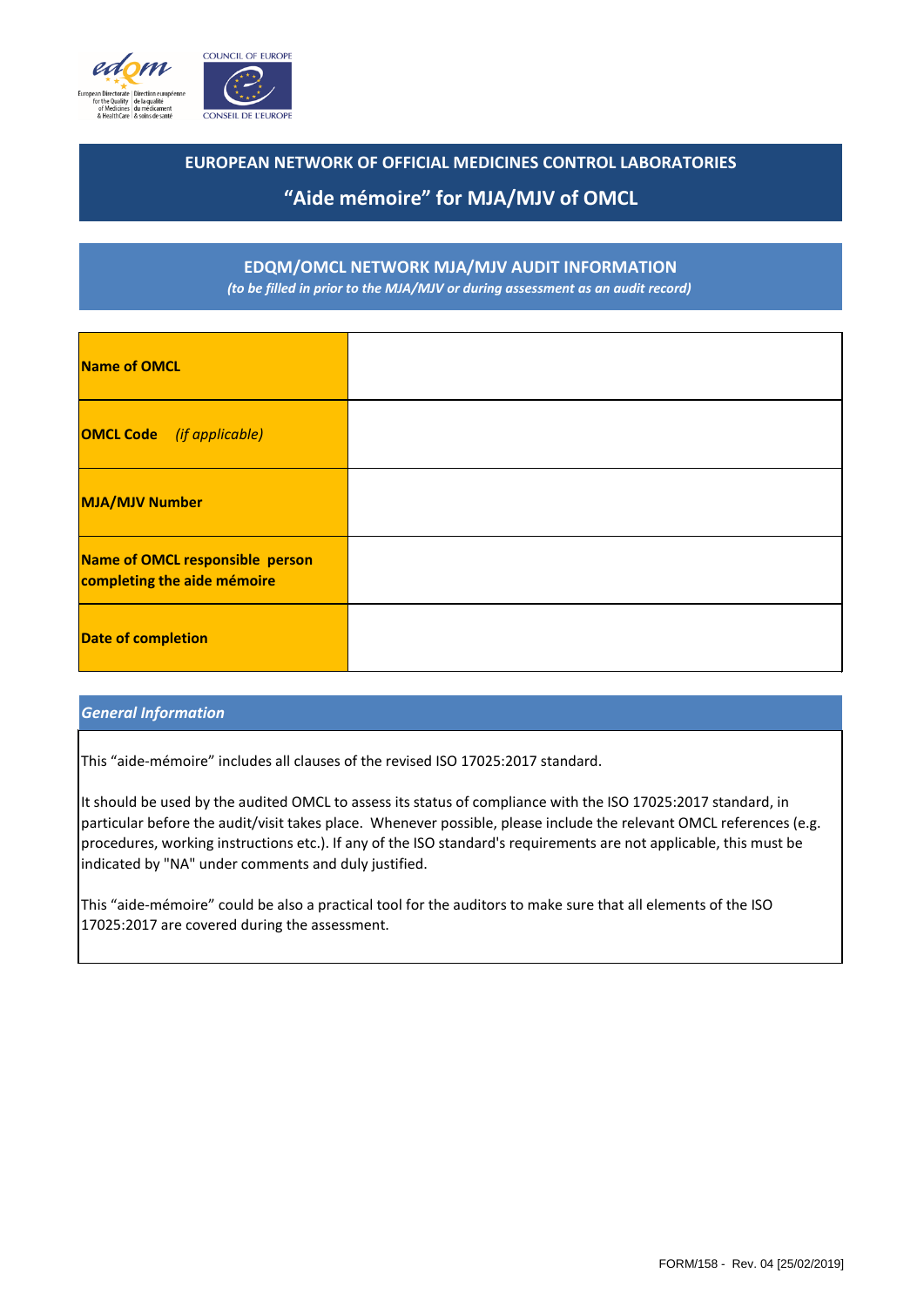

# **CONSEIL DE L'EUROPE**

|                |                                         | OMCL STATUS                 |
|----------------|-----------------------------------------|-----------------------------|
| se<br>ed<br>ĵ. | <b>Clause</b><br>fulfilled<br><b>NO</b> | <b>Reference / Comments</b> |
|                |                                         |                             |
|                |                                         |                             |
|                |                                         |                             |
|                |                                         |                             |
|                |                                         |                             |
|                |                                         |                             |
|                |                                         |                             |
|                |                                         |                             |
|                |                                         |                             |
|                |                                         |                             |
|                |                                         |                             |
|                |                                         |                             |
|                |                                         |                             |
|                |                                         |                             |
|                |                                         |                             |
|                |                                         |                             |
|                |                                         |                             |
|                |                                         |                             |
|                |                                         |                             |
|                |                                         |                             |

|                                            |                                                |                               | <b>REFERENCES</b> |                                                                                                                                                                                                                                                                                                                                                                                                                                                                                                                                                                                                                                                 | <b>OMCL STATUS</b>                       |                                         |  |
|--------------------------------------------|------------------------------------------------|-------------------------------|-------------------|-------------------------------------------------------------------------------------------------------------------------------------------------------------------------------------------------------------------------------------------------------------------------------------------------------------------------------------------------------------------------------------------------------------------------------------------------------------------------------------------------------------------------------------------------------------------------------------------------------------------------------------------------|------------------------------------------|-----------------------------------------|--|
| <b>ISO</b><br>17025:2017<br><b>Chapter</b> | <b>ISO</b><br>17025:2017<br><b>Sub-Chapter</b> | <b>Title of the</b><br>clause | <b>Clause</b>     | <b>Text</b>                                                                                                                                                                                                                                                                                                                                                                                                                                                                                                                                                                                                                                     | <b>Clause</b><br>fulfilled<br><b>YES</b> | <b>Clause</b><br>fulfilled<br><b>NO</b> |  |
| 4. General<br>requirements                 | 4.1                                            | Impartiality                  | 4.1.1             | Laboratory activities shall be undertaken impartially and structured and managed so as to safeguard<br>impartiality.                                                                                                                                                                                                                                                                                                                                                                                                                                                                                                                            |                                          |                                         |  |
| 4. General<br>requirements                 | 4.1                                            | Impartiality                  | 4.1.2             | The laboratory management shall be committed to impartiality.                                                                                                                                                                                                                                                                                                                                                                                                                                                                                                                                                                                   |                                          |                                         |  |
| 4. General<br>requirements                 | 4.1                                            | Impartiality                  | 4.1.3             | The laboratory shall be responsible for the impartiality of its laboratory activities and shall not allow<br>commercial, financial or other pressures to compromise impartiality.                                                                                                                                                                                                                                                                                                                                                                                                                                                               |                                          |                                         |  |
| 4. General<br>requirements                 | 4.1                                            | Impartiality                  | 4.1.4             | The laboratory shall identify risks to its impartiality on an on-going basis. This shall include those risks<br>that arise from its activities, or from its relationships, or from the relationships of its personnel.<br>However, such relationships do not necessarily present a laboratory with a risk to impartiality.<br>NOTE A relationship that threatens the impartiality of the laboratory can be based on ownership,<br>governance, management, personnel, shared resources, finances, contracts, marketing (including<br>branding), and payment of a sales commission or other inducement for the referral of new<br>customers, etc. |                                          |                                         |  |
| 4. General<br>requirements                 | 4.1                                            | Impartiality                  | 4.1.5             | If a risk to impartiality is identified, the laboratory shall be able to demonstrate how it eliminates or<br>minimizes such risk.                                                                                                                                                                                                                                                                                                                                                                                                                                                                                                               |                                          |                                         |  |
| 4. General<br>requirements                 | 4.2                                            | Confidentiality               | 4.2.1             | The laboratory shall be responsible, through legally enforceable commitments, for the management<br>of all information obtained or created during the performance of laboratory activities.<br>The laboratory shall inform the customer in advance, of the information it intends to place in the<br>public domain. Except for information that the customer makes publicly available, or when agreed<br>between the laboratory and the customer (e.g. for the purpose of responding to complaints), all<br>other information is considered proprietary information and shall be regarded as confidential.                                      |                                          |                                         |  |
| 4. General<br>requirements                 | 4.2                                            | Confidentiality               | 4.2.2             | When the laboratory is required by law or authorized by contractual arrangements to release<br>confidential information, the customer or individual concerned shall, unless prohibited by law, be<br>notified of the information provided.                                                                                                                                                                                                                                                                                                                                                                                                      |                                          |                                         |  |
| 4. General<br>requirements                 | 4.2                                            | Confidentiality               | 4.2.3             | Information about the customer obtained from sources other than the customer (e.g. complainant,<br>regulators) shall be confidential between the customer and the laboratory. The provider (source) of<br>this information shall be confidential to the laboratory and shall not be shared with the customer,<br>unless agreed by the source.                                                                                                                                                                                                                                                                                                   |                                          |                                         |  |
| 4. General<br>requirements                 | 4.2                                            | Confidentiality               | 4.2.4             | Personnel, including any committee members, contractors, personnel of external bodies, or<br>individuals acting on the laboratory's behalf, shall keep confidential all information obtained or<br>created during the performance of laboratory activities, except as required by law.                                                                                                                                                                                                                                                                                                                                                          |                                          |                                         |  |
| 5. Structural<br>requirements              | 5.1                                            | Legal form                    | 5.1               | The laboratory shall be a legal entity, or a defined part of a legal entity, that is legally responsible for<br>its laboratory activities.<br>NOTE For the purposes of this document, a governmental laboratory is deemed to be a legal entity<br>on the basis of its governmental status.                                                                                                                                                                                                                                                                                                                                                      |                                          |                                         |  |
| 5. Structural<br>requirements              | 5.2                                            | Management                    | 5.2               | The laboratory shall identify management that has overall responsibility for the laboratory.                                                                                                                                                                                                                                                                                                                                                                                                                                                                                                                                                    |                                          |                                         |  |
| 5. Structural<br>requirements              | 5.3                                            | Range of activities           | 5.3               | The laboratory shall define and document the range of laboratory activities for which it conforms<br>with this document. The laboratory shall only claim conformity with this document for this range of<br>laboratory activities, which excludes externally provided laboratory activities on an ongoing basis.                                                                                                                                                                                                                                                                                                                                |                                          |                                         |  |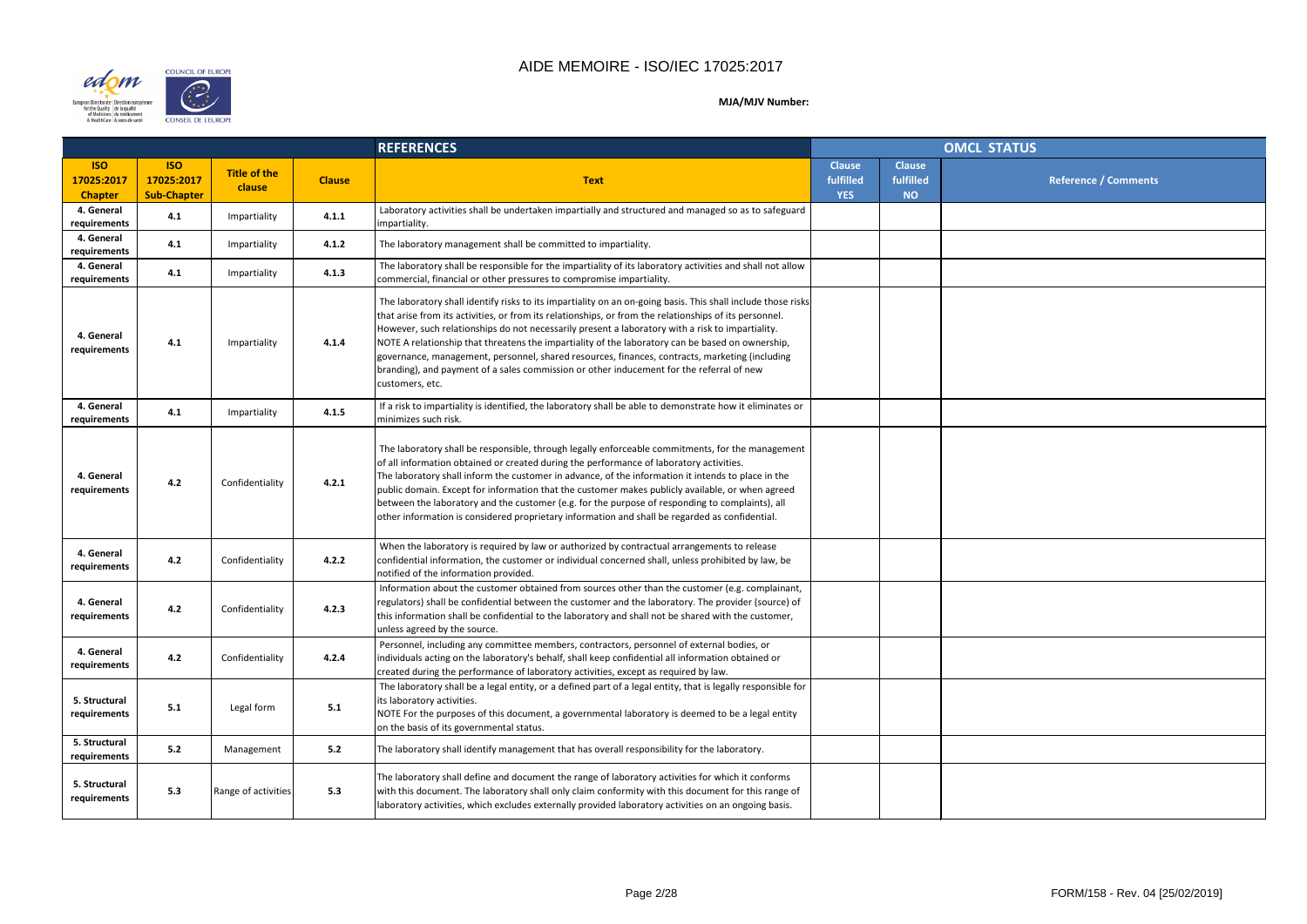

|                |                                         | <b>OMCL STATUS</b> |                             |
|----------------|-----------------------------------------|--------------------|-----------------------------|
| se<br>ed<br>ĵ. | <b>Clause</b><br>fulfilled<br><b>NO</b> |                    | <b>Reference / Comments</b> |
|                |                                         |                    |                             |
|                |                                         |                    |                             |
|                |                                         |                    |                             |
|                |                                         |                    |                             |
|                |                                         |                    |                             |
|                |                                         |                    |                             |
|                |                                         |                    |                             |
|                |                                         |                    |                             |
|                |                                         |                    |                             |
|                |                                         |                    |                             |
|                |                                         |                    |                             |
|                |                                         |                    |                             |
|                |                                         |                    |                             |
|                |                                         |                    |                             |
|                |                                         |                    |                             |

|                                            |                                                |                                        |                  | <b>REFERENCES</b>                                                                                                                                                                                                                                                                                                                                                                                                      |                                          | <b>OMCL STATUS</b>                      |  |  |
|--------------------------------------------|------------------------------------------------|----------------------------------------|------------------|------------------------------------------------------------------------------------------------------------------------------------------------------------------------------------------------------------------------------------------------------------------------------------------------------------------------------------------------------------------------------------------------------------------------|------------------------------------------|-----------------------------------------|--|--|
| <b>ISO</b><br>17025:2017<br><b>Chapter</b> | <b>ISO</b><br>17025:2017<br><b>Sub-Chapter</b> | <b>Title of the</b><br>clause          | <b>Clause</b>    | <b>Text</b>                                                                                                                                                                                                                                                                                                                                                                                                            | <b>Clause</b><br>fulfilled<br><b>YES</b> | <b>Clause</b><br>fulfilled<br><b>NO</b> |  |  |
| 5. Structural<br>requirements              | 5.4                                            | Accordance with<br>standard            | 5.4              | Laboratory activities shall be carried out in such a way as to meet the requirements of this document,<br>the laboratory's customers, regulatory authorities and organizations providing recognition.<br>This shall include laboratory activities performed in all its permanent facilities, at sites away from its<br>permanent facilities, in associated temporary or mobile facilities or at a customer's facility. |                                          |                                         |  |  |
| 5. Structural<br>requirements              | 5.5                                            | Internal<br>organization               | 5.5a)            | The laboratory shall:<br>a) define the organization and management structure of the laboratory, its place in any parent<br>organization, and the relationships between management, technical operations and support services;                                                                                                                                                                                          |                                          |                                         |  |  |
| 5. Structural<br>requirements              | 5.5                                            | Internal<br>organization               | 5.5 <sub>b</sub> | The laboratory shall:<br>b) specify the responsibility, authority and interrelationship of all personnel who manage, perform or<br>verify work affecting the results of laboratory activities;                                                                                                                                                                                                                         |                                          |                                         |  |  |
| 5. Structural<br>requirements              | 5.5                                            | Internal<br>organization               | 5.5 c)           | The laboratory shall:<br>c) document its procedures to the extent necessary to ensure the consistent application of its<br>laboratory activities and the validity of the results.                                                                                                                                                                                                                                      |                                          |                                         |  |  |
| 5. Structural<br>requirements              | 5.6                                            | Personnel and<br>other ressources      | 5.6              | The laboratory shall have personnel who, irrespective of other responsibilities, have the authority<br>and resources needed to carry out their duties, including:                                                                                                                                                                                                                                                      |                                          |                                         |  |  |
| 5. Structural<br>requirements              | 5.6                                            | Personnel and<br>other ressources      | 5.6a)            | The laboratory shall have personnel who, irrespective of other responsibilities, have the authority<br>and resources needed to carry out their duties, including:<br>a) implementation, maintenance and improvement of the management system;                                                                                                                                                                          |                                          |                                         |  |  |
| 5. Structural<br>requirements              | 5.6                                            | Personnel and<br>other ressources      | 5.6 b)           | The laboratory shall have personnel who, irrespective of other responsibilities, have the authority<br>and resources needed to carry out their duties, including:<br>b) identification of deviations from the management system or from the procedures for performing<br>laboratory activities;                                                                                                                        |                                          |                                         |  |  |
| 5. Structural<br>requirements              | 5.6                                            | Personnel and<br>other ressources      | 5.6 c)           | The laboratory shall have personnel who, irrespective of other responsibilities, have the authority<br>and resources needed to carry out their duties, including:<br>c) initiation of actions to prevent or minimize such deviations;                                                                                                                                                                                  |                                          |                                         |  |  |
| 5. Structural<br>requirements              | 5.6                                            | Personnel and<br>other ressources      | 5.6 d)           | The laboratory shall have personnel who, irrespective of other responsibilities, have the authority<br>and resources needed to carry out their duties, including:<br>d) reporting to laboratory management on the performance of the management system and any<br>need for improvement;                                                                                                                                |                                          |                                         |  |  |
| 5. Structural<br>requirements              | 5.6                                            | Personnel and<br>other ressources      | 5.6 e)           | The laboratory shall have personnel who, irrespective of other responsibilities, have the authority<br>and resources needed to carry out their duties, including:<br>e) ensuring the effectiveness of laboratory activities.                                                                                                                                                                                           |                                          |                                         |  |  |
| 5. Structural<br>requirements              | 5.7                                            | Communication /<br>changes             | 5.7 a)           | Laboratory management shall ensure that:<br>a) communication takes place regarding the effectiveness of the management system and the<br>importance of meeting customers' and other requirements;                                                                                                                                                                                                                      |                                          |                                         |  |  |
| 5. Structural<br>requirements              | 5.7                                            | Communication /<br>changes             | 5.7 <sub>b</sub> | Laboratory management shall ensure that:<br>b) the integrity of the management system is maintained when changes to the management system<br>are planned and implemented.                                                                                                                                                                                                                                              |                                          |                                         |  |  |
| 6. Resource<br>requirements                | 6.1                                            | Ressource<br>requirements -<br>General | 6.1              | General<br>The laboratory shall have available the personnel, facilities, equipment, systems and support services<br>necessary to manage and perform its laboratory activities.                                                                                                                                                                                                                                        |                                          |                                         |  |  |
| 6. Resource<br>requirements                | $6.2$                                          | Personnel                              | 6.2.1            | All personnel of the laboratory, either internal or external, that could influence the laboratory<br>activities shall act impartially, be competent and work in accordance with the laboratory's<br>management system.                                                                                                                                                                                                 |                                          |                                         |  |  |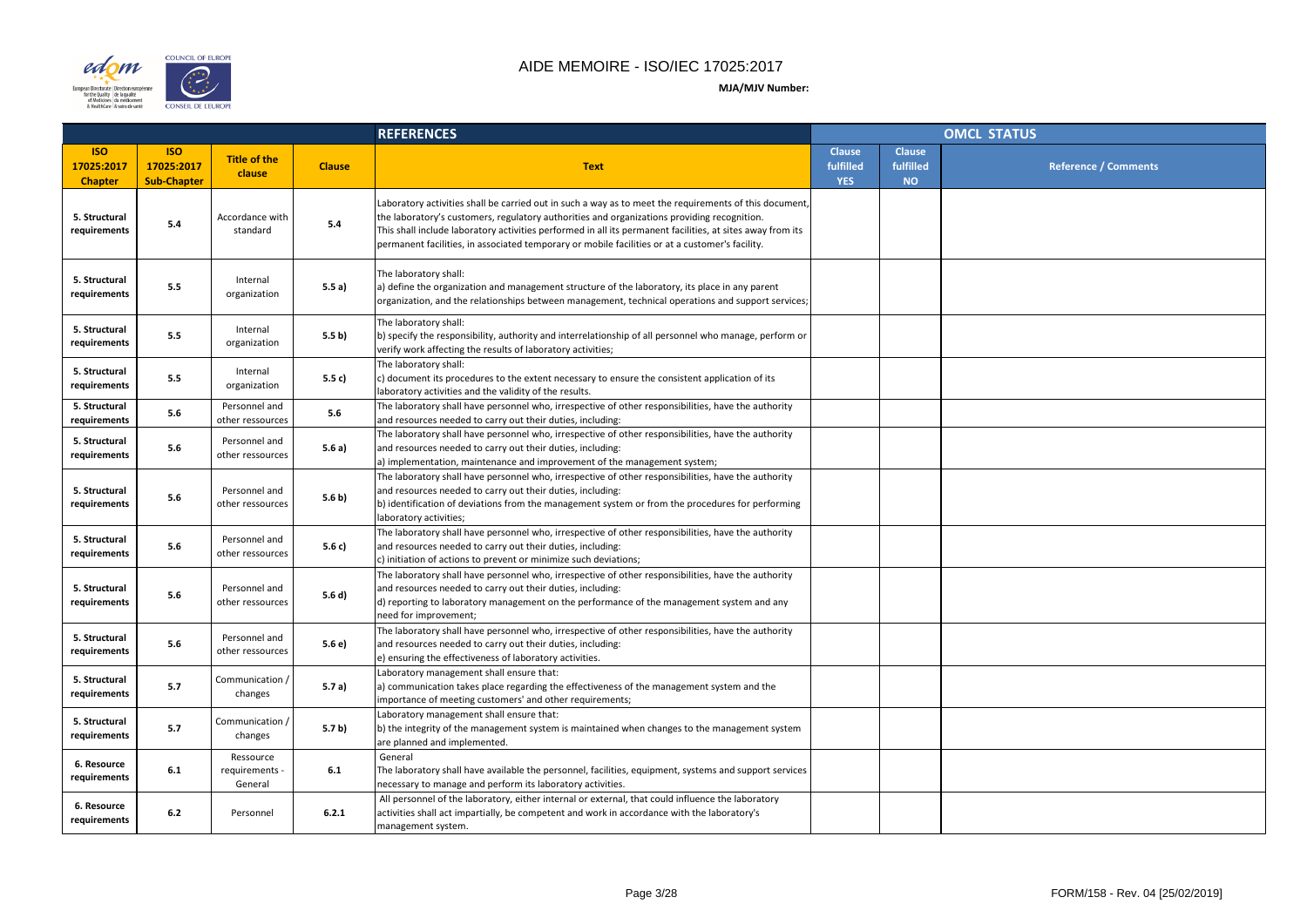

|               |                                         | <b>OMCL STATUS</b>   |
|---------------|-----------------------------------------|----------------------|
| se<br>ed<br>) | <b>Clause</b><br>fulfilled<br><b>NO</b> | Reference / Comments |
|               |                                         |                      |
|               |                                         |                      |
|               |                                         |                      |
|               |                                         |                      |
|               |                                         |                      |
|               |                                         |                      |
|               |                                         |                      |
|               |                                         |                      |
|               |                                         |                      |
|               |                                         |                      |
|               |                                         |                      |
|               |                                         |                      |
|               |                                         |                      |
|               |                                         |                      |
|               |                                         |                      |
|               |                                         |                      |
|               |                                         |                      |
|               |                                         |                      |

|                                            |                                                |                                                             |               | <b>REFERENCES</b>                                                                                                                                                                                                                                                                                                                                                                                             |                                          | <b>OMCL STATUS</b>                      |  |  |
|--------------------------------------------|------------------------------------------------|-------------------------------------------------------------|---------------|---------------------------------------------------------------------------------------------------------------------------------------------------------------------------------------------------------------------------------------------------------------------------------------------------------------------------------------------------------------------------------------------------------------|------------------------------------------|-----------------------------------------|--|--|
| <b>ISO</b><br>17025:2017<br><b>Chapter</b> | <b>ISO</b><br>17025:2017<br><b>Sub-Chapter</b> | <b>Title of the</b><br>clause                               | <b>Clause</b> | <b>Text</b>                                                                                                                                                                                                                                                                                                                                                                                                   | <b>Clause</b><br>fulfilled<br><b>YES</b> | <b>Clause</b><br>fulfilled<br><b>NO</b> |  |  |
| 6. Resource<br>requirements                | 6.2                                            | Personnel                                                   | 6.2.2         | The laboratory shall document the competence requirements for each function influencing the<br>results of laboratory activities, including requirements for education, qualification, training, technical<br>knowledge, skills and experience.                                                                                                                                                                |                                          |                                         |  |  |
| 6. Resource<br>requirements                | 6.2                                            | Personnel                                                   | 6.2.3         | The laboratory shall ensure that the personnel have the competence to perform laboratory activities<br>for which they are responsible and to evaluate the significance of deviations.                                                                                                                                                                                                                         |                                          |                                         |  |  |
| 6. Resource<br>requirements                | 6.2                                            | Personnel                                                   | 6.2.4         | The management of the laboratory shall communicate to personnel their duties, responsibilities and<br>authorities.                                                                                                                                                                                                                                                                                            |                                          |                                         |  |  |
| 6. Resource<br>requirements                | $6.2$                                          | Personnel                                                   | 6.2.5a)       | The laboratory shall have procedure(s) and retain records for:<br>a) determining the competence requirements;                                                                                                                                                                                                                                                                                                 |                                          |                                         |  |  |
| 6. Resource<br>requirements                | 6.2                                            | Personnel                                                   | 6.2.5 b)      | The laboratory shall have procedure(s) and retain records for:<br>b) selection of personnel;                                                                                                                                                                                                                                                                                                                  |                                          |                                         |  |  |
| 6. Resource<br>requirements                | 6.2                                            | Personnel                                                   | 6.2.5 c)      | The laboratory shall have procedure(s) and retain records for:<br>c) training of personnel;                                                                                                                                                                                                                                                                                                                   |                                          |                                         |  |  |
| 6. Resource<br>requirements                | 6.2                                            | Personnel                                                   | 6.2.5 d)      | The laboratory shall have procedure(s) and retain records for:<br>d) supervision of personnel;                                                                                                                                                                                                                                                                                                                |                                          |                                         |  |  |
| 6. Resource<br>requirements                | 6.2                                            | Personnel                                                   | 6.2.5 e)      | The laboratory shall have procedure(s) and retain records for:<br>e) authorization of personnel;                                                                                                                                                                                                                                                                                                              |                                          |                                         |  |  |
| 6. Resource<br>requirements                | 6.2                                            | Personnel                                                   | 6.2.5 f       | The laboratory shall have procedure(s) and retain records for:<br>f) monitoring competence of personnel.                                                                                                                                                                                                                                                                                                      |                                          |                                         |  |  |
| 6. Resource<br>requirements                | 6.2                                            | Personnel                                                   | 6.2.6         | The laboratory shall authorize personnel to perform specific laboratory activities, including but not<br>limited to, the following:                                                                                                                                                                                                                                                                           |                                          |                                         |  |  |
| 6. Resource<br>requirements                | 6.2                                            | Personnel                                                   | 6.2.6 a)      | The laboratory shall authorize personnel to perform specific laboratory activities, including but not<br>limited to, the following:<br>a) development, modification, verification and validation of methods;                                                                                                                                                                                                  |                                          |                                         |  |  |
| 6. Resource<br>requirements                | 6.2                                            | Personnel                                                   | 6.2.6 b)      | The laboratory shall authorize personnel to perform specific laboratory activities, including but not<br>limited to, the following:<br>(b) analysis of results, including statements of conformity or opinions and interpretations;                                                                                                                                                                           |                                          |                                         |  |  |
| 6. Resource<br>requirements                | $6.2$                                          | Personnel                                                   | 6.2.6 c)      | The laboratory shall authorize personnel to perform specific laboratory activities, including but not<br>limited to, the following:<br>c) report, review and authorization of results.                                                                                                                                                                                                                        |                                          |                                         |  |  |
| 6. Resource<br>requirements                | 6.3                                            | Laboratory<br>facilities and<br>environmental<br>conditions | 6.3.1         | The facilities and environmental conditions shall be suitable for the laboratory activities and shall not<br>adversely affect the validity of results.<br>NOTE Influences that can adversely affect the validity of results can include, but are not limited to,<br>microbial contamination, dust, electromagnetic disturbances, radiation, humidity, electrical supply,<br>temperature, sound and vibration. |                                          |                                         |  |  |
| 6. Resource<br>requirements                | 6.3                                            | Laboratory<br>facilities and<br>environmental<br>conditions | 6.3.2         | The requirements for facilities and environmental conditions necessary for the performance of the<br>laboratory activities shall be documented.                                                                                                                                                                                                                                                               |                                          |                                         |  |  |
| 6. Resource<br>requirements                | 6.3                                            | Laboratory<br>facilities and<br>environmental<br>conditions | 6.3.3         | The laboratory shall monitor, control and record environmental conditions in accordance with<br>relevant specifications, methods or procedures or where they influence the validity of the results.                                                                                                                                                                                                           |                                          |                                         |  |  |
| 6. Resource<br>requirements                | 6.3                                            | Laboratory<br>facilities and<br>environmental<br>conditions | 6.3.4         | Measures to control facilities shall be implemented, monitored and periodically reviewed and shall<br>include, but not be limited to:                                                                                                                                                                                                                                                                         |                                          |                                         |  |  |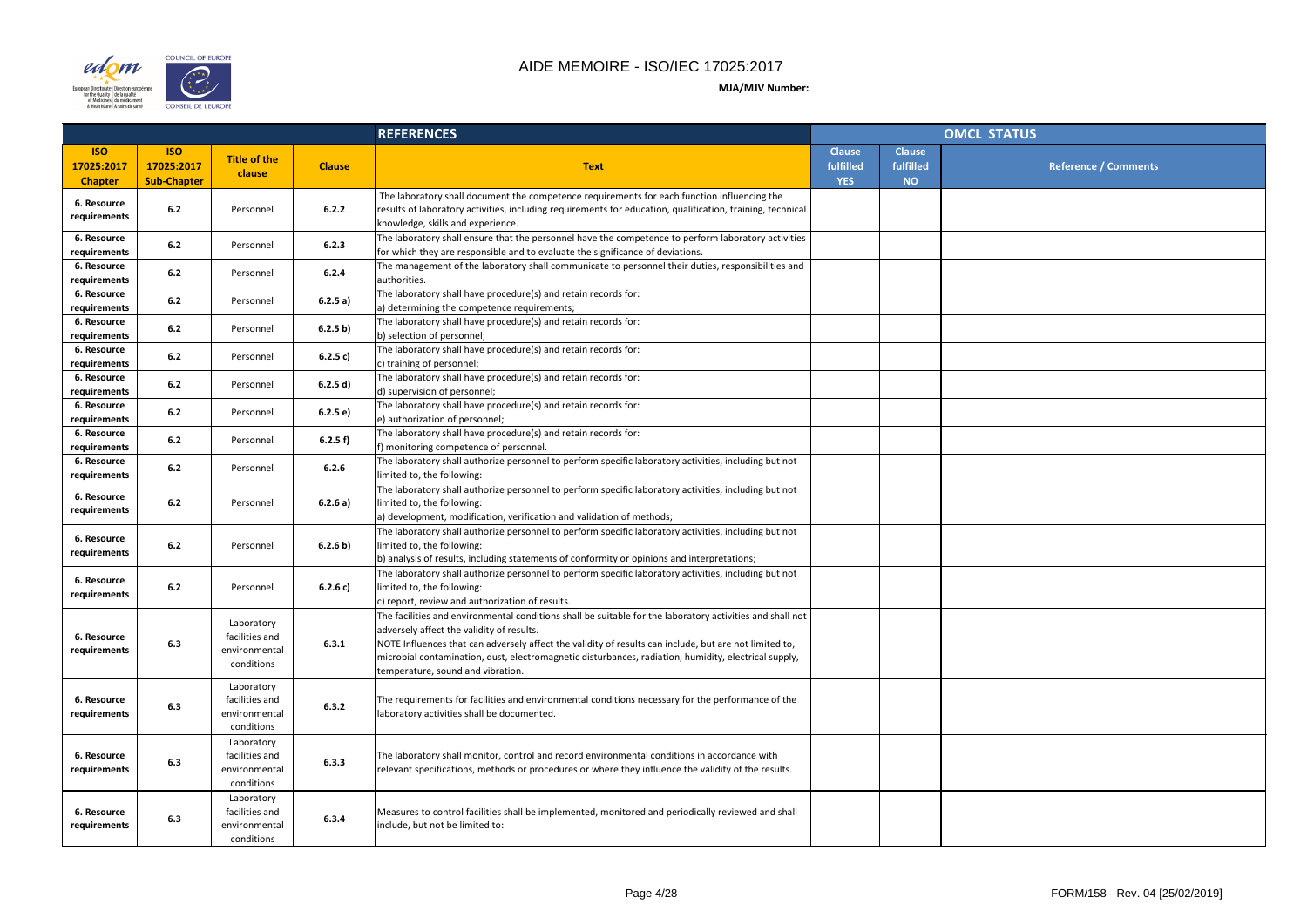

|                    |                                         | <b>OMCL STATUS</b>          |
|--------------------|-----------------------------------------|-----------------------------|
| se<br>ed<br>)<br>J | <b>Clause</b><br>fulfilled<br><b>NO</b> | <b>Reference / Comments</b> |
|                    |                                         |                             |
|                    |                                         |                             |
|                    |                                         |                             |
|                    |                                         |                             |
|                    |                                         |                             |
|                    |                                         |                             |
|                    |                                         |                             |
|                    |                                         |                             |
|                    |                                         |                             |
|                    |                                         |                             |
|                    |                                         |                             |
|                    |                                         |                             |
|                    |                                         |                             |
|                    |                                         |                             |

|                                            |                                                |                                                             |               | <b>REFERENCES</b>                                                                                                                                                                                                                                                                                                                                                                                                                                                                                                                                                                                                                                                                                                                                                                                                                                                                                                                                                                                                                                                                                                                                                                                                                                                                                                        |                                          | <b>OMCL STATUS</b>                      |  |  |
|--------------------------------------------|------------------------------------------------|-------------------------------------------------------------|---------------|--------------------------------------------------------------------------------------------------------------------------------------------------------------------------------------------------------------------------------------------------------------------------------------------------------------------------------------------------------------------------------------------------------------------------------------------------------------------------------------------------------------------------------------------------------------------------------------------------------------------------------------------------------------------------------------------------------------------------------------------------------------------------------------------------------------------------------------------------------------------------------------------------------------------------------------------------------------------------------------------------------------------------------------------------------------------------------------------------------------------------------------------------------------------------------------------------------------------------------------------------------------------------------------------------------------------------|------------------------------------------|-----------------------------------------|--|--|
| <b>ISO</b><br>17025:2017<br><b>Chapter</b> | <b>ISO</b><br>17025:2017<br><b>Sub-Chapter</b> | <b>Title of the</b><br>clause                               | <b>Clause</b> | <b>Text</b>                                                                                                                                                                                                                                                                                                                                                                                                                                                                                                                                                                                                                                                                                                                                                                                                                                                                                                                                                                                                                                                                                                                                                                                                                                                                                                              | <b>Clause</b><br>fulfilled<br><b>YES</b> | <b>Clause</b><br>fulfilled<br><b>NO</b> |  |  |
| 6. Resource<br>requirements                | 6.3                                            | Laboratory<br>facilities and<br>environmental<br>conditions | 6.3.4a)       | Measures to control facilities shall be implemented, monitored and periodically reviewed and shall<br>include, but not be limited to:<br>a) access to and use of areas affecting laboratory activities;                                                                                                                                                                                                                                                                                                                                                                                                                                                                                                                                                                                                                                                                                                                                                                                                                                                                                                                                                                                                                                                                                                                  |                                          |                                         |  |  |
| 6. Resource<br>requirements                | 6.3                                            | Laboratory<br>facilities and<br>environmental<br>conditions | 6.3.4 b)      | Measures to control facilities shall be implemented, monitored and periodically reviewed and shall<br>include, but not be limited to:<br>(b) prevention of contamination, interference or adverse influences on laboratory activities;                                                                                                                                                                                                                                                                                                                                                                                                                                                                                                                                                                                                                                                                                                                                                                                                                                                                                                                                                                                                                                                                                   |                                          |                                         |  |  |
| 6. Resource<br>requirements                | 6.3                                            | Laboratory<br>facilities and<br>environmental<br>conditions | 6.3.4 c)      | Measures to control facilities shall be implemented, monitored and periodically reviewed and shall<br>include, but not be limited to:<br>c) effective separation between areas with incompatible laboratory activities.                                                                                                                                                                                                                                                                                                                                                                                                                                                                                                                                                                                                                                                                                                                                                                                                                                                                                                                                                                                                                                                                                                  |                                          |                                         |  |  |
| 6. Resource<br>requirements                | 6.3                                            | Laboratory<br>facilities and<br>environmental<br>conditions | 6.3.5         | When the laboratory performs laboratory activities at sites or facilities outside its permanent control,<br>it shall ensure that the requirements related to facilities and environmental conditions of this<br>document are met.                                                                                                                                                                                                                                                                                                                                                                                                                                                                                                                                                                                                                                                                                                                                                                                                                                                                                                                                                                                                                                                                                        |                                          |                                         |  |  |
| 6. Resource<br>requirements                | 6.4                                            | Equipment                                                   | 6.4.1         | The laboratory shall have access to equipment (including, but not limited to, measuring instruments,<br>software, measurement standards, reference materials, reference data, reagents, consumables or<br>auxiliary apparatus) that is required for the correct performance of laboratory activities and that can<br>influence the results.<br>NOTE 1 A multitude of names exist for reference materials and certified reference materials,<br>including reference standards, calibration standards, standard reference materials and quality control<br>materials. ISO 17034 contains additional information on reference material producers (RMPs). RMPs<br>that meet the requirements of ISO 17034 are considered to be competent. Reference materials from<br>RMPs meeting the requirements of ISO 17034 are provided with a product information<br>sheet/certificate that specifies, amongst other characteristics, homogeneity and stability for specified<br>properties and, for certified reference materials, specified properties with certified values, their<br>associated measurement uncertainty and metrological traceability.<br>NOTE 2 ISO Guide 33 provides guidance on the selection and use of reference materials. ISO Guide 80<br>provides guidance to produce in-house quality control materials. |                                          |                                         |  |  |
| 6. Resource<br>requirements                | 6.4                                            | Equipment                                                   | 6.4.2         | When the laboratory uses equipment outside its permanent control, it shall ensure that the<br>requirements for equipment of this document are met.                                                                                                                                                                                                                                                                                                                                                                                                                                                                                                                                                                                                                                                                                                                                                                                                                                                                                                                                                                                                                                                                                                                                                                       |                                          |                                         |  |  |
| 6. Resource<br>requirements                | 6.4                                            | Equipment                                                   | 6.4.3         | The laboratory shall have a procedure for handling, transport, storage, use and planned maintenance<br>of equipment in order to ensure proper functioning and to prevent contamination or deterioration.                                                                                                                                                                                                                                                                                                                                                                                                                                                                                                                                                                                                                                                                                                                                                                                                                                                                                                                                                                                                                                                                                                                 |                                          |                                         |  |  |
| 6. Resource<br>requirements                | 6.4                                            | Equipment                                                   | 6.4.4         | The laboratory shall verify that equipment conforms to specified requirements before being placed<br>or returned into service.                                                                                                                                                                                                                                                                                                                                                                                                                                                                                                                                                                                                                                                                                                                                                                                                                                                                                                                                                                                                                                                                                                                                                                                           |                                          |                                         |  |  |
| 6. Resource<br>requirements                | 6.4                                            | Equipment                                                   | 6.4.5         | The equipment used for measurement shall be capable of achieving the measurement accuracy<br>and/or measurement uncertainty required to provide a valid result.                                                                                                                                                                                                                                                                                                                                                                                                                                                                                                                                                                                                                                                                                                                                                                                                                                                                                                                                                                                                                                                                                                                                                          |                                          |                                         |  |  |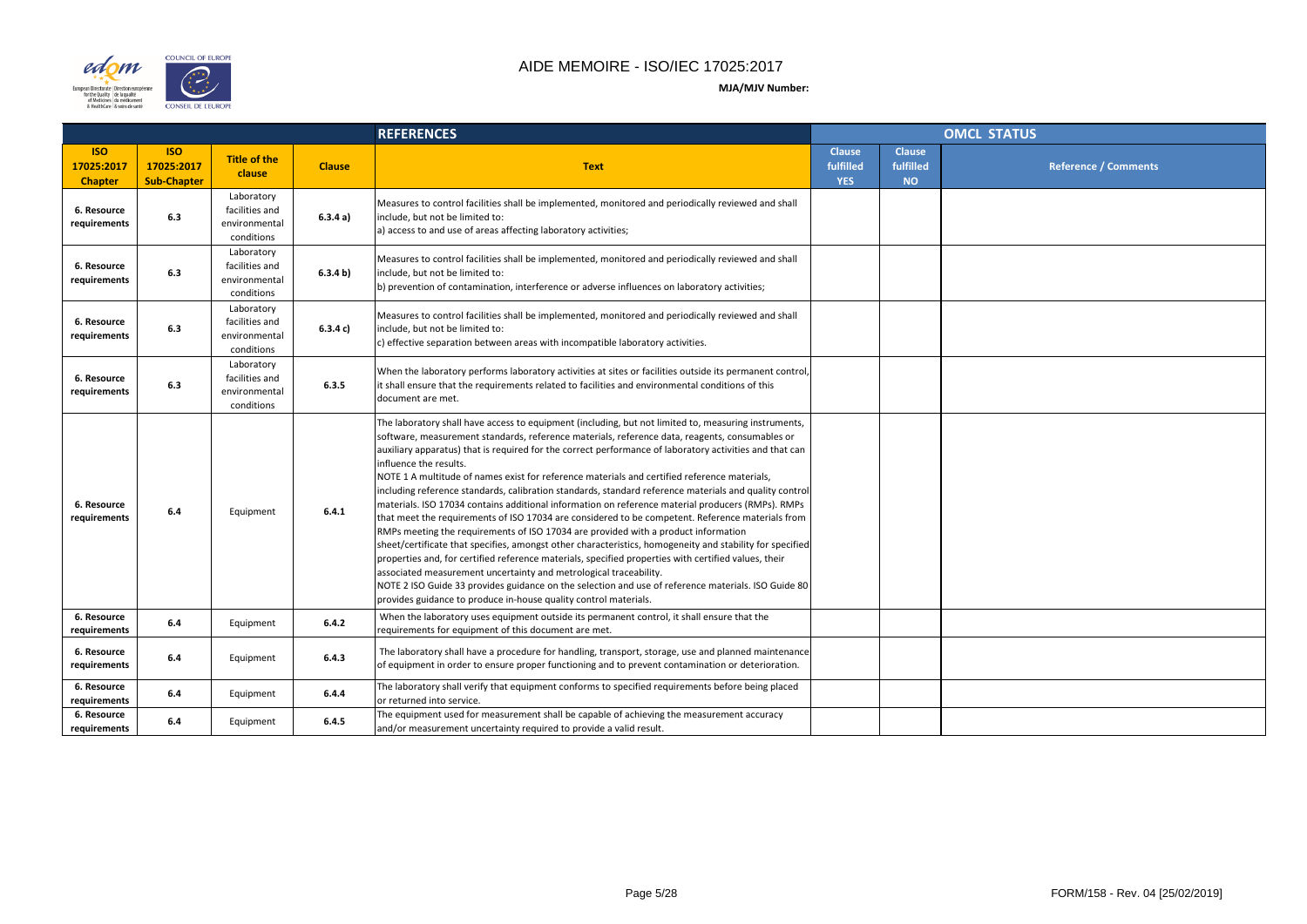

#### COUNCIL OF EUROPE edom  $\sum_{i=1}^{n}$ European Directorate | Direction européen<br>| for the Quality | de la qualité<br>| of Medicines | du médicament<br>| & HealthCare | & soins de santé **CONSEIL DE L'EUROPE**

|                |                                         | <b>OMCL STATUS</b> |                             |
|----------------|-----------------------------------------|--------------------|-----------------------------|
| se<br>ed<br>). | <b>Clause</b><br>fulfilled<br><b>NO</b> |                    | <b>Reference / Comments</b> |
|                |                                         |                    |                             |
|                |                                         |                    |                             |
|                |                                         |                    |                             |
|                |                                         |                    |                             |
|                |                                         |                    |                             |
|                |                                         |                    |                             |
|                |                                         |                    |                             |
|                |                                         |                    |                             |
|                |                                         |                    |                             |
|                |                                         |                    |                             |
|                |                                         |                    |                             |
|                |                                         |                    |                             |
|                |                                         |                    |                             |
|                |                                         |                    |                             |
|                |                                         |                    |                             |
|                |                                         |                    |                             |
|                |                                         |                    |                             |
|                |                                         |                    |                             |
|                |                                         |                    |                             |

|                                            |                                                |                               | <b>REFERENCES</b> |                                                                                                                                                                                                                                                                                                                                                                                                                                                                                                                                                                                                                                                                                       | <b>OMCL STATUS</b>                       |                                         |  |
|--------------------------------------------|------------------------------------------------|-------------------------------|-------------------|---------------------------------------------------------------------------------------------------------------------------------------------------------------------------------------------------------------------------------------------------------------------------------------------------------------------------------------------------------------------------------------------------------------------------------------------------------------------------------------------------------------------------------------------------------------------------------------------------------------------------------------------------------------------------------------|------------------------------------------|-----------------------------------------|--|
| <b>ISO</b><br>17025:2017<br><b>Chapter</b> | <b>ISO</b><br>17025:2017<br><b>Sub-Chapter</b> | <b>Title of the</b><br>clause | <b>Clause</b>     | <b>Text</b>                                                                                                                                                                                                                                                                                                                                                                                                                                                                                                                                                                                                                                                                           | <b>Clause</b><br>fulfilled<br><b>YES</b> | <b>Clause</b><br>fulfilled<br><b>NO</b> |  |
| 6. Resource<br>requirements                | 6.4                                            | Equipment                     | 6.4.6             | Measuring equipment shall be calibrated when:<br>the measurement accuracy or measurement uncertainty affects the validity of the reported<br>results, and/or<br>- calibration of the equipment is required to establish the metrological traceability of the reported<br>results.<br>NOTE Types of equipment having an effect on the validity of the reported results can include:<br>- those used for the direct measurement of the measurand, e.g. use of a balance to perform a mass<br>measurement;<br>- those used to make corrections to the measured value, e.g. temperature measurements;<br>- those used to obtain a measurement result calculated from multiple quantities. |                                          |                                         |  |
| 6. Resource<br>requirements                | 6.4                                            | Equipment                     | 6.4.7             | The laboratory shall establish a calibration programme, which shall be reviewed and adjusted as<br>necessary in order to maintain confidence in the status of calibration.                                                                                                                                                                                                                                                                                                                                                                                                                                                                                                            |                                          |                                         |  |
| 6. Resource<br>requirements                | 6.4                                            | Equipment                     | 6.4.8             | All equipment requiring calibration or which has a defined period of validity shall be labelled, coded<br>or otherwise identified to allow the user of the equipment to readily identify the status of calibration<br>or period of validity.                                                                                                                                                                                                                                                                                                                                                                                                                                          |                                          |                                         |  |
| 6. Resource<br>requirements                | 6.4                                            | Equipment                     | 6.4.9             | Equipment that has been subjected to overloading or mishandling, gives questionable results, or has<br>been shown to be defective or outside specified requirements, shall be taken out of service. It shall<br>be isolated to prevent its use or clearly labelled or marked as being out of service until it has been<br>verified to perform correctly. The laboratory shall examine the effect of the defect or deviation from<br>specified requirements and shall initiate the management of nonconforming work procedure (see<br>$7.10$ ).                                                                                                                                        |                                          |                                         |  |
| 6. Resource<br>requirements                | 6.4                                            | Equipment                     | 6.4.10            | When intermediate checks are necessary to maintain confidence in the performance of the<br>equipment, these checks shall be carried out according to a procedure.                                                                                                                                                                                                                                                                                                                                                                                                                                                                                                                     |                                          |                                         |  |
| 6. Resource<br>requirements                | 6.4                                            | Equipment                     | 6.4.11            | When calibration and reference material data include reference values or correction factors, the<br>laboratory shall ensure the reference values and correction factors are updated and implemented, as<br>appropriate, to meet specified requirements.                                                                                                                                                                                                                                                                                                                                                                                                                               |                                          |                                         |  |
| 6. Resource<br>requirements                | 6.4                                            | Equipment                     | 6.4.12            | The laboratory shall take practicable measures to prevent unintended adjustments of equipment<br>from invalidating results.                                                                                                                                                                                                                                                                                                                                                                                                                                                                                                                                                           |                                          |                                         |  |
| 6. Resource<br>requirements                | 6.4                                            | Equipment                     | 6.4.13            | Records shall be retained for equipment which can influence laboratory activities. The records shall<br>include the following, where applicable:                                                                                                                                                                                                                                                                                                                                                                                                                                                                                                                                      |                                          |                                         |  |
| 6. Resource<br>requirements                | 6.4                                            | Equipment                     | 6.4.13a)          | Records shall be retained for equipment which can influence laboratory activities. The records shall<br>include the following, where applicable:<br>a) the identity of equipment, including software and firmware version;                                                                                                                                                                                                                                                                                                                                                                                                                                                            |                                          |                                         |  |
| 6. Resource<br>requirements                | 6.4                                            | Equipment                     | 6.4.13 b)         | Records shall be retained for equipment which can influence laboratory activities. The records shall<br>include the following, where applicable:<br>(b) the manufacturer's name, type identification, and serial number or other unique identification;                                                                                                                                                                                                                                                                                                                                                                                                                               |                                          |                                         |  |
| 6. Resource<br>requirements                | 6.4                                            | Equipment                     | 6.4.13 c)         | Records shall be retained for equipment which can influence laboratory activities. The records shall<br>include the following, where applicable:<br>c) evidence of verification that equipment conforms with specified requirements;                                                                                                                                                                                                                                                                                                                                                                                                                                                  |                                          |                                         |  |
| 6. Resource<br>requirements                | 6.4                                            | Equipment                     | 6.4.13 d)         | Records shall be retained for equipment which can influence laboratory activities. The records shall<br>include the following, where applicable:<br>d) the current location;                                                                                                                                                                                                                                                                                                                                                                                                                                                                                                          |                                          |                                         |  |
| 6. Resource<br>requirements                | 6.4                                            | Equipment                     | 6.4.13 e)         | Records shall be retained for equipment which can influence laboratory activities. The records shall<br>include the following, where applicable:<br>e) calibration dates, results of calibrations, adjustments, acceptance criteria, and the due date of the<br>next calibration or the calibration interval;                                                                                                                                                                                                                                                                                                                                                                         |                                          |                                         |  |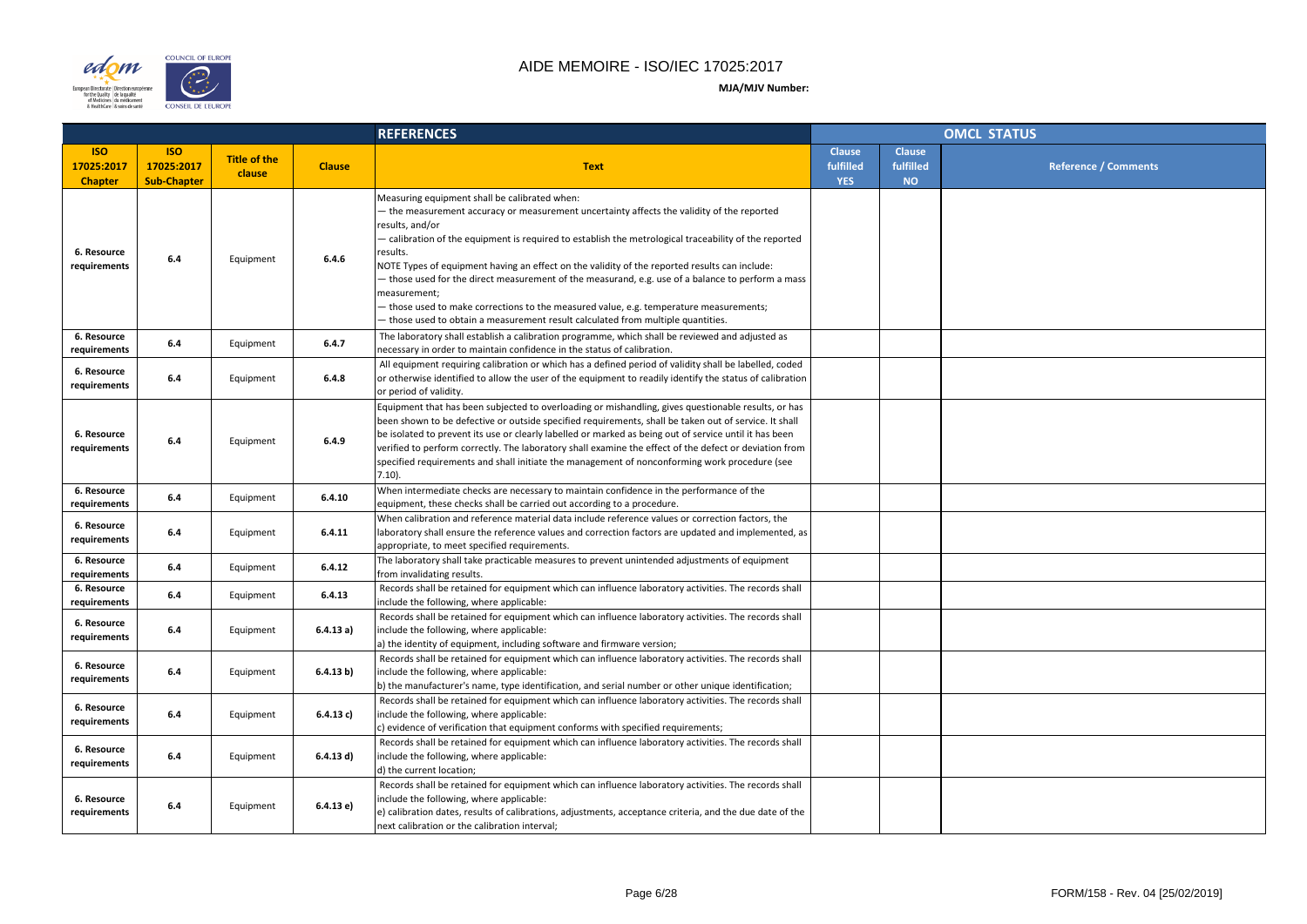

| <b>OMCL STATUS</b> |                                         |                             |  |  |  |  |
|--------------------|-----------------------------------------|-----------------------------|--|--|--|--|
| se<br>ed<br>i.     | <b>Clause</b><br>fulfilled<br><b>NO</b> | <b>Reference / Comments</b> |  |  |  |  |
|                    |                                         |                             |  |  |  |  |
|                    |                                         |                             |  |  |  |  |
|                    |                                         |                             |  |  |  |  |
|                    |                                         |                             |  |  |  |  |
|                    |                                         |                             |  |  |  |  |
|                    |                                         |                             |  |  |  |  |
|                    |                                         |                             |  |  |  |  |
|                    |                                         |                             |  |  |  |  |
|                    |                                         |                             |  |  |  |  |
|                    |                                         |                             |  |  |  |  |
|                    |                                         |                             |  |  |  |  |
|                    |                                         |                             |  |  |  |  |
|                    |                                         |                             |  |  |  |  |
|                    |                                         |                             |  |  |  |  |
|                    |                                         |                             |  |  |  |  |
|                    |                                         |                             |  |  |  |  |
|                    |                                         |                             |  |  |  |  |
|                    |                                         |                             |  |  |  |  |
|                    |                                         |                             |  |  |  |  |

|                                            |                                                |                               | <b>REFERENCES</b> |                                                                                                                                                                                                                                                                                                                                                                                                                                                                                                                                                                                                                        | <b>OMCL STATUS</b>                       |                                         |  |
|--------------------------------------------|------------------------------------------------|-------------------------------|-------------------|------------------------------------------------------------------------------------------------------------------------------------------------------------------------------------------------------------------------------------------------------------------------------------------------------------------------------------------------------------------------------------------------------------------------------------------------------------------------------------------------------------------------------------------------------------------------------------------------------------------------|------------------------------------------|-----------------------------------------|--|
| <b>ISO</b><br>17025:2017<br><b>Chapter</b> | <b>ISO</b><br>17025:2017<br><b>Sub-Chapter</b> | <b>Title of the</b><br>clause | <b>Clause</b>     | <b>Text</b>                                                                                                                                                                                                                                                                                                                                                                                                                                                                                                                                                                                                            | <b>Clause</b><br>fulfilled<br><b>YES</b> | <b>Clause</b><br>fulfilled<br><b>NO</b> |  |
| 6. Resource<br>requirements                | 6.4                                            | Equipment                     | 6.4.13 f          | Records shall be retained for equipment which can influence laboratory activities. The records shall<br>include the following, where applicable:<br>f) documentation of reference materials, results, acceptance criteria, relevant dates and the period<br>of validity;                                                                                                                                                                                                                                                                                                                                               |                                          |                                         |  |
| 6. Resource<br>requirements                | 6.4                                            | Equipment                     | 6.4.13 g)         | Records shall be retained for equipment which can influence laboratory activities. The records shall<br>include the following, where applicable:<br>g) the maintenance plan and maintenance carried out to date, where relevant to the performance of<br>the equipment;                                                                                                                                                                                                                                                                                                                                                |                                          |                                         |  |
| 6. Resource<br>requirements                | 6.4                                            | Equipment                     | 6.4.13 h)         | Records shall be retained for equipment which can influence laboratory activities. The records shall<br>include the following, where applicable:<br>h) details of any damage, malfunction, modification to, or repair of, the equipment.                                                                                                                                                                                                                                                                                                                                                                               |                                          |                                         |  |
| 6. Resource<br>requirements                | 6.5                                            | Metrological<br>traceability  | 6.5               | Metrological traceability                                                                                                                                                                                                                                                                                                                                                                                                                                                                                                                                                                                              |                                          |                                         |  |
| 6. Resource<br>requirements                | 6.5                                            | Metrological<br>traceability  | 6.5.1             | The laboratory shall establish and maintain metrological traceability of its measurement results by<br>means of a documented unbroken chain of calibrations, each contributing to the measurement<br>uncertainty, linking them to an appropriate reference.<br>NOTE 1 In ISO/IEC Guide 99, metrological traceability is defined as the "property of a measurement<br>result whereby the result can be related to a reference through a documented unbroken chain of<br>calibrations, each contributing to the measurement uncertainty".<br>NOTE 2 See Annex A for additional information on metrological traceability. |                                          |                                         |  |
| 6. Resource<br>requirements                | 6.5                                            | Metrological<br>traceability  | 6.5.2             | The laboratory shall ensure that measurement results are traceable to the International System<br>of Units (SI) through:                                                                                                                                                                                                                                                                                                                                                                                                                                                                                               |                                          |                                         |  |
| 6. Resource<br>requirements                | 6.5                                            | Metrological<br>traceability  | 6.5.2 a)          | The laboratory shall ensure that measurement results are traceable to the International System<br>of Units (SI) through:<br>a) calibration provided by a competent laboratory; or<br>NOTE 1 Laboratories fulfilling the requirements of this document are considered to be competent.                                                                                                                                                                                                                                                                                                                                  |                                          |                                         |  |
| 6. Resource<br>requirements                | 6.5                                            | Metrological<br>traceability  | 6.5.2 b)          | The laboratory shall ensure that measurement results are traceable to the International System<br>of Units (SI) through:<br>b) certified values of certified reference materials provided by a competent producer with stated<br>metrological traceability to the SI; or<br>NOTE 2 Reference material producers fulfilling the requirements of ISO 17034 are considered to be<br>competent.                                                                                                                                                                                                                            |                                          |                                         |  |
| 6. Resource<br>requirements                | 6.5                                            | Metrological<br>traceability  | 6.5.2 c)          | The laboratory shall ensure that measurement results are traceable to the International System<br>of Units (SI) through:<br>c) direct realization of the SI units ensured by comparison, directly or indirectly, with national or<br>international standards.<br>NOTE 3 Details of practical realization of the definitions of some important units are given in the SI<br>brochure.                                                                                                                                                                                                                                   |                                          |                                         |  |
| 6. Resource<br>requirements                | 6.5                                            | Metrological<br>traceability  | 6.5.3             | When metrological traceability to the SI units is not technically possible, the laboratory shall<br>demonstrate metrological traceability to an appropriate reference, e.g.:                                                                                                                                                                                                                                                                                                                                                                                                                                           |                                          |                                         |  |
| 6. Resource<br>requirements                | 6.5                                            | Metrological<br>traceability  | 6.5.3a)           | When metrological traceability to the SI units is not technically possible, the laboratory shall<br>demonstrate metrological traceability to an appropriate reference, e.g.:<br>a) certified values of certified reference materials provided by a competent producer;                                                                                                                                                                                                                                                                                                                                                 |                                          |                                         |  |
| 6. Resource<br>requirements                | 6.5                                            | Metrological<br>traceability  | 6.5.3 b)          | When metrological traceability to the SI units is not technically possible, the laboratory shall<br>demonstrate metrological traceability to an appropriate reference, e.g.:<br>b) results of reference measurement procedures, specified methods or consensus standards that are<br>clearly described and accepted as providing measurement results fit for their intended use and<br>ensured by suitable comparison.                                                                                                                                                                                                 |                                          |                                         |  |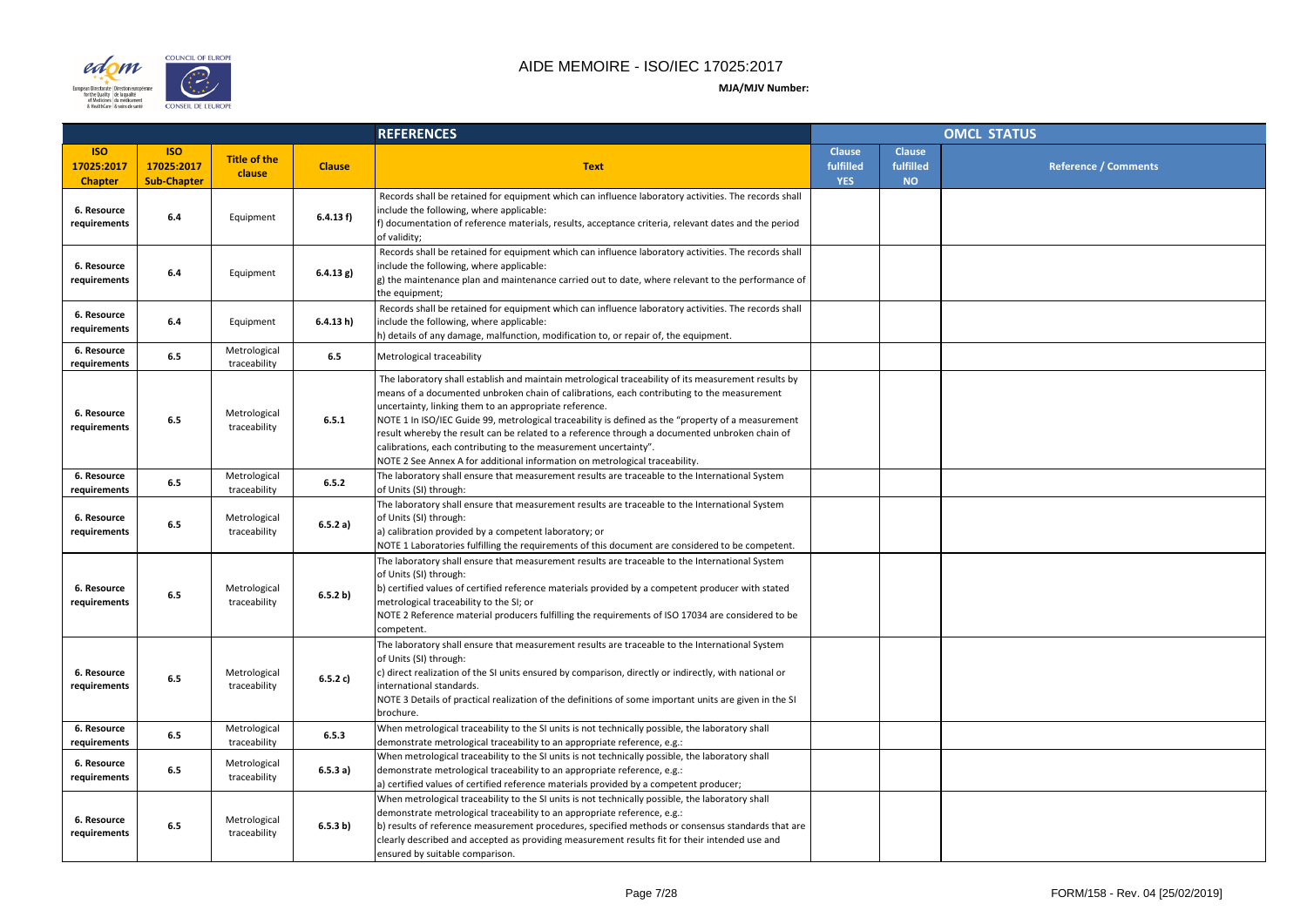

|                |                                         | OMCL STATUS                 |
|----------------|-----------------------------------------|-----------------------------|
| se<br>ed<br>j. | <b>Clause</b><br>fulfilled<br><b>NO</b> | <b>Reference / Comments</b> |
|                |                                         |                             |
|                |                                         |                             |
|                |                                         |                             |
|                |                                         |                             |
|                |                                         |                             |
|                |                                         |                             |
|                |                                         |                             |
|                |                                         |                             |
|                |                                         |                             |
|                |                                         |                             |
|                |                                         |                             |
|                |                                         |                             |
|                |                                         |                             |

|                                            |                                                |                                                 |               | <b>REFERENCES</b>                                                                                                                                                                                                                                                                                                                                                                                                                                                                                                                                                                                             |                                          | <b>OMCL STATUS</b>                      |  |  |
|--------------------------------------------|------------------------------------------------|-------------------------------------------------|---------------|---------------------------------------------------------------------------------------------------------------------------------------------------------------------------------------------------------------------------------------------------------------------------------------------------------------------------------------------------------------------------------------------------------------------------------------------------------------------------------------------------------------------------------------------------------------------------------------------------------------|------------------------------------------|-----------------------------------------|--|--|
| <b>ISO</b><br>17025:2017<br><b>Chapter</b> | <b>ISO</b><br>17025:2017<br><b>Sub-Chapter</b> | <b>Title of the</b><br>clause                   | <b>Clause</b> | <b>Text</b>                                                                                                                                                                                                                                                                                                                                                                                                                                                                                                                                                                                                   | <b>Clause</b><br>fulfilled<br><b>YES</b> | <b>Clause</b><br>fulfilled<br><b>NO</b> |  |  |
| 6. Resource<br>requirements                | 6.6                                            | Externally<br>provided products<br>and services | 6.6.1         | The laboratory shall ensure that only suitable externally provided products and services that affect<br>laboratory activities are used, when such products and services:                                                                                                                                                                                                                                                                                                                                                                                                                                      |                                          |                                         |  |  |
| 6. Resource<br>requirements                | 6.6                                            | Externally<br>provided products<br>and services | 6.6.1 a)      | The laboratory shall ensure that only suitable externally provided products and services that affect<br>laboratory activities are used, when such products and services:<br>a) are intended for incorporation into the laboratory's own activities;                                                                                                                                                                                                                                                                                                                                                           |                                          |                                         |  |  |
| 6. Resource<br>requirements                | 6.6                                            | Externally<br>provided products<br>and services | 6.6.1 b)      | The laboratory shall ensure that only suitable externally provided products and services that affect<br>laboratory activities are used, when such products and services:<br>b) are provided, in part or in full, directly to the customer by the laboratory, as received from the<br>external provider;                                                                                                                                                                                                                                                                                                       |                                          |                                         |  |  |
| 6. Resource<br>requirements                | 6.6                                            | Externally<br>provided products<br>and services | 6.6.1 c)      | The laboratory shall ensure that only suitable externally provided products and services that affect<br>laboratory activities are used, when such products and services:<br>c) are used to support the operation of the laboratory.<br>NOTE Products can include, for example, measurement standards and equipment, auxiliary<br>equipment, consumable materials and reference materials. Services can include, for example,<br>calibration services, sampling services, testing services, facility and equipment maintenance services,<br>proficiency testing services and assessment and auditing services. |                                          |                                         |  |  |
| 6. Resource<br>requirements                | 6.6                                            | Externally<br>provided products<br>and services | 6.6.2 a)      | The laboratory shall have a procedure and retain records for:<br>a) defining, reviewing and approving the laboratory's requirements for externally provided products<br>and services;                                                                                                                                                                                                                                                                                                                                                                                                                         |                                          |                                         |  |  |
| 6. Resource<br>requirements                | 6.6                                            | Externally<br>provided products<br>and services | 6.6.2 b)      | The laboratory shall have a procedure and retain records for:<br>(b) defining the criteria for evaluation, selection, monitoring of performance and re-evaluation of the<br>external providers;                                                                                                                                                                                                                                                                                                                                                                                                               |                                          |                                         |  |  |
| 6. Resource<br>requirements                | 6.6                                            | Externally<br>provided products<br>and services | 6.6.2 c)      | The laboratory shall have a procedure and retain records for:<br>c) ensuring that externally provided products and services conform to the laboratory's established<br>requirements, or when applicable, to the relevant requirements of this document, before they are<br>used or directly provided to the customer;                                                                                                                                                                                                                                                                                         |                                          |                                         |  |  |
| 6. Resource<br>requirements                | 6.6                                            | Externally<br>provided products<br>and services | 6.6.2 d)      | The laboratory shall have a procedure and retain records for:<br>d) taking any actions arising from evaluations, monitoring of performance and re-evaluations of the<br>external providers.                                                                                                                                                                                                                                                                                                                                                                                                                   |                                          |                                         |  |  |
| 6. Resource<br>requirements                | 6.6                                            | Externally<br>provided products<br>and services | 6.6.3a)       | The laboratory shall communicate its requirements to external providers for:<br>a) the products and services to be provided;                                                                                                                                                                                                                                                                                                                                                                                                                                                                                  |                                          |                                         |  |  |
| 6. Resource<br>requirements                | 6.6                                            | Externally<br>provided products<br>and services | 6.6.3 b)      | The laboratory shall communicate its requirements to external providers for:<br>b) the acceptance criteria;                                                                                                                                                                                                                                                                                                                                                                                                                                                                                                   |                                          |                                         |  |  |
| 6. Resource<br>requirements                | 6.6                                            | Externally<br>provided products<br>and services | 6.6.3 c)      | The laboratory shall communicate its requirements to external providers for:<br>c) competence, including any required qualification of personnel;                                                                                                                                                                                                                                                                                                                                                                                                                                                             |                                          |                                         |  |  |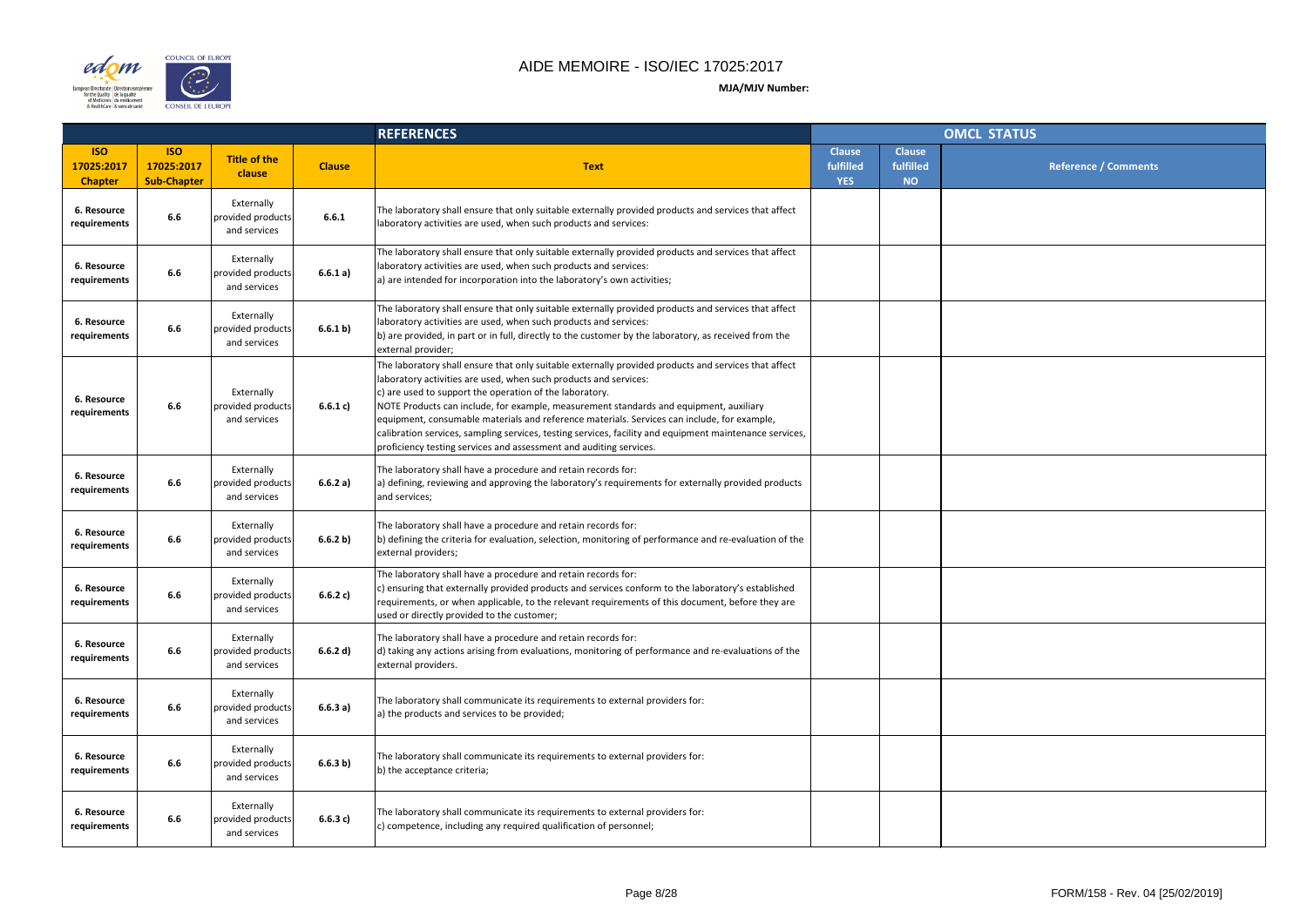

|                |                                         | <b>OMCL STATUS</b>          |
|----------------|-----------------------------------------|-----------------------------|
| se<br>ed<br>i. | <b>Clause</b><br>fulfilled<br><b>NO</b> | <b>Reference / Comments</b> |
|                |                                         |                             |
|                |                                         |                             |
|                |                                         |                             |
|                |                                         |                             |
|                |                                         |                             |
|                |                                         |                             |
|                |                                         |                             |
|                |                                         |                             |
|                |                                         |                             |
|                |                                         |                             |
|                |                                         |                             |
|                |                                         |                             |
|                |                                         |                             |
|                |                                         |                             |
|                |                                         |                             |
|                |                                         |                             |

|                                            |                                                |                                                                  | <b>REFERENCES</b> |                                                                                                                                                                                                                                                                                                                                                                                                                                                                                                                                                                                                                                                                                                                               | <b>OMCL STATUS</b>                       |                                         |  |
|--------------------------------------------|------------------------------------------------|------------------------------------------------------------------|-------------------|-------------------------------------------------------------------------------------------------------------------------------------------------------------------------------------------------------------------------------------------------------------------------------------------------------------------------------------------------------------------------------------------------------------------------------------------------------------------------------------------------------------------------------------------------------------------------------------------------------------------------------------------------------------------------------------------------------------------------------|------------------------------------------|-----------------------------------------|--|
| <b>ISO</b><br>17025:2017<br><b>Chapter</b> | <b>ISO</b><br>17025:2017<br><b>Sub-Chapter</b> | <b>Title of the</b><br>clause                                    | <b>Clause</b>     | <b>Text</b>                                                                                                                                                                                                                                                                                                                                                                                                                                                                                                                                                                                                                                                                                                                   | <b>Clause</b><br>fulfilled<br><b>YES</b> | <b>Clause</b><br>fulfilled<br><b>NO</b> |  |
| 6. Resource<br>requirements                | 6.6                                            | Externally<br>provided products<br>and services                  | 6.6.3 d)          | The laboratory shall communicate its requirements to external providers for:<br>d) activities that the laboratory, or its customer, intends to perform at the external provider's<br>premises.                                                                                                                                                                                                                                                                                                                                                                                                                                                                                                                                |                                          |                                         |  |
| 7. Process<br>requirements                 | 7.1                                            | Review of<br>requests, tenders,<br>contracts and<br>subcontracts | 7.1.1             | The laboratory shall have a procedure for the review of requests, tenders and contracts. The<br>procedure shall ensure that:                                                                                                                                                                                                                                                                                                                                                                                                                                                                                                                                                                                                  |                                          |                                         |  |
| 7. Process<br>requirements                 | 7.1                                            | Review of<br>requests, tenders,<br>contracts and<br>subcontracts | 7.1.1 a)          | The laboratory shall have a procedure for the review of requests, tenders and contracts. The<br>procedure shall ensure that:<br>a) the requirements are adequately defined, documented and understood;                                                                                                                                                                                                                                                                                                                                                                                                                                                                                                                        |                                          |                                         |  |
| 7. Process<br>requirements                 | 7.1                                            | Review of<br>requests, tenders,<br>contracts and<br>subcontracts | 7.1.1 b)          | The laboratory shall have a procedure for the review of requests, tenders and contracts. The<br>procedure shall ensure that:<br>(b) the laboratory has the capability and resources to meet the requirements;                                                                                                                                                                                                                                                                                                                                                                                                                                                                                                                 |                                          |                                         |  |
| 7. Process<br>requirements                 | 7.1                                            | Review of<br>requests, tenders,<br>contracts and<br>subcontracts | 7.1.1 c)          | The laboratory shall have a procedure for the review of requests, tenders and contracts. The<br>procedure shall ensure that:<br>c) where external providers are used, the requirements of 6.6 are applied and the laboratory advises<br>the customer of the specific laboratory activities to be performed by the external provider and gains<br>the customer's approval;<br>NOTE 1 It is recognized that externally provided laboratory activities can occur when:<br>- the laboratory has the resources and competence to perform the activities, however, for<br>unforeseen reasons is unable to undertake these in part or full;<br>- the laboratory does not have the resources or competence to perform the activities. |                                          |                                         |  |
| 7. Process<br>requirements                 | 7.1                                            | Review of<br>requests, tenders,<br>contracts and<br>subcontracts | 7.1.1 d)          | The laboratory shall have a procedure for the review of requests, tenders and contracts. The<br>procedure shall ensure that:<br>d) the appropriate methods or procedures are selected and are capable of meeting the customers'<br>requirements.<br>NOTE 2 For internal or routine customers, reviews of requests, tenders and contracts can be<br>performed in a simplified way.                                                                                                                                                                                                                                                                                                                                             |                                          |                                         |  |
| 7. Process<br>requirements                 | 7.1                                            | Review of<br>requests, tenders,<br>contracts and<br>subcontracts | 7.1.2             | The laboratory shall inform the customer when the method requested by the customer is considered<br>to be inappropriate or out of date.                                                                                                                                                                                                                                                                                                                                                                                                                                                                                                                                                                                       |                                          |                                         |  |
| 7. Process<br>requirements                 | 7.1                                            | Review of<br>requests, tenders,<br>contracts and<br>subcontracts | 7.1.3             | When the customer requests a statement of conformity to a specification or standard for the test or<br>calibration (e.g. pass/fail, in-tolerance/out-of-tolerance), the specification or standard and the<br>decision rule shall be clearly defined. Unless inherent in the requested specification or standard, the<br>decision rule selected shall be communicated to, and agreed with, the customer.<br>NOTE For further guidance on statements of conformity, see ISO/IEC Guide 98-4.                                                                                                                                                                                                                                     |                                          |                                         |  |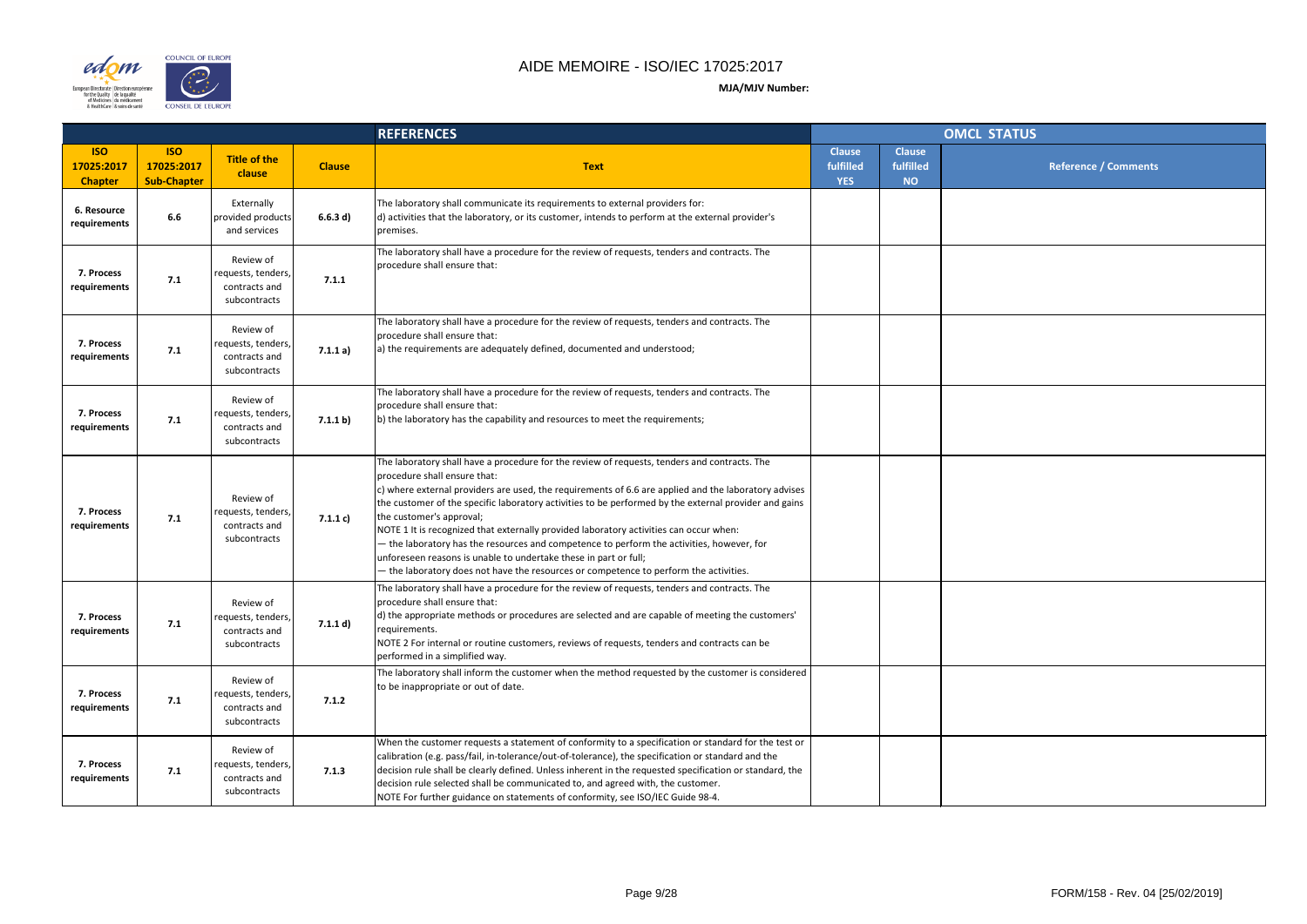

|                |                                         | <b>OMCL STATUS</b>          |
|----------------|-----------------------------------------|-----------------------------|
| se<br>ed<br>i. | <b>Clause</b><br>fulfilled<br><b>NO</b> | <b>Reference / Comments</b> |
|                |                                         |                             |
|                |                                         |                             |
|                |                                         |                             |
|                |                                         |                             |
|                |                                         |                             |
|                |                                         |                             |
|                |                                         |                             |
|                |                                         |                             |
|                |                                         |                             |
|                |                                         |                             |
|                |                                         |                             |
|                |                                         |                             |
|                |                                         |                             |
|                |                                         |                             |
|                |                                         |                             |
|                |                                         |                             |
|                |                                         |                             |
|                |                                         |                             |

|                                            |                                                |                                                                  | <b>REFERENCES</b> |                                                                                                                                                                                                                                                                                                                                                                                                                                                                                                                                                                                                                                                                                                                                                                | <b>OMCL STATUS</b>                       |                                         |  |
|--------------------------------------------|------------------------------------------------|------------------------------------------------------------------|-------------------|----------------------------------------------------------------------------------------------------------------------------------------------------------------------------------------------------------------------------------------------------------------------------------------------------------------------------------------------------------------------------------------------------------------------------------------------------------------------------------------------------------------------------------------------------------------------------------------------------------------------------------------------------------------------------------------------------------------------------------------------------------------|------------------------------------------|-----------------------------------------|--|
| <b>ISO</b><br>17025:2017<br><b>Chapter</b> | <b>ISO</b><br>17025:2017<br><b>Sub-Chapter</b> | <b>Title of the</b><br>clause                                    | <b>Clause</b>     | <b>Text</b>                                                                                                                                                                                                                                                                                                                                                                                                                                                                                                                                                                                                                                                                                                                                                    | <b>Clause</b><br>fulfilled<br><b>YES</b> | <b>Clause</b><br>fulfilled<br><b>NO</b> |  |
| 7. Process<br>requirements                 | 7.1                                            | Review of<br>requests, tenders,<br>contracts and<br>subcontracts | 7.1.4             | Any differences between the request or tender and the contract shall be resolved before laboratory<br>activities commence. Each contract shall be acceptable both to the laboratory and the customer.<br>Deviations requested by the customer shall not impact the integrity of the laboratory or the validity<br>of the results.                                                                                                                                                                                                                                                                                                                                                                                                                              |                                          |                                         |  |
| 7. Process<br>requirements                 | 7.1                                            | Review of<br>requests, tenders,<br>contracts and<br>subcontracts | 7.1.5             | The customer shall be informed of any deviation from the contract.                                                                                                                                                                                                                                                                                                                                                                                                                                                                                                                                                                                                                                                                                             |                                          |                                         |  |
| 7. Process<br>requirements                 | 7.1                                            | Review of<br>requests, tenders,<br>contracts and<br>subcontracts | 7.1.6             | If a contract is amended after work has commenced, the contract review shall be repeated and any<br>amendments shall be communicated to all affected personnel.                                                                                                                                                                                                                                                                                                                                                                                                                                                                                                                                                                                                |                                          |                                         |  |
| 7. Process<br>requirements                 | 7.1                                            | Review of<br>requests, tenders,<br>contracts and<br>subcontracts | 7.1.7             | The laboratory shall cooperate with customers or their representatives in clarifying the customer's<br>request and in monitoring the laboratory's performance in relation to the work performed.<br>NOTE Such cooperation can include:<br>a) providing reasonable access to relevant areas of the laboratory to witness customer-specific<br>laboratory activities;<br>b) preparation, packaging, and dispatch of items needed by the customer for verification purposes.                                                                                                                                                                                                                                                                                      |                                          |                                         |  |
| 7. Process<br>requirements                 | 7.1                                            | Review of<br>requests, tenders,<br>contracts and<br>subcontracts | 7.1.8             | Records of reviews, including any significant changes, shall be retained. Records shall also be retained<br>of pertinent discussions with a customer relating to the customer's requirements or the results of the<br>laboratory activities.                                                                                                                                                                                                                                                                                                                                                                                                                                                                                                                   |                                          |                                         |  |
| 7. Process<br>requirements                 | 7.2                                            | Selection,<br>verification and<br>validation of<br>methods       | 7.2.1.1           | The laboratory shall use appropriate methods and procedures for all laboratory activities and, where<br>appropriate, for evaluation of the measurement uncertainty as well as statistical techniques for<br>analysis of data.<br>NOTE "Method" as used in this document can be considered synonymous with the term<br>"measurement<br>procedure" as defined in ISO/IEC Guide 99.                                                                                                                                                                                                                                                                                                                                                                               |                                          |                                         |  |
| 7. Process<br>requirements                 | 7.2                                            | Selection,<br>verification and<br>validation of<br>methods       | 7.2.1.2           | All methods, procedures and supporting documentation, such as instructions, standards, manuals<br>and reference data relevant to the laboratory activities, shall be kept up to date and shall be made<br>readily available to personnel (see 8.3).                                                                                                                                                                                                                                                                                                                                                                                                                                                                                                            |                                          |                                         |  |
| 7. Process<br>requirements                 | 7.2                                            | Selection,<br>verification and<br>validation of<br>methods       | 7.2.1.3           | The laboratory shall ensure that it uses the latest valid version of a method unless it is not<br>appropriate or possible to do so. When necessary, the application of the method shall be<br>supplemented with additional details to ensure consistent application.<br>NOTE International, regional or national standards or other recognized specifications that contain<br>sufficient and concise information on how to perform laboratory activities do not need to be<br>supplemented or rewritten as internal procedures if these standards are written in a way that they<br>can be used by the operating personnel in a laboratory. It can be necessary to provide additional<br>documentation for optional steps in the method or additional details. |                                          |                                         |  |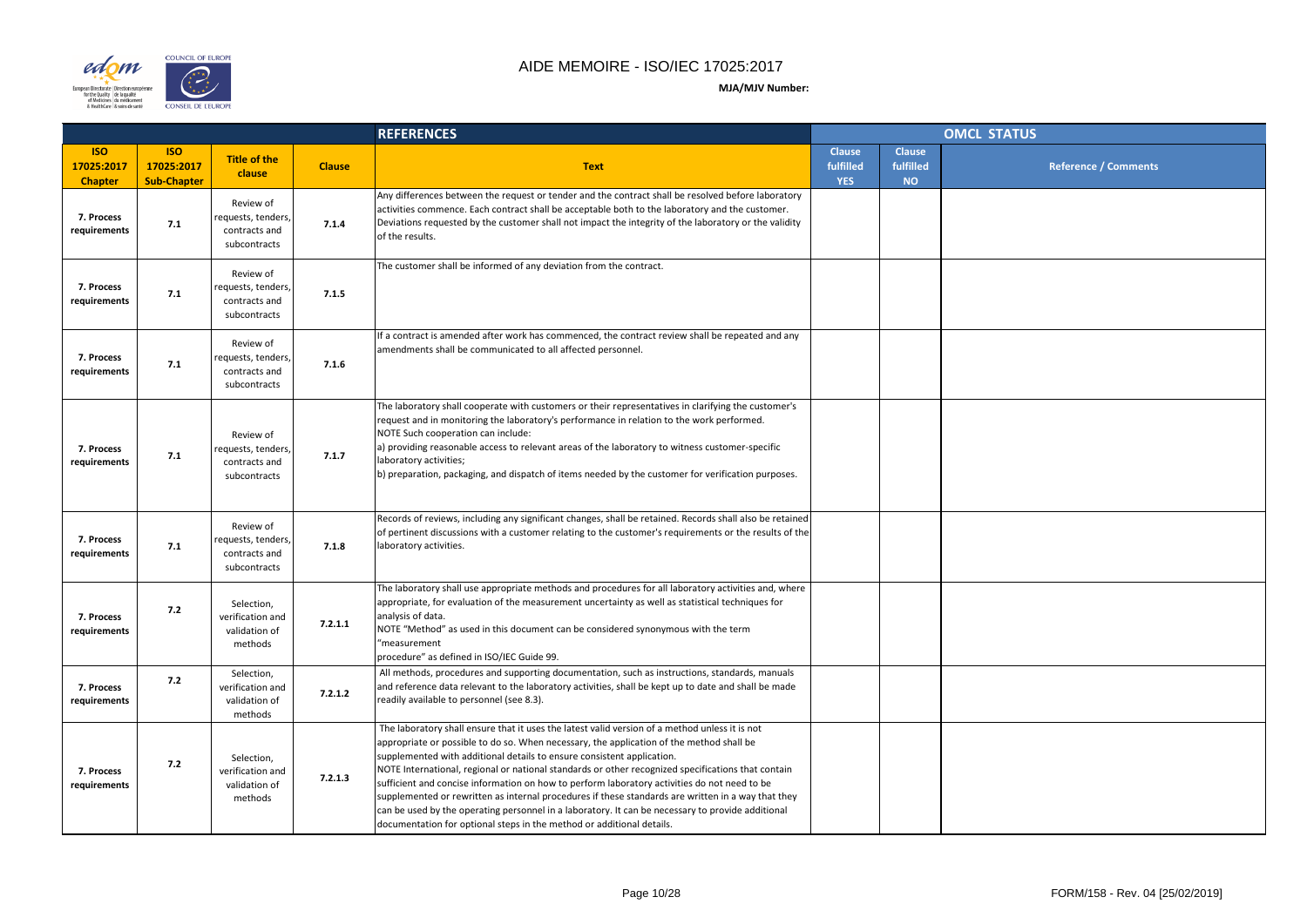

|                    |                                         | <b>OMCL STATUS</b>          |
|--------------------|-----------------------------------------|-----------------------------|
| se<br>ed<br>i<br>D | <b>Clause</b><br>fulfilled<br><b>NO</b> | <b>Reference / Comments</b> |
|                    |                                         |                             |
|                    |                                         |                             |
|                    |                                         |                             |
|                    |                                         |                             |
|                    |                                         |                             |
|                    |                                         |                             |
|                    |                                         |                             |
|                    |                                         |                             |
|                    |                                         |                             |
|                    |                                         |                             |
|                    |                                         |                             |
|                    |                                         |                             |

|                                            |                                                |                                                            |               | <b>REFERENCES</b>                                                                                                                                                                                                                                                                                                                                                                                                                                                                                                           |                                          | <b>OMCL STATUS</b>                      |  |  |
|--------------------------------------------|------------------------------------------------|------------------------------------------------------------|---------------|-----------------------------------------------------------------------------------------------------------------------------------------------------------------------------------------------------------------------------------------------------------------------------------------------------------------------------------------------------------------------------------------------------------------------------------------------------------------------------------------------------------------------------|------------------------------------------|-----------------------------------------|--|--|
| <b>ISO</b><br>17025:2017<br><b>Chapter</b> | <b>ISO</b><br>17025:2017<br><b>Sub-Chapter</b> | <b>Title of the</b><br>clause                              | <b>Clause</b> | <b>Text</b>                                                                                                                                                                                                                                                                                                                                                                                                                                                                                                                 | <b>Clause</b><br>fulfilled<br><b>YES</b> | <b>Clause</b><br>fulfilled<br><b>NO</b> |  |  |
| 7. Process<br>requirements                 | 7.2                                            | Selection,<br>verification and<br>validation of<br>methods | 7.2.1.4       | When the customer does not specify the method to be used, the laboratory shall select an<br>appropriate method and inform the customer of the method chosen. Methods published either in<br>international, regional or national standards, or by reputable technical organizations, or in relevant<br>scientific texts or journals, or as specified by the manufacturer of the equipment, are recommended.<br>Laboratory-developed or modified methods can also be used.                                                    |                                          |                                         |  |  |
| 7. Process<br>requirements                 | 7.2                                            | Selection,<br>verification and<br>validation of<br>methods | 7.2.1.5       | The laboratory shall verify that it can properly perform methods before introducing them by<br>ensuring that it can achieve the required performance. Records of the verification shall be retained. If<br>the method is revised by the issuing body, verification shall be repeated to the extent necessary.                                                                                                                                                                                                               |                                          |                                         |  |  |
| 7. Process<br>requirements                 | 7.2                                            | Selection,<br>verification and<br>validation of<br>methods | 7.2.1.6       | When method development is required, this shall be a planned activity and shall be assigned to<br>competent personnel equipped with adequate resources. As method development proceeds,<br>periodic review shall be carried out to confirm that the needs of the customer are still being fulfilled.<br>Any modifications to the development plan shall be approved and authorized.                                                                                                                                         |                                          |                                         |  |  |
| 7. Process<br>requirements                 | 7.2                                            | Selection,<br>verification and<br>validation of<br>methods | 7.2.1.7       | Deviations from methods for all laboratory activities shall occur only if the deviation has been<br>documented, technically justified, authorized, and accepted by the customer.<br>NOTE Customer acceptance of deviations can be agreed in advance in the contract.                                                                                                                                                                                                                                                        |                                          |                                         |  |  |
| 7. Process<br>requirements                 | 7.2                                            | Selection,<br>verification and<br>validation of<br>methods | 7.2.2.1       | The laboratory shall validate non-standard methods, laboratory-developed methods and standard<br>methods used outside their intended scope or otherwise modified. The validation shall be as<br>extensive as is necessary to meet the needs of the given application or field of application.<br>NOTE 1 Validation can include procedures for sampling, handling and transportation of test or<br>calibration items.<br>NOTE 2 The techniques used for method validation can be one of, or a combination of, the following: |                                          |                                         |  |  |
| 7. Process<br>requirements                 | 7.2                                            | Selection,<br>verification and<br>validation of<br>methods | 7.2.2.1 a)    | NOTE 2 The techniques used for method validation can be one of, or a combination of, the following:<br>a) calibration or evaluation of bias and precision using reference standards or reference materials;                                                                                                                                                                                                                                                                                                                 |                                          |                                         |  |  |
| 7. Process<br>requirements                 | 7.2                                            | Selection,<br>verification and<br>validation of<br>methods | 7.2.2.1 b)    | NOTE 2 The techniques used for method validation can be one of, or a combination of, the following:<br>(b) systematic assessment of the factors influencing the result;                                                                                                                                                                                                                                                                                                                                                     |                                          |                                         |  |  |
| 7. Process<br>requirements                 | 7.2                                            | Selection,<br>verification and<br>validation of<br>methods | 7.2.2.1 c)    | NOTE 2 The techniques used for method validation can be one of, or a combination of, the following:<br>c) testing method robustness through variation of controlled parameters, such as incubator<br>temperature, volume dispensed;                                                                                                                                                                                                                                                                                         |                                          |                                         |  |  |
| 7. Process<br>requirements                 | 7.2                                            | Selection,<br>verification and<br>validation of<br>methods | 7.2.2.1 d)    | NOTE 2 The techniques used for method validation can be one of, or a combination of, the following:<br>d) comparison of results achieved with other validated methods;                                                                                                                                                                                                                                                                                                                                                      |                                          |                                         |  |  |
| 7. Process<br>requirements                 | 7.2                                            | Selection,<br>verification and<br>validation of<br>methods | 7.2.2.1 e)    | NOTE 2 The techniques used for method validation can be one of, or a combination of, the following:<br>e) interlaboratory comparisons;                                                                                                                                                                                                                                                                                                                                                                                      |                                          |                                         |  |  |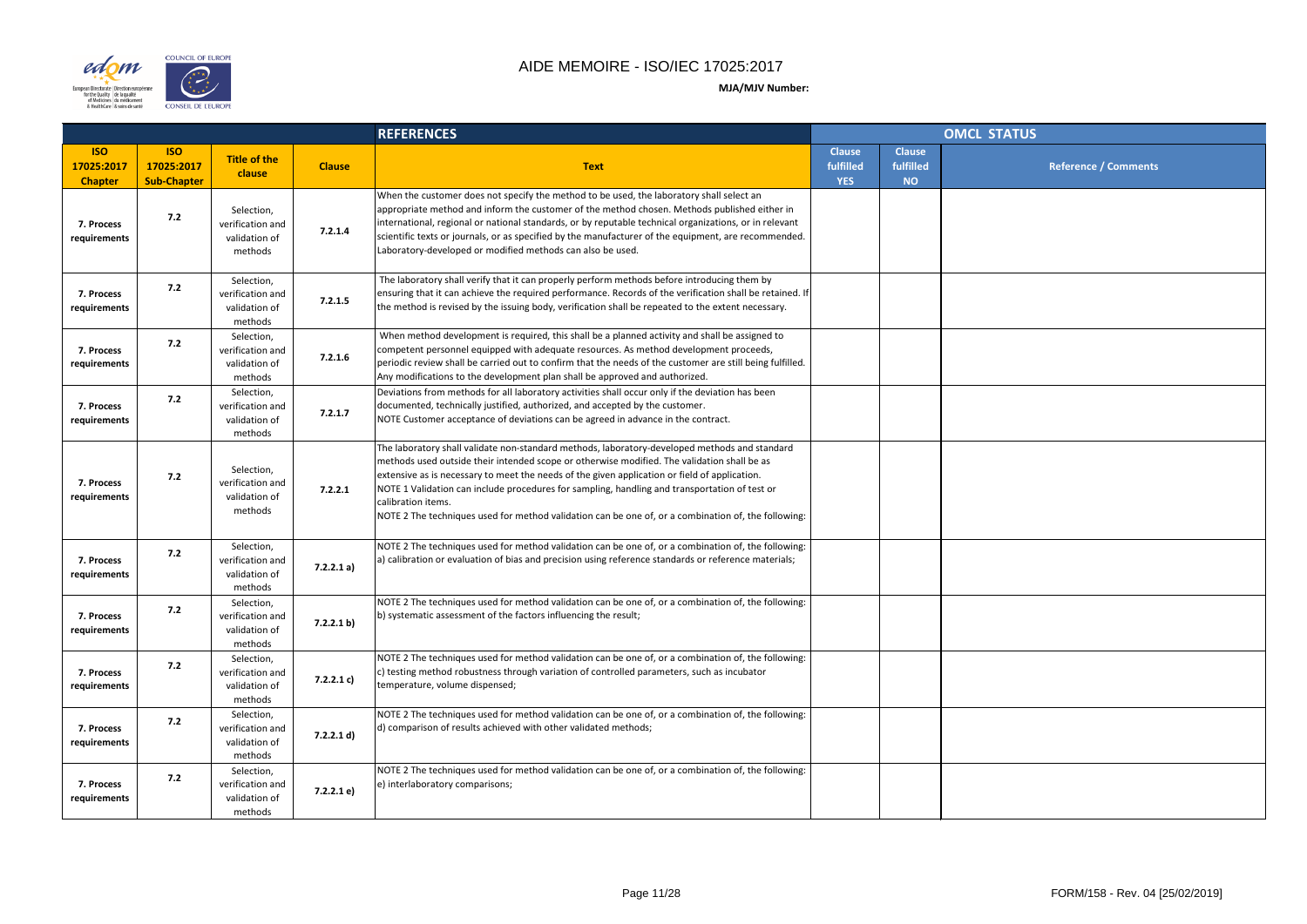

|                |                                         | <b>OMCL STATUS</b>          |
|----------------|-----------------------------------------|-----------------------------|
| se<br>ed<br>i. | <b>Clause</b><br>fulfilled<br><b>NO</b> | <b>Reference / Comments</b> |
|                |                                         |                             |
|                |                                         |                             |
|                |                                         |                             |
|                |                                         |                             |
|                |                                         |                             |
|                |                                         |                             |
|                |                                         |                             |
|                |                                         |                             |
|                |                                         |                             |
|                |                                         |                             |
|                |                                         |                             |
|                |                                         |                             |
|                |                                         |                             |
|                |                                         |                             |
|                |                                         |                             |
|                |                                         |                             |
|                |                                         |                             |
|                |                                         |                             |
|                |                                         |                             |
|                |                                         |                             |

|                                            |                                                |                                                            |               | <b>REFERENCES</b>                                                                                                                                                                                                                                                                                                                                                                                                                                                                                                                                                                                      |                                          |                                         | <b>OMCL STATUS</b> |
|--------------------------------------------|------------------------------------------------|------------------------------------------------------------|---------------|--------------------------------------------------------------------------------------------------------------------------------------------------------------------------------------------------------------------------------------------------------------------------------------------------------------------------------------------------------------------------------------------------------------------------------------------------------------------------------------------------------------------------------------------------------------------------------------------------------|------------------------------------------|-----------------------------------------|--------------------|
| <b>ISO</b><br>17025:2017<br><b>Chapter</b> | <b>ISO</b><br>17025:2017<br><b>Sub-Chapter</b> | <b>Title of the</b><br>clause                              | <b>Clause</b> | <b>Text</b>                                                                                                                                                                                                                                                                                                                                                                                                                                                                                                                                                                                            | <b>Clause</b><br>fulfilled<br><b>YES</b> | <b>Clause</b><br>fulfilled<br><b>NO</b> |                    |
| 7. Process<br>requirements                 | 7.2                                            | Selection,<br>verification and<br>validation of<br>methods | 7.2.2.1 f)    | NOTE 2 The techniques used for method validation can be one of, or a combination of, the following:<br>f) evaluation of measurement uncertainty of the results based on an understanding of the theoretical<br>principles of the method and practical experience of the performance of the sampling or test<br>method.                                                                                                                                                                                                                                                                                 |                                          |                                         |                    |
| 7. Process<br>requirements                 | 7.2                                            | Selection,<br>verification and<br>validation of<br>methods | 7.2.2.2       | When changes are made to a validated method, the influence of such changes shall be determined<br>and where they are found to affect the original validation, a new method validation shall be<br>performed.                                                                                                                                                                                                                                                                                                                                                                                           |                                          |                                         |                    |
| 7. Process<br>requirements                 | 7.2                                            | Selection,<br>verification and<br>validation of<br>methods | 7.2.2.3       | The performance characteristics of validated methods, as assessed for the intended use, shall<br>be relevant to the customers' needs and consistent with specified requirements.<br>NOTE Performance characteristics can include, but are not limited to, measurement range, accuracy,<br>measurement uncertainty of the results, limit of detection, limit of quantification, selectivity of the<br>method, linearity, repeatability or reproducibility, robustness against external influences or cross-<br>sensitivity against interference from the matrix of the sample or test object, and bias. |                                          |                                         |                    |
| 7. Process<br>requirements                 | 7.2                                            | Selection,<br>verification and<br>validation of<br>methods | 7.2.2.4 a)    | The laboratory shall retain the following records of validation:<br>a) the validation procedure used;                                                                                                                                                                                                                                                                                                                                                                                                                                                                                                  |                                          |                                         |                    |
| 7. Process<br>requirements                 | 7.2                                            | Selection,<br>verification and<br>validation of<br>methods | 7.2.2.4 b)    | The laboratory shall retain the following records of validation:<br>b) specification of the requirements;                                                                                                                                                                                                                                                                                                                                                                                                                                                                                              |                                          |                                         |                    |
| 7. Process<br>requirements                 | 7.2                                            | Selection,<br>verification and<br>validation of<br>methods | 7.2.2.4 c)    | The laboratory shall retain the following records of validation:<br>c) determination of the performance characteristics of the method;                                                                                                                                                                                                                                                                                                                                                                                                                                                                 |                                          |                                         |                    |
| 7. Process<br>requirements                 | 7.2                                            | Selection,<br>verification and<br>validation of<br>methods | 7.2.2.4 d)    | The laboratory shall retain the following records of validation:<br>d) results obtained;                                                                                                                                                                                                                                                                                                                                                                                                                                                                                                               |                                          |                                         |                    |
| 7. Process<br>requirements                 | 7.2                                            | Selection,<br>verification and<br>validation of<br>methods | 7.2.2.4 e)    | The laboratory shall retain the following records of validation:<br>$ e\rangle$ a statement on the validity of the method, detailing its fitness for the intended use.                                                                                                                                                                                                                                                                                                                                                                                                                                 |                                          |                                         |                    |
| 7. Process<br>requirements                 | 7.3                                            | <b>Sampling</b>                                            | 7.3.1         | The laboratory shall have a sampling plan and method when it carries out sampling of substances,<br>materials or products for subsequent testing or calibration. The sampling method shall address the<br>factors to be controlled to ensure the validity of subsequent testing or calibration results. The<br>sampling<br>plan and method shall be available at the site where sampling is undertaken. Sampling plans shall,<br>whenever reasonable, be based on appropriate statistical methods.                                                                                                     |                                          |                                         |                    |
| 7. Process<br>requirements                 | 7.3                                            | Sampling                                                   | 7.3.2         | The sampling method shall describe                                                                                                                                                                                                                                                                                                                                                                                                                                                                                                                                                                     |                                          |                                         |                    |
| 7. Process<br>requirements                 | 7.3                                            | Sampling                                                   | 7.3.2 a)      | The sampling method shall describe:<br>a) the selection of samples or sites;                                                                                                                                                                                                                                                                                                                                                                                                                                                                                                                           |                                          |                                         |                    |
| 7. Process<br>requirements                 | 7.3                                            | Sampling                                                   | 7.3.2 b)      | The sampling method shall describe:<br>b) the sampling plan;                                                                                                                                                                                                                                                                                                                                                                                                                                                                                                                                           |                                          |                                         |                    |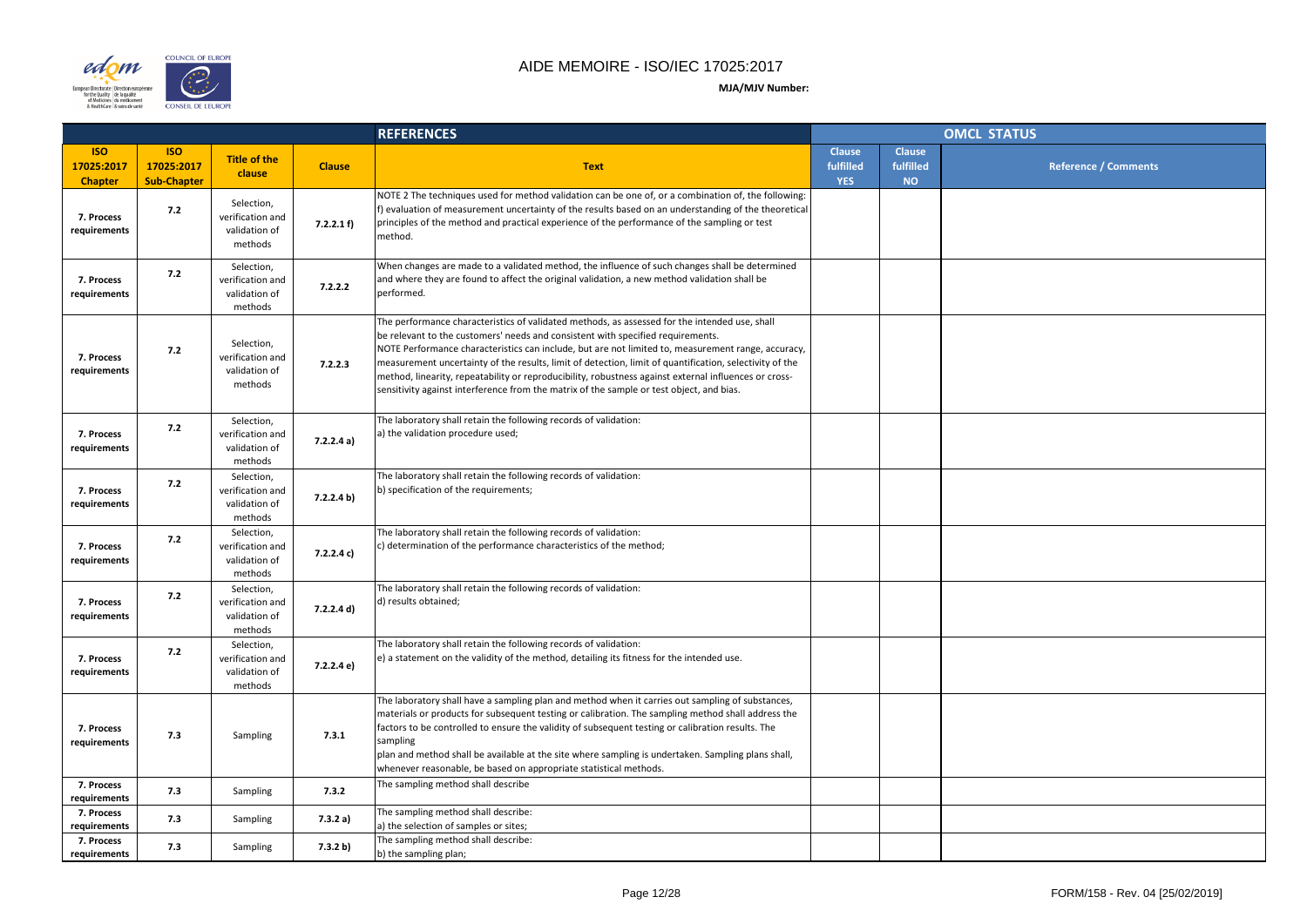

|                |                                         | <b>OMCL STATUS</b> |                      |
|----------------|-----------------------------------------|--------------------|----------------------|
| se<br>ed<br>). | <b>Clause</b><br>fulfilled<br><b>NO</b> |                    | Reference / Comments |
|                |                                         |                    |                      |
|                |                                         |                    |                      |
|                |                                         |                    |                      |
|                |                                         |                    |                      |
|                |                                         |                    |                      |
|                |                                         |                    |                      |
|                |                                         |                    |                      |
|                |                                         |                    |                      |
|                |                                         |                    |                      |
|                |                                         |                    |                      |
|                |                                         |                    |                      |
|                |                                         |                    |                      |
|                |                                         |                    |                      |
|                |                                         |                    |                      |
|                |                                         |                    |                      |

|                                            |                                                |                                             |               | <b>REFERENCES</b>                                                                                                                                                                                                                                                                                                                                                                                                                                                                                                                                                                                           |                                          | <b>OMCL STATUS</b>                      |  |  |
|--------------------------------------------|------------------------------------------------|---------------------------------------------|---------------|-------------------------------------------------------------------------------------------------------------------------------------------------------------------------------------------------------------------------------------------------------------------------------------------------------------------------------------------------------------------------------------------------------------------------------------------------------------------------------------------------------------------------------------------------------------------------------------------------------------|------------------------------------------|-----------------------------------------|--|--|
| <b>ISO</b><br>17025:2017<br><b>Chapter</b> | <b>ISO</b><br>17025:2017<br><b>Sub-Chapter</b> | <b>Title of the</b><br>clause               | <b>Clause</b> | <b>Text</b>                                                                                                                                                                                                                                                                                                                                                                                                                                                                                                                                                                                                 | <b>Clause</b><br>fulfilled<br><b>YES</b> | <b>Clause</b><br>fulfilled<br><b>NO</b> |  |  |
| 7. Process<br>requirements                 | 7.3                                            | Sampling                                    | 7.3.2 c)      | The sampling method shall describe:<br>c) the preparation and treatment of sample(s) from a substance, material or product to yield the<br>required item for subsequent testing or calibration.<br>NOTE When received into the laboratory, further handling can be required as specified in 7.4.                                                                                                                                                                                                                                                                                                            |                                          |                                         |  |  |
| 7. Process<br>requirements                 | 7.3                                            | Sampling                                    | 7.3.3         | The laboratory shall retain records of sampling data that forms part of the testing or calibration that<br>is undertaken. These records shall include, where relevant:                                                                                                                                                                                                                                                                                                                                                                                                                                      |                                          |                                         |  |  |
| 7. Process<br>requirements                 | 7.3                                            | Sampling                                    | 7.3.3 a)      | The laboratory shall retain records of sampling data that forms part of the testing or calibration that<br>is undertaken. These records shall include, where relevant:<br>a) reference to the sampling method used;                                                                                                                                                                                                                                                                                                                                                                                         |                                          |                                         |  |  |
| 7. Process<br>requirements                 | 7.3                                            | Sampling                                    | 7.3.3 b)      | The laboratory shall retain records of sampling data that forms part of the testing or calibration that<br>is undertaken. These records shall include, where relevant:<br>b) date and time of sampling;                                                                                                                                                                                                                                                                                                                                                                                                     |                                          |                                         |  |  |
| 7. Process<br>requirements                 | 7.3                                            | Sampling                                    | 7.3.3 c)      | The laboratory shall retain records of sampling data that forms part of the testing or calibration that<br>is undertaken. These records shall include, where relevant:<br>c) data to identify and describe the sample (e.g. number, amount, name);                                                                                                                                                                                                                                                                                                                                                          |                                          |                                         |  |  |
| 7. Process<br>requirements                 | 7.3                                            | Sampling                                    | 7.3.3 d)      | The laboratory shall retain records of sampling data that forms part of the testing or calibration that<br>is undertaken. These records shall include, where relevant:<br>d) identification of the personnel performing sampling;                                                                                                                                                                                                                                                                                                                                                                           |                                          |                                         |  |  |
| 7. Process<br>requirements                 | 7.3                                            | Sampling                                    | 7.3.3 e)      | The laboratory shall retain records of sampling data that forms part of the testing or calibration that<br>is undertaken. These records shall include, where relevant:<br>e) identification of the equipment used;                                                                                                                                                                                                                                                                                                                                                                                          |                                          |                                         |  |  |
| 7. Process<br>requirements                 | 7.3                                            | <b>Sampling</b>                             | 7.3.3 f)      | The laboratory shall retain records of sampling data that forms part of the testing or calibration that<br>is undertaken. These records shall include, where relevant:<br>f) environmental or transport conditions;                                                                                                                                                                                                                                                                                                                                                                                         |                                          |                                         |  |  |
| 7. Process<br>requirements                 | 7.3                                            | Sampling                                    | 7.3.3 g)      | The laboratory shall retain records of sampling data that forms part of the testing or calibration that<br>is undertaken. These records shall include, where relevant:<br>$ g $ diagrams or other equivalent means to identify the sampling location, when appropriate;                                                                                                                                                                                                                                                                                                                                     |                                          |                                         |  |  |
| 7. Process<br>requirements                 | 7.3                                            | Sampling                                    | 7.3.3 h)      | The laboratory shall retain records of sampling data that forms part of the testing or calibration that<br>is undertaken. These records shall include, where relevant:<br>h) deviations, additions to or exclusions from the sampling method and sampling plan.                                                                                                                                                                                                                                                                                                                                             |                                          |                                         |  |  |
| 7. Process<br>requirements                 | 7.4                                            | Handling of test<br>or calibration<br>items | 7.4.1         | The laboratory shall have a procedure for the transportation, receipt, handling, protection, storage,<br>retention, and disposal or return of test or calibration items, including all provisions necessary to<br>protect the integrity of the test or calibration item, and to protect the interests of the laboratory and<br>the customer. Precautions shall be taken to avoid deterioration, contamination, loss or damage to<br>the item during handling, transporting, storing/waiting, and preparation for testing or calibration.<br>Handling instructions provided with the item shall be followed. |                                          |                                         |  |  |
| 7. Process<br>requirements                 | 7.4                                            | Handling of test<br>or calibration<br>items | 7.4.2         | The laboratory shall have a system for the unambiguous identification of test or calibration items.<br>The identification shall be retained while the item is under the responsibility of the laboratory. The<br>system shall ensure that items will not be confused physically or when referred to in records or other<br>documents. The system shall, if appropriate, accommodate a sub-division of an item or groups of<br>items and the transfer of items.                                                                                                                                              |                                          |                                         |  |  |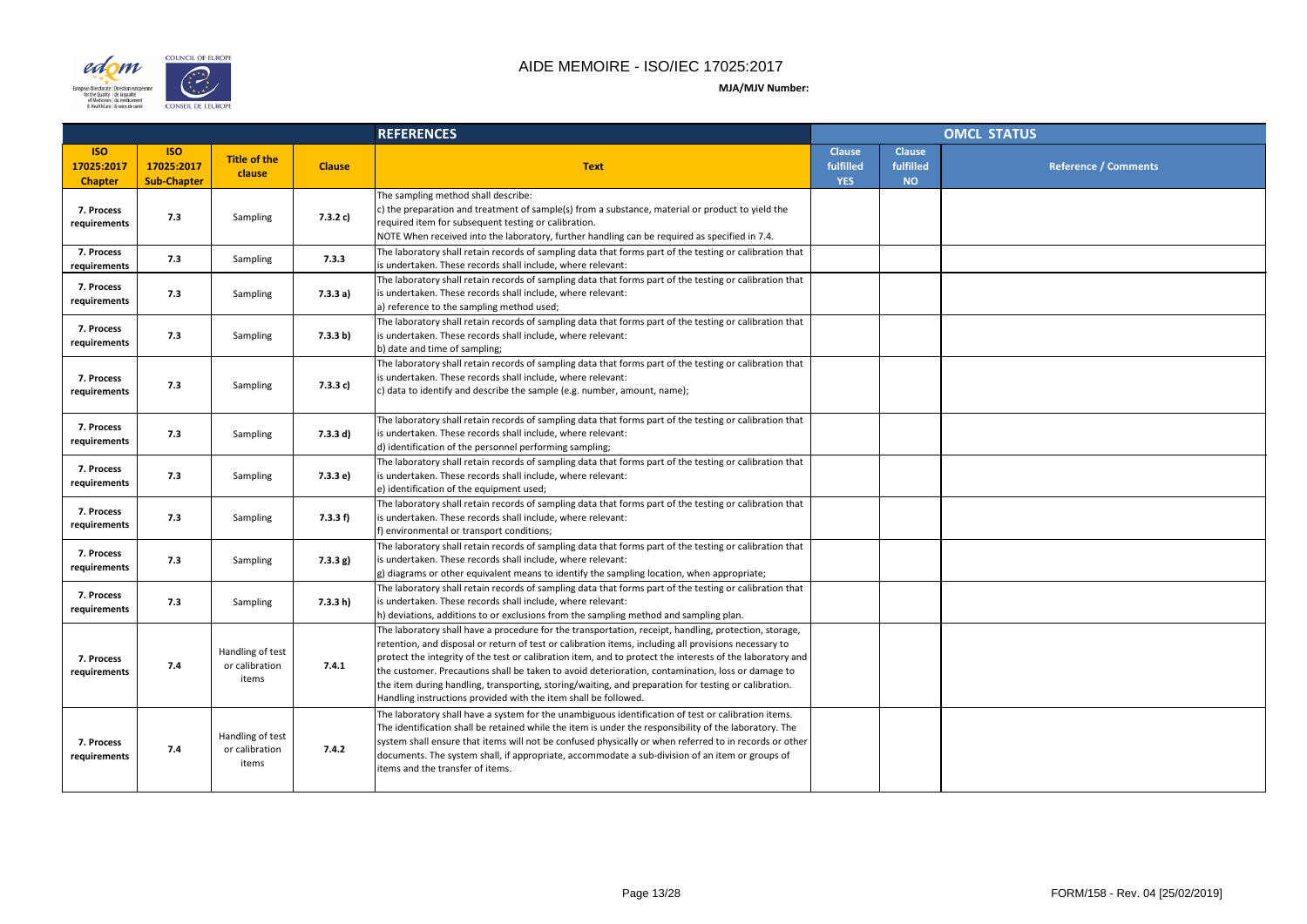



|                |                                         | <b>OMCL STATUS</b> |                             |  |
|----------------|-----------------------------------------|--------------------|-----------------------------|--|
| se<br>ed<br>i. | <b>Clause</b><br>fulfilled<br><b>NO</b> |                    | <b>Reference / Comments</b> |  |
|                |                                         |                    |                             |  |
|                |                                         |                    |                             |  |
|                |                                         |                    |                             |  |
|                |                                         |                    |                             |  |
|                |                                         |                    |                             |  |
|                |                                         |                    |                             |  |
|                |                                         |                    |                             |  |
|                |                                         |                    |                             |  |
|                |                                         |                    |                             |  |
|                |                                         |                    |                             |  |
|                |                                         |                    |                             |  |
|                |                                         |                    |                             |  |
|                |                                         |                    |                             |  |
|                |                                         |                    |                             |  |
|                |                                         |                    |                             |  |
|                |                                         |                    |                             |  |
|                |                                         |                    |                             |  |
|                |                                         |                    |                             |  |

|                                            |                                                |                                             |               | <b>REFERENCES</b>                                                                                                                                                                                                                                                                                                                                                                                                                                                                                                                                                                                                                                                                                                                                                                                                                                                                                                                                                                                                                                         |                                          |                                         | <b>OMCL STATUS</b> |
|--------------------------------------------|------------------------------------------------|---------------------------------------------|---------------|-----------------------------------------------------------------------------------------------------------------------------------------------------------------------------------------------------------------------------------------------------------------------------------------------------------------------------------------------------------------------------------------------------------------------------------------------------------------------------------------------------------------------------------------------------------------------------------------------------------------------------------------------------------------------------------------------------------------------------------------------------------------------------------------------------------------------------------------------------------------------------------------------------------------------------------------------------------------------------------------------------------------------------------------------------------|------------------------------------------|-----------------------------------------|--------------------|
| <b>ISO</b><br>17025:2017<br><b>Chapter</b> | <b>ISO</b><br>17025:2017<br><b>Sub-Chapter</b> | <b>Title of the</b><br>clause               | <b>Clause</b> | <b>Text</b>                                                                                                                                                                                                                                                                                                                                                                                                                                                                                                                                                                                                                                                                                                                                                                                                                                                                                                                                                                                                                                               | <b>Clause</b><br>fulfilled<br><b>YES</b> | <b>Clause</b><br>fulfilled<br><b>NO</b> |                    |
| 7. Process<br>requirements                 | 7.4                                            | Handling of test<br>or calibration<br>items | 7.4.3         | Upon receipt of the test or calibration item, deviations from specified conditions shall be recorded.<br>When there is doubt about the suitability of an item for test or calibration, or when an item does not<br>conform to the description provided, the laboratory shall consult the customer for further<br>instructions before proceeding and shall record the results of this consultation. When the customer<br>requires the item to be tested or calibrated acknowledging a deviation from specified conditions, the<br>laboratory shall include a disclaimer in the report indicating which results may be affected by the<br>deviation.                                                                                                                                                                                                                                                                                                                                                                                                        |                                          |                                         |                    |
| 7. Process<br>requirements                 | 7.4                                            | Handling of test<br>or calibration<br>items | 7.4.4         | When items need to be stored or conditioned under specified environmental conditions, these<br>conditions shall be maintained, monitored and recorded.                                                                                                                                                                                                                                                                                                                                                                                                                                                                                                                                                                                                                                                                                                                                                                                                                                                                                                    |                                          |                                         |                    |
| 7. Process<br>requirements                 | 7.5                                            | <b>Technical records</b>                    | 7.5.1         | The laboratory shall ensure that technical records for each laboratory activity contain the results,<br>report and sufficient information to facilitate, if possible, identification of factors affecting the<br>measurement result and its associated measurement uncertainty and enable the repetition of the<br>laboratory activity under conditions as close as possible to the original. The technical records shall<br>include the date and the identity of personnel responsible for each laboratory activity and for<br>checking data and results. Original observations, data and calculations shall be recorded at the time<br>they are made and shall be identifiable with the specific task.                                                                                                                                                                                                                                                                                                                                                  |                                          |                                         |                    |
| 7. Process<br>requirements                 | 7.5                                            | <b>Technical records</b>                    | 7.5.2         | The laboratory shall ensure that amendments to technical records can be tracked to previous<br>versions or to original observations. Both the original and amended data and files shall be retained,<br>including the date of alteration, an indication of the altered aspects and the personnel responsible<br>for the alterations.                                                                                                                                                                                                                                                                                                                                                                                                                                                                                                                                                                                                                                                                                                                      |                                          |                                         |                    |
| 7. Process<br>requirements                 | 7.6                                            | Evaluation of<br>measurement<br>uncertainty | 7.6.1         | Laboratories shall identify the contributions to measurement uncertainty. When evaluating<br>measurement uncertainty, all contributions that are of significance, including those arising from<br>sampling, shall be taken into account using appropriate methods of analysis.                                                                                                                                                                                                                                                                                                                                                                                                                                                                                                                                                                                                                                                                                                                                                                            |                                          |                                         |                    |
| 7. Process<br>requirements                 | 7.6                                            | Evaluation of<br>measurement<br>uncertainty | 7.6.2         | A laboratory performing calibrations, including of its own equipment, shall evaluate the<br>measurement uncertainty for all calibrations.                                                                                                                                                                                                                                                                                                                                                                                                                                                                                                                                                                                                                                                                                                                                                                                                                                                                                                                 |                                          |                                         |                    |
| 7. Process<br>requirements                 | 7.6                                            | Evaluation of<br>measurement<br>uncertainty | 7.6.3         | A laboratory performing testing shall evaluate measurement uncertainty. Where the test method<br>precludes rigorous evaluation of measurement uncertainty, an estimation shall be made based on an<br>understanding of the theoretical principles or practical experience of the performance of the<br>method.<br>NOTE 1 In those cases where a well-recognized test method specifies limits to the values of the major<br>sources of measurement uncertainty and specifies the form of presentation of the calculated results,<br>the laboratory is considered to have satisfied 7.6.3 by following the test method and reporting<br>linstructions.<br>NOTE 2 For a particular method where the measurement uncertainty of the results has been<br>established and verified, there is no need to evaluate measurement uncertainty for each result if the<br>laboratory can demonstrate that the identified critical influencing factors are under control.<br>NOTE 3 For further information, see ISO/IEC Guide 98-3, ISO 21748 and the ISO 5725 series. |                                          |                                         |                    |
| 7. Process<br>requirements                 | 7.7                                            | Ensuring the<br>validity of results         | 7.7.1         | The laboratory shall have a procedure for monitoring the validity of results. The resulting data shall<br>be recorded in such a way that trends are detectable and, where practicable, statistical techniques<br>shall be applied to review the results. This monitoring shall be planned and reviewed and shall<br>include, where appropriate, but not be limited to:                                                                                                                                                                                                                                                                                                                                                                                                                                                                                                                                                                                                                                                                                    |                                          |                                         |                    |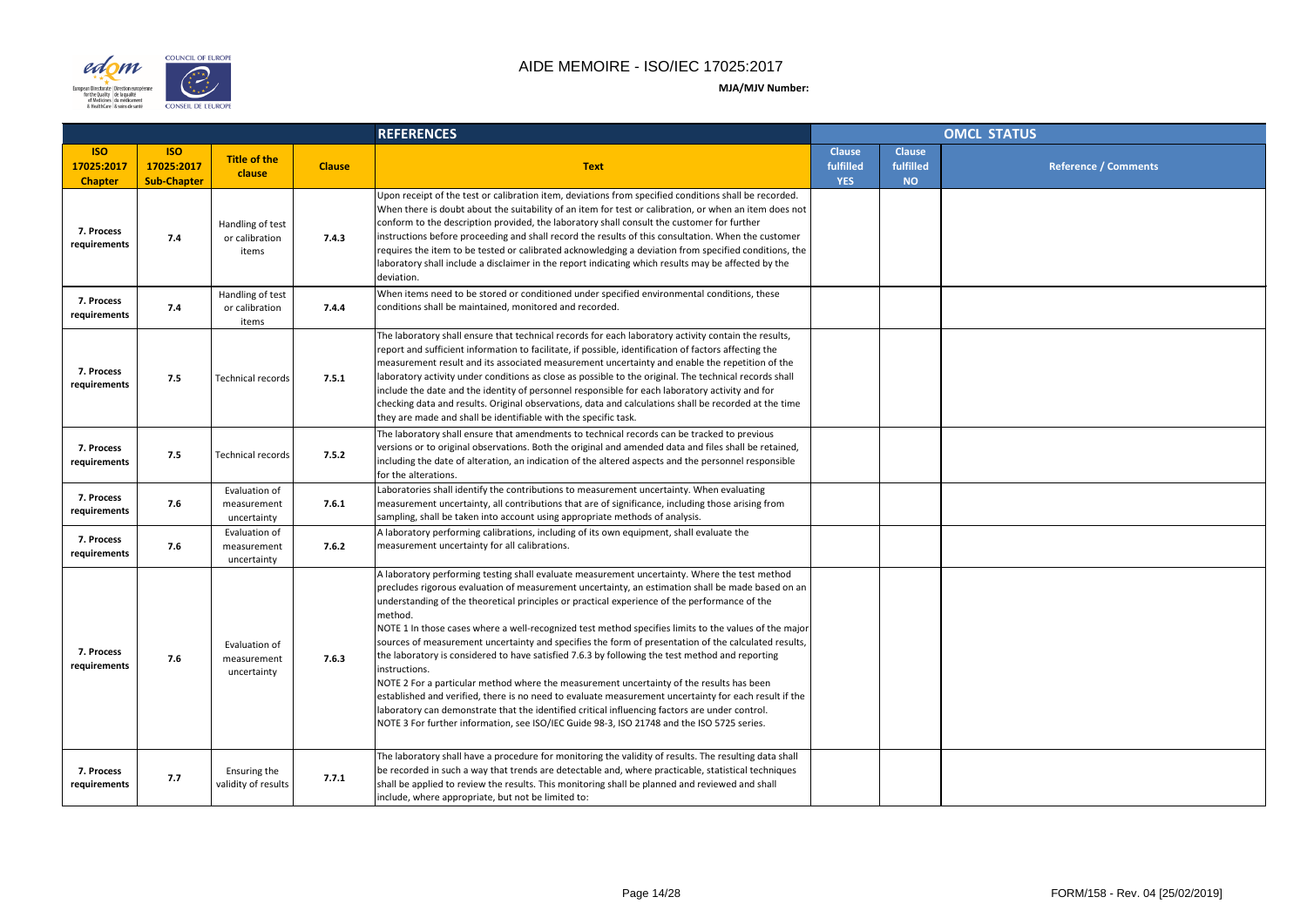

|                |                                         | <b>OMCL STATUS</b>          |
|----------------|-----------------------------------------|-----------------------------|
| se<br>ed<br>ŗ. | <b>Clause</b><br>fulfilled<br><b>NO</b> | <b>Reference / Comments</b> |
|                |                                         |                             |
|                |                                         |                             |
|                |                                         |                             |
|                |                                         |                             |
|                |                                         |                             |
|                |                                         |                             |
|                |                                         |                             |
|                |                                         |                             |
|                |                                         |                             |
|                |                                         |                             |
|                |                                         |                             |
|                |                                         |                             |
|                |                                         |                             |
|                |                                         |                             |
|                |                                         |                             |
|                |                                         |                             |
|                |                                         |                             |

|                                            |                                                |                                     |               | <b>REFERENCES</b>                                                                                                                                                                                                                                                                                                                                                                                                                                                      |                                          | <b>OMCL STATUS</b>                      |  |  |
|--------------------------------------------|------------------------------------------------|-------------------------------------|---------------|------------------------------------------------------------------------------------------------------------------------------------------------------------------------------------------------------------------------------------------------------------------------------------------------------------------------------------------------------------------------------------------------------------------------------------------------------------------------|------------------------------------------|-----------------------------------------|--|--|
| <b>ISO</b><br>17025:2017<br><b>Chapter</b> | <b>ISO</b><br>17025:2017<br><b>Sub-Chapter</b> | <b>Title of the</b><br>clause       | <b>Clause</b> | <b>Text</b>                                                                                                                                                                                                                                                                                                                                                                                                                                                            | <b>Clause</b><br>fulfilled<br><b>YES</b> | <b>Clause</b><br>fulfilled<br><b>NO</b> |  |  |
| 7. Process<br>requirements                 | 7.7                                            | Ensuring the<br>validity of results | 7.7.1a)       | The laboratory shall have a procedure for monitoring the validity of results. The resulting data shall<br>be recorded in such a way that trends are detectable and, where practicable, statistical techniques<br>shall be applied to review the results. This monitoring shall be planned and reviewed and shall<br>include, where appropriate, but not be limited to:<br>a) use of reference materials or quality control materials;                                  |                                          |                                         |  |  |
| 7. Process<br>requirements                 | 7.7                                            | Ensuring the<br>validity of results | 7.7.1 b)      | The laboratory shall have a procedure for monitoring the validity of results. The resulting data shall<br>be recorded in such a way that trends are detectable and, where practicable, statistical techniques<br>shall be applied to review the results. This monitoring shall be planned and reviewed and shall<br>include, where appropriate, but not be limited to:<br>b) use of alternative instrumentation that has been calibrated to provide traceable results; |                                          |                                         |  |  |
| 7. Process<br>requirements                 | 7.7                                            | Ensuring the<br>validity of results | 7.7.1 c)      | The laboratory shall have a procedure for monitoring the validity of results. The resulting data shall<br>be recorded in such a way that trends are detectable and, where practicable, statistical techniques<br>shall be applied to review the results. This monitoring shall be planned and reviewed and shall<br>include, where appropriate, but not be limited to:<br>$ c $ functional check(s) of measuring and testing equipment;                                |                                          |                                         |  |  |
| 7. Process<br>requirements                 | 7.7                                            | Ensuring the<br>validity of results | 7.7.1 d)      | The laboratory shall have a procedure for monitoring the validity of results. The resulting data shall<br>be recorded in such a way that trends are detectable and, where practicable, statistical techniques<br>shall be applied to review the results. This monitoring shall be planned and reviewed and shall<br>include, where appropriate, but not be limited to:<br>d) use of check or working standards with control charts, where applicable;                  |                                          |                                         |  |  |
| 7. Process<br>requirements                 | 7.7                                            | Ensuring the<br>validity of results | 7.7.1 e)      | The laboratory shall have a procedure for monitoring the validity of results. The resulting data shall<br>be recorded in such a way that trends are detectable and, where practicable, statistical techniques<br>shall be applied to review the results. This monitoring shall be planned and reviewed and shall<br>include, where appropriate, but not be limited to:<br>e) intermediate checks on measuring equipment;                                               |                                          |                                         |  |  |
| 7. Process<br>requirements                 | 7.7                                            | Ensuring the<br>validity of results | 7.7.1 f       | The laboratory shall have a procedure for monitoring the validity of results. The resulting data shall<br>be recorded in such a way that trends are detectable and, where practicable, statistical techniques<br>shall be applied to review the results. This monitoring shall be planned and reviewed and shall<br>include, where appropriate, but not be limited to:<br>f) replicate tests or calibrations using the same or different methods;                      |                                          |                                         |  |  |
| 7. Process<br>requirements                 | 7.7                                            | Ensuring the<br>validity of results | 7.7.1 g)      | The laboratory shall have a procedure for monitoring the validity of results. The resulting data shall<br>be recorded in such a way that trends are detectable and, where practicable, statistical techniques<br>shall be applied to review the results. This monitoring shall be planned and reviewed and shall<br>include, where appropriate, but not be limited to:<br>g) retesting or recalibration of retained items;                                             |                                          |                                         |  |  |
| 7. Process<br>requirements                 | 7.7                                            | Ensuring the<br>validity of results | 7.7.1 h)      | The laboratory shall have a procedure for monitoring the validity of results. The resulting data shall<br>be recorded in such a way that trends are detectable and, where practicable, statistical techniques<br>shall be applied to review the results. This monitoring shall be planned and reviewed and shall<br>include, where appropriate, but not be limited to:<br>h) correlation of results for different characteristics of an item;                          |                                          |                                         |  |  |
| 7. Process<br>requirements                 | 7.7                                            | Ensuring the<br>validity of results | 7.7.1 i)      | The laboratory shall have a procedure for monitoring the validity of results. The resulting data shall<br>be recorded in such a way that trends are detectable and, where practicable, statistical techniques<br>shall be applied to review the results. This monitoring shall be planned and reviewed and shall<br>include, where appropriate, but not be limited to:<br>i) review of reported results;                                                               |                                          |                                         |  |  |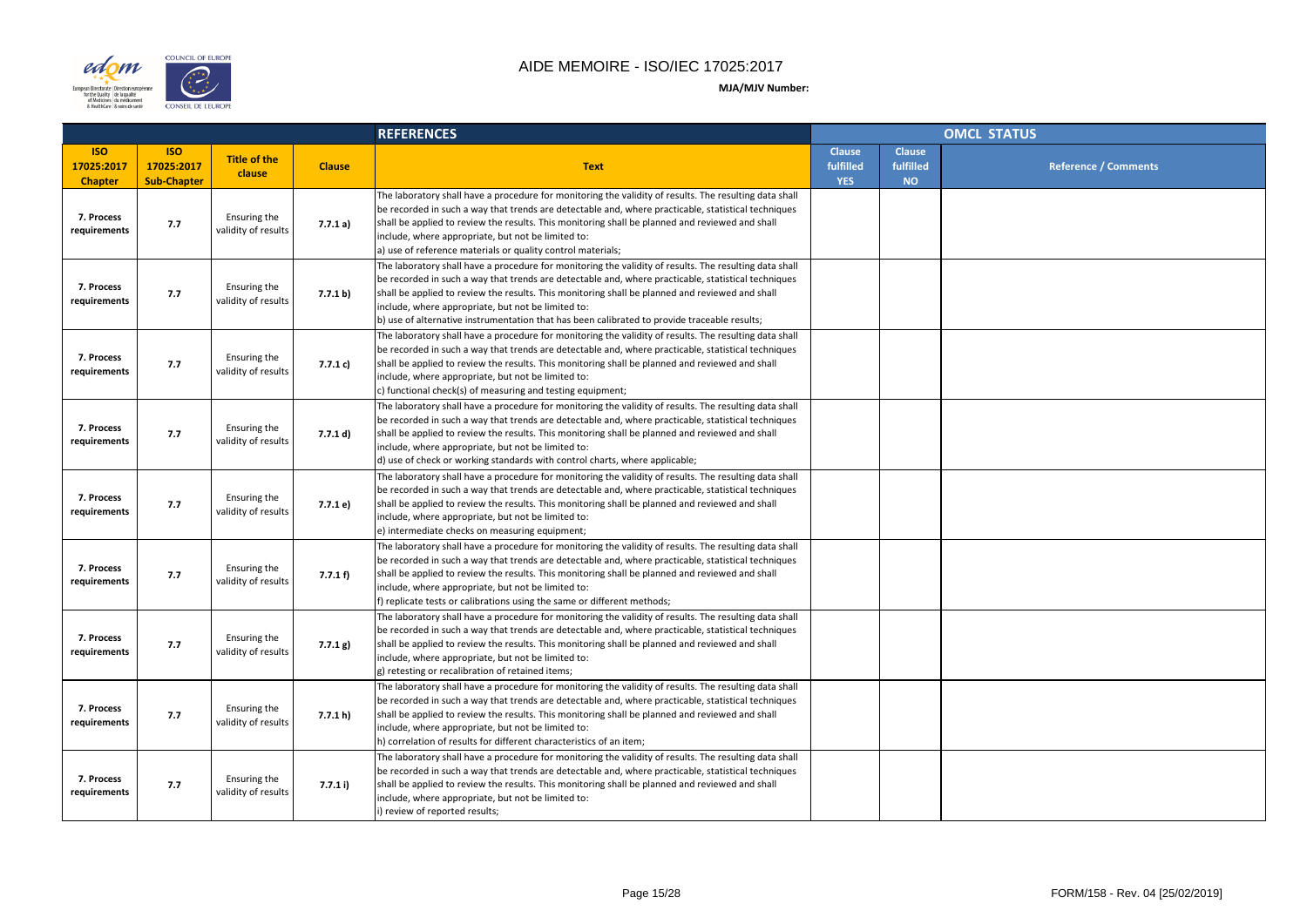

| <b>Clause</b><br>fulfilled<br><b>Reference / Comments</b><br><b>NO</b> |                | OMCL STATUS |
|------------------------------------------------------------------------|----------------|-------------|
|                                                                        | se<br>ed<br>i. |             |
|                                                                        |                |             |
|                                                                        |                |             |
|                                                                        |                |             |
|                                                                        |                |             |
|                                                                        |                |             |
|                                                                        |                |             |
|                                                                        |                |             |
|                                                                        |                |             |
|                                                                        |                |             |
|                                                                        |                |             |
|                                                                        |                |             |
|                                                                        |                |             |
|                                                                        |                |             |
|                                                                        |                |             |
|                                                                        |                |             |
|                                                                        |                |             |
|                                                                        |                |             |
|                                                                        |                |             |
|                                                                        |                |             |

|                                            |                                                |                                     |               | <b>REFERENCES</b>                                                                                                                                                                                                                                                                                                                                                                                                                                                                                                                                                                                                                                                                                                                         |                                          | <b>OMCL STATUS</b>                      |  |  |
|--------------------------------------------|------------------------------------------------|-------------------------------------|---------------|-------------------------------------------------------------------------------------------------------------------------------------------------------------------------------------------------------------------------------------------------------------------------------------------------------------------------------------------------------------------------------------------------------------------------------------------------------------------------------------------------------------------------------------------------------------------------------------------------------------------------------------------------------------------------------------------------------------------------------------------|------------------------------------------|-----------------------------------------|--|--|
| <b>ISO</b><br>17025:2017<br><b>Chapter</b> | <b>ISO</b><br>17025:2017<br><b>Sub-Chapter</b> | <b>Title of the</b><br>clause       | <b>Clause</b> | <b>Text</b>                                                                                                                                                                                                                                                                                                                                                                                                                                                                                                                                                                                                                                                                                                                               | <b>Clause</b><br>fulfilled<br><b>YES</b> | <b>Clause</b><br>fulfilled<br><b>NO</b> |  |  |
| 7. Process<br>requirements                 | 7.7                                            | Ensuring the<br>validity of results | 7.7.1j)       | The laboratory shall have a procedure for monitoring the validity of results. The resulting data shall<br>be recorded in such a way that trends are detectable and, where practicable, statistical techniques<br>shall be applied to review the results. This monitoring shall be planned and reviewed and shall<br>include, where appropriate, but not be limited to:<br>j) intralaboratory comparisons;                                                                                                                                                                                                                                                                                                                                 |                                          |                                         |  |  |
| 7. Process<br>requirements                 | 7.7                                            | Ensuring the<br>validity of results | 7.7.1 k)      | The laboratory shall have a procedure for monitoring the validity of results. The resulting data shall<br>be recorded in such a way that trends are detectable and, where practicable, statistical techniques<br>shall be applied to review the results. This monitoring shall be planned and reviewed and shall<br>include, where appropriate, but not be limited to:<br>k) testing of blind sample(s).                                                                                                                                                                                                                                                                                                                                  |                                          |                                         |  |  |
| 7. Process<br>requirements                 | 7.7                                            | Ensuring the<br>validity of results | 7.7.2         | The laboratory shall monitor its performance by comparison with results of other laboratories, where<br>available and appropriate. This monitoring shall be planned and reviewed and shall include, but not<br>be limited to, either or both of the following:                                                                                                                                                                                                                                                                                                                                                                                                                                                                            |                                          |                                         |  |  |
| 7. Process<br>requirements                 | 7.7                                            | Ensuring the<br>validity of results | 7.7.2a)       | The laboratory shall monitor its performance by comparison with results of other laboratories, where<br>available and appropriate. This monitoring shall be planned and reviewed and shall include, but not<br>be limited to, either or both of the following:<br>a) participation in proficiency testing;<br>NOTE ISO/IEC 17043 contains additional information on proficiency tests and proficiency testing<br>providers. Proficiency testing providers that meet the requirements of ISO/IEC 17043 are considered<br>to be<br>competent.                                                                                                                                                                                               |                                          |                                         |  |  |
| 7. Process<br>requirements                 | 7.7                                            | Ensuring the<br>validity of results | 7.7.2 b)      | 7.7.2 The laboratory shall monitor its performance by comparison with results of other laboratories,<br>where available and appropriate. This monitoring shall be planned and reviewed and shall include,<br>but not be limited to, either or both of the following:<br>b) participation in interlaboratory comparisons other than proficiency testing.                                                                                                                                                                                                                                                                                                                                                                                   |                                          |                                         |  |  |
| 7. Process<br>requirements                 | 7.7                                            | Ensuring the<br>validity of results | 7.7.3         | Data from monitoring activities shall be analysed, used to control and, if applicable, improve the<br>laboratory's activities. If the results of the analysis of data from monitoring activities are found to be<br>outside pre-defined criteria, appropriate action shall be taken to prevent incorrect results from being<br>reported.                                                                                                                                                                                                                                                                                                                                                                                                  |                                          |                                         |  |  |
| 7. Process<br>requirements                 | 7.8                                            | Reporting of<br>results             | 7.8.1.1       | The results shall be reviewed and authorized prior to release.                                                                                                                                                                                                                                                                                                                                                                                                                                                                                                                                                                                                                                                                            |                                          |                                         |  |  |
| 7. Process<br>requirements                 | 7.8                                            | Reporting of<br>results             | 7.8.1.2       | The results shall be provided accurately, clearly, unambiguously and objectively, usually in a report<br>(e.g. a test report or a calibration certificate or report of sampling), and shall include all the<br>information agreed with the customer and necessary for the interpretation of the results and all<br>information required by the method used. All issued reports shall be retained as technical records.<br>NOTE 1 For the purposes of this document, test reports and calibration certificates are sometimes<br>referred to as test certificates and calibration reports, respectively.<br>NOTE 2 Reports can be issued as hard copies or by electronic means, provided that the requirements<br>of this document are met. |                                          |                                         |  |  |
| 7. Process<br>requirements                 | 7.8                                            | Reporting of<br>results             | 7.8.1.3       | When agreed with the customer, the results may be reported in a simplified way. Any information<br>listed in 7.8.2 to 7.8.7 that is not reported to the customer shall be readily available.                                                                                                                                                                                                                                                                                                                                                                                                                                                                                                                                              |                                          |                                         |  |  |
| 7. Process<br>requirements                 | 7.8                                            | Reporting of<br>results             | 7.8.2.1       |                                                                                                                                                                                                                                                                                                                                                                                                                                                                                                                                                                                                                                                                                                                                           |                                          |                                         |  |  |
| 7. Process<br>requirements                 | 7.8                                            | Reporting of<br>results             | 7.8.2.1 a)    | Each report shall include at least the following information, unless the laboratory has valid reasons<br>for not doing so, thereby minimizing any possibility of misunderstanding or misuse:<br>a) a title (e.g. "Test Report", "Calibration Certificate" or "Report of Sampling");                                                                                                                                                                                                                                                                                                                                                                                                                                                       |                                          |                                         |  |  |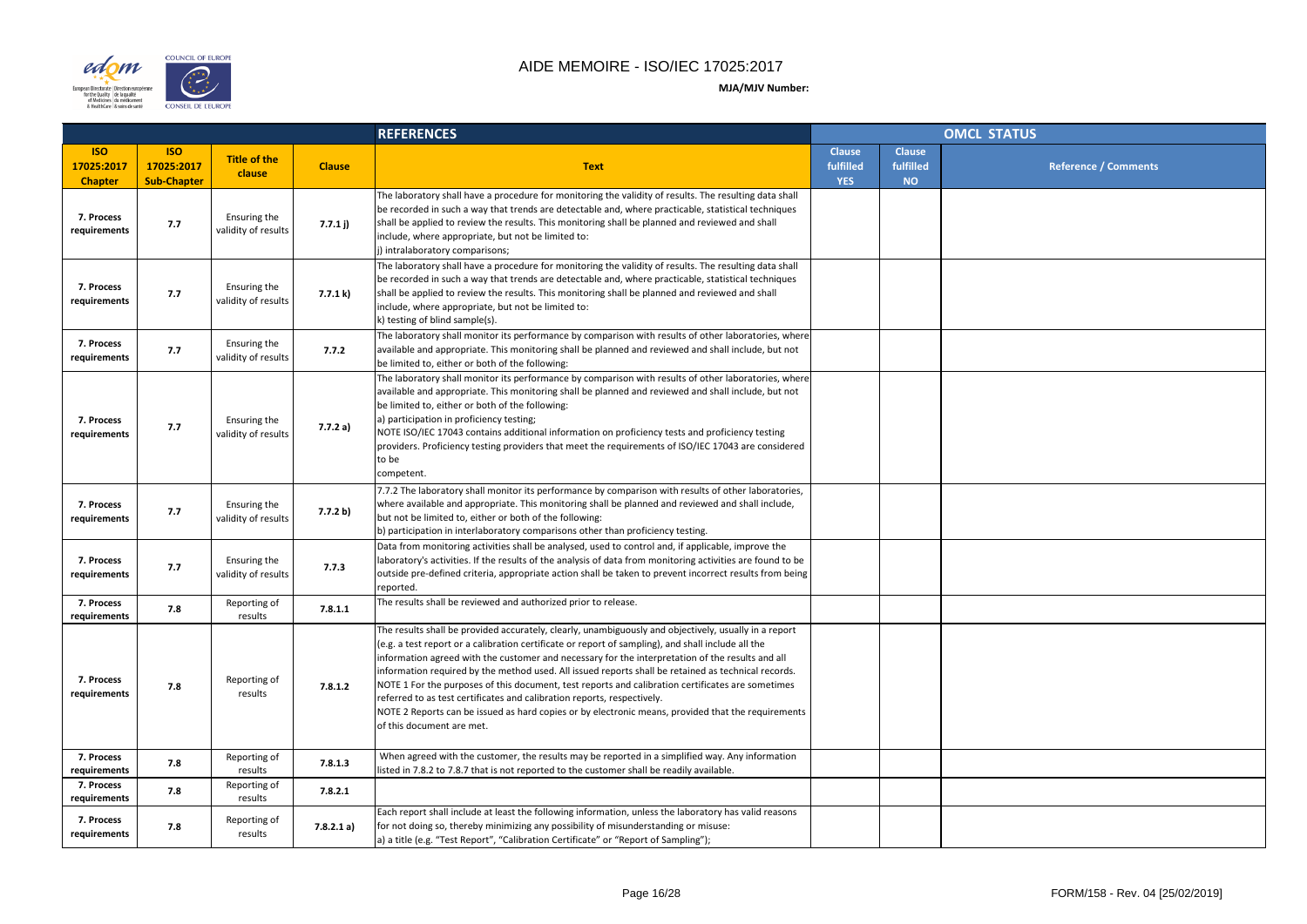

|                    |                                         | <b>OMCL STATUS</b>   |
|--------------------|-----------------------------------------|----------------------|
| se<br>ed<br>)<br>J | <b>Clause</b><br>fulfilled<br><b>NO</b> | Reference / Comments |
|                    |                                         |                      |
|                    |                                         |                      |
|                    |                                         |                      |
|                    |                                         |                      |
|                    |                                         |                      |
|                    |                                         |                      |
|                    |                                         |                      |
|                    |                                         |                      |
|                    |                                         |                      |
|                    |                                         |                      |
|                    |                                         |                      |
|                    |                                         |                      |
|                    |                                         |                      |
|                    |                                         |                      |
|                    |                                         |                      |

|                                            |                                                |                               |               | <b>REFERENCES</b>                                                                                                                                                                                                                                                                                                                                                                                                                |                                          | <b>OMCL STATUS</b>                      |  |  |
|--------------------------------------------|------------------------------------------------|-------------------------------|---------------|----------------------------------------------------------------------------------------------------------------------------------------------------------------------------------------------------------------------------------------------------------------------------------------------------------------------------------------------------------------------------------------------------------------------------------|------------------------------------------|-----------------------------------------|--|--|
| <b>ISO</b><br>17025:2017<br><b>Chapter</b> | <b>ISO</b><br>17025:2017<br><b>Sub-Chapter</b> | <b>Title of the</b><br>clause | <b>Clause</b> | <b>Text</b>                                                                                                                                                                                                                                                                                                                                                                                                                      | <b>Clause</b><br>fulfilled<br><b>YES</b> | <b>Clause</b><br>fulfilled<br><b>NO</b> |  |  |
| 7. Process<br>requirements                 | 7.8                                            | Reporting of<br>results       | 7.8.2.1 b)    | Each report shall include at least the following information, unless the laboratory has valid reasons<br>for not doing so, thereby minimizing any possibility of misunderstanding or misuse:<br>b) the name and address of the laboratory;                                                                                                                                                                                       |                                          |                                         |  |  |
| 7. Process<br>requirements                 | 7.8                                            | Reporting of<br>results       | 7.8.2.1 c)    | Each report shall include at least the following information, unless the laboratory has valid reasons<br>for not doing so, thereby minimizing any possibility of misunderstanding or misuse:<br>c) the location of performance of the laboratory activities, including when performed at a customer<br>facility or at sites away from the laboratory's permanent facilities, or in associated temporary or<br>mobile facilities; |                                          |                                         |  |  |
| 7. Process<br>requirements                 | 7.8                                            | Reporting of<br>results       | 7.8.2.1 d)    | Each report shall include at least the following information, unless the laboratory has valid reasons<br>for not doing so, thereby minimizing any possibility of misunderstanding or misuse:<br>d) unique identification that all its components are recognized as a portion of a complete report and<br>a clear identification of the end;                                                                                      |                                          |                                         |  |  |
| 7. Process<br>requirements                 | 7.8                                            | Reporting of<br>results       | 7.8.2.1 e)    | Each report shall include at least the following information, unless the laboratory has valid reasons<br>for not doing so, thereby minimizing any possibility of misunderstanding or misuse:<br>e) the name and contact information of the customer;                                                                                                                                                                             |                                          |                                         |  |  |
| 7. Process<br>requirements                 | 7.8                                            | Reporting of<br>results       | 7.8.2.1 f     | Each report shall include at least the following information, unless the laboratory has valid reasons<br>for not doing so, thereby minimizing any possibility of misunderstanding or misuse:<br>f) identification of the method used;                                                                                                                                                                                            |                                          |                                         |  |  |
| 7. Process<br>requirements                 | 7.8                                            | Reporting of<br>results       | 7.8.2.1 g)    | Each report shall include at least the following information, unless the laboratory has valid reasons<br>for not doing so, thereby minimizing any possibility of misunderstanding or misuse:<br>$ g $ a description, unambiguous identification, and, when necessary, the condition of the item;                                                                                                                                 |                                          |                                         |  |  |
| 7. Process<br>requirements                 | 7.8                                            | Reporting of<br>results       | 7.8.2.1 h)    | Each report shall include at least the following information, unless the laboratory has valid reasons<br>for not doing so, thereby minimizing any possibility of misunderstanding or misuse:<br>h) the date of receipt of the test or calibration item(s), and the date of sampling, where this is critical<br>to the validity and application of the results;                                                                   |                                          |                                         |  |  |
| 7. Process<br>requirements                 | 7.8                                            | Reporting of<br>results       | 7.8.2.1 i)    | Each report shall include at least the following information, unless the laboratory has valid reasons<br>for not doing so, thereby minimizing any possibility of misunderstanding or misuse:<br>i) the date(s) of performance of the laboratory activity;                                                                                                                                                                        |                                          |                                         |  |  |
| 7. Process<br>requirements                 | 7.8                                            | Reporting of<br>results       | 7.8.2.1 j)    | Each report shall include at least the following information, unless the laboratory has valid reasons<br>for not doing so, thereby minimizing any possibility of misunderstanding or misuse:<br>j) the date of issue of the report;                                                                                                                                                                                              |                                          |                                         |  |  |
| 7. Process<br>requirements                 | 7.8                                            | Reporting of<br>results       | 7.8.2.1 k)    | Each report shall include at least the following information, unless the laboratory has valid reasons<br>for not doing so, thereby minimizing any possibility of misunderstanding or misuse:<br>k) reference to the sampling plan and sampling method used by the laboratory or other bodies where<br>these are relevant to the validity or application of the results;                                                          |                                          |                                         |  |  |
| 7. Process<br>requirements                 | 7.8                                            | Reporting of<br>results       | $7.8.2.1$ I)  | Each report shall include at least the following information, unless the laboratory has valid reasons<br>for not doing so, thereby minimizing any possibility of misunderstanding or misuse:<br>(I) a statement to the effect that the results relate only to the items tested, calibrated or sampled;                                                                                                                           |                                          |                                         |  |  |
| 7. Process<br>requirements                 | 7.8                                            | Reporting of<br>results       | 7.8.2.1 m)    | Each report shall include at least the following information, unless the laboratory has valid reasons<br>for not doing so, thereby minimizing any possibility of misunderstanding or misuse:<br>$ m$ ) the results with, where appropriate, the units of measurement;                                                                                                                                                            |                                          |                                         |  |  |
| 7. Process<br>requirements                 | 7.8                                            | Reporting of<br>results       | 7.8.2.1 n)    | Each report shall include at least the following information, unless the laboratory has valid reasons<br>for not doing so, thereby minimizing any possibility of misunderstanding or misuse:<br>n) additions to, deviations, or exclusions from the method;                                                                                                                                                                      |                                          |                                         |  |  |
| 7. Process<br>requirements                 | 7.8                                            | Reporting of<br>results       | $7.8.2.1$ o)  | Each report shall include at least the following information, unless the laboratory has valid reasons<br>for not doing so, thereby minimizing any possibility of misunderstanding or misuse:<br>(o) identification of the person(s) authorizing the report;                                                                                                                                                                      |                                          |                                         |  |  |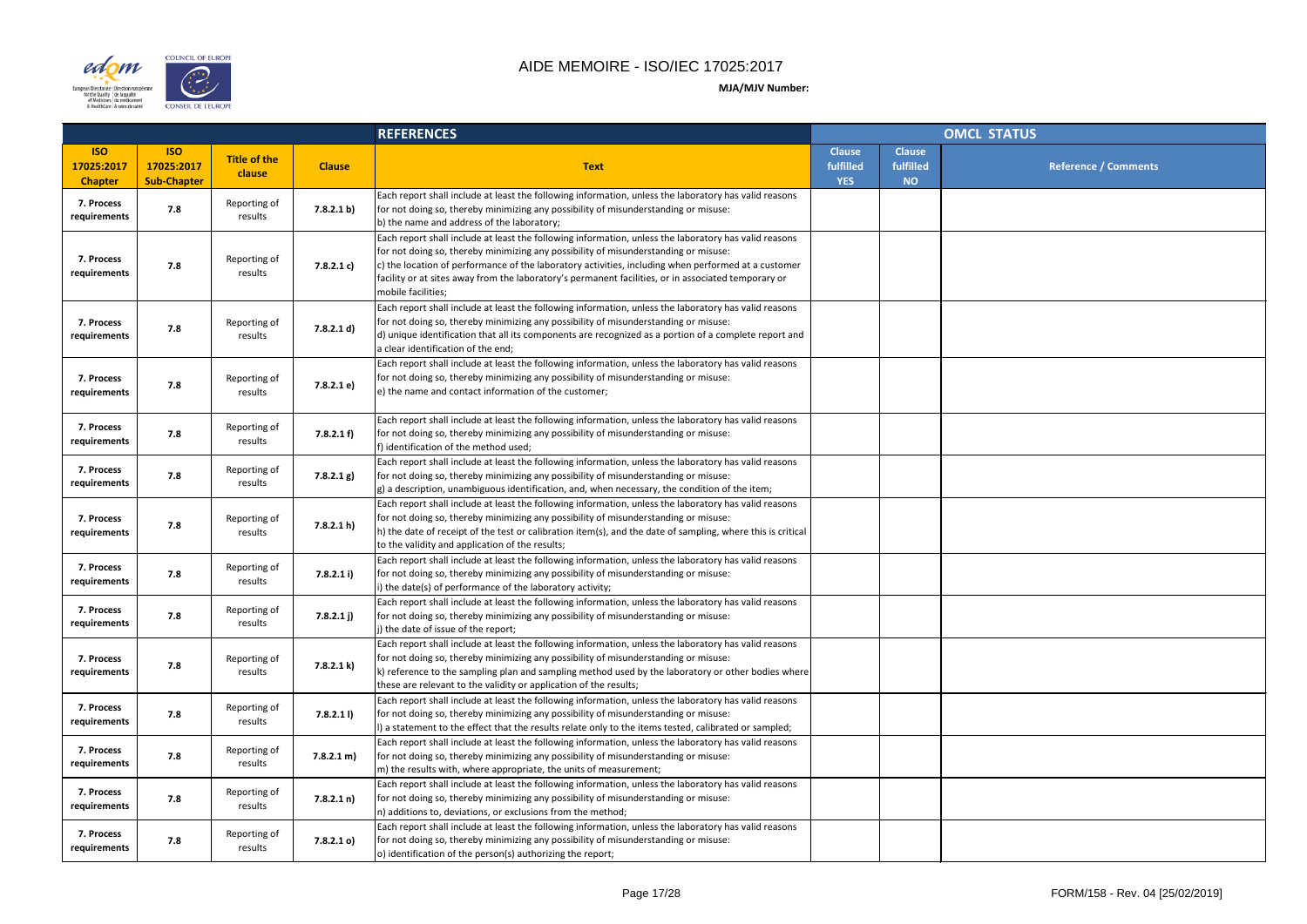

#### COUNCIL OF EUROPE edom  $\sum_{i=1}^{n}$ European Directorate | Direction européer<br>| for the Quality | de la qualité<br>| of Medicines | du médicament<br>| & HealthCare | & soins de santé **CONSEIL DE L'EUROPE**

|                |                                         | <b>OMCL STATUS</b> |                             |
|----------------|-----------------------------------------|--------------------|-----------------------------|
| se<br>ed<br>ĵ. | <b>Clause</b><br>fulfilled<br><b>NO</b> |                    | <b>Reference / Comments</b> |
|                |                                         |                    |                             |
|                |                                         |                    |                             |
|                |                                         |                    |                             |
|                |                                         |                    |                             |
|                |                                         |                    |                             |
|                |                                         |                    |                             |
|                |                                         |                    |                             |
|                |                                         |                    |                             |
|                |                                         |                    |                             |
|                |                                         |                    |                             |
|                |                                         |                    |                             |
|                |                                         |                    |                             |
|                |                                         |                    |                             |
|                |                                         |                    |                             |
|                |                                         |                    |                             |
|                |                                         |                    |                             |
|                |                                         |                    |                             |
|                |                                         |                    |                             |
|                |                                         |                    |                             |

|                                            |                                                |                               |               | <b>REFERENCES</b>                                                                                                                                                                                                                                                                                                                                                                                                                                                                                                                                                       |                                          |                                         | <b>OMCL STATUS</b> |
|--------------------------------------------|------------------------------------------------|-------------------------------|---------------|-------------------------------------------------------------------------------------------------------------------------------------------------------------------------------------------------------------------------------------------------------------------------------------------------------------------------------------------------------------------------------------------------------------------------------------------------------------------------------------------------------------------------------------------------------------------------|------------------------------------------|-----------------------------------------|--------------------|
| <b>ISO</b><br>17025:2017<br><b>Chapter</b> | <b>ISO</b><br>17025:2017<br><b>Sub-Chapter</b> | <b>Title of the</b><br>clause | <b>Clause</b> | <b>Text</b>                                                                                                                                                                                                                                                                                                                                                                                                                                                                                                                                                             | <b>Clause</b><br>fulfilled<br><b>YES</b> | <b>Clause</b><br>fulfilled<br><b>NO</b> |                    |
| 7. Process<br>requirements                 | 7.8                                            | Reporting of<br>results       | 7.8.2.1 p)    | Each report shall include at least the following information, unless the laboratory has valid reasons<br>for not doing so, thereby minimizing any possibility of misunderstanding or misuse:<br>p) clear identification when results are from external providers.<br>NOTE Including a statement specifying that the report shall not be reproduced except in full without<br>approval of the laboratory can provide assurance that parts of a report are not taken out of context.                                                                                      |                                          |                                         |                    |
| 7. Process<br>requirements                 | 7.8                                            | Reporting of<br>results       | 7.8.2.2       | The laboratory shall be responsible for all the information provided in the report, except when<br>information is provided by the customer. Data provided by a customer shall be clearly identified. In<br>addition, a disclaimer shall be put on the report when the information is supplied by the customer<br>and can affect the validity of results. Where the laboratory has not been responsible for the sampling<br>stage (e.g. the sample has been provided by the customer), it shall state in the report that the results<br>apply to the sample as received. |                                          |                                         |                    |
| 7. Process<br>requirements                 | 7.8                                            | Reporting of<br>results       | 7.8.3.1       |                                                                                                                                                                                                                                                                                                                                                                                                                                                                                                                                                                         |                                          |                                         |                    |
| 7. Process<br>requirements                 | 7.8                                            | Reporting of<br>results       | 7.8.3.1 a)    | In addition to the requirements listed in 7.8.2, test reports shall, where necessary for the<br>interpretation of the test results, include the following:<br>a) information on specific test conditions, such as environmental conditions;                                                                                                                                                                                                                                                                                                                             |                                          |                                         |                    |
| 7. Process<br>requirements                 | 7.8                                            | Reporting of<br>results       | 7.8.3.1 b)    | In addition to the requirements listed in 7.8.2, test reports shall, where necessary for the<br>interpretation of the test results, include the following:<br>(b) where relevant, a statement of conformity with requirements or specifications (see 7.8.6);                                                                                                                                                                                                                                                                                                            |                                          |                                         |                    |
| 7. Process<br>requirements                 | 7.8                                            | Reporting of<br>results       | 7.8.3.1 c)    | In addition to the requirements listed in 7.8.2, test reports shall, where necessary for the<br>interpretation of the test results, include the following:<br>c) where applicable, the measurement uncertainty presented in the same unit as that of the<br><b>measurand</b><br>or in a term relative to the measurand (e.g. percent) when:<br>- it is relevant to the validity or application of the test results;<br>- a customer's instruction so requires, or<br>- the measurement uncertainty affects conformity to a specification limit;                         |                                          |                                         |                    |
| 7. Process<br>requirements                 | 7.8                                            | Reporting of<br>results       | 7.8.3.1 d)    | In addition to the requirements listed in 7.8.2, test reports shall, where necessary for the<br>interpretation of the test results, include the following:<br>d) where appropriate, opinions and interpretations (see 7.8.7);                                                                                                                                                                                                                                                                                                                                           |                                          |                                         |                    |
| 7. Process<br>requirements                 | 7.8                                            | Reporting of<br>results       | 7.8.3.1 e)    | In addition to the requirements listed in 7.8.2, test reports shall, where necessary for the<br>interpretation of the test results, include the following:<br>e) additional information that may be required by specific methods, authorities, customers or groups<br>of customers.                                                                                                                                                                                                                                                                                     |                                          |                                         |                    |
| 7. Process<br>requirements                 | 7.8                                            | Reporting of<br>results       | 7.8.3.2       | Where the laboratory is responsible for the sampling activity, test reports shall meet the<br>requirements listed in 7.8.5 where necessary for the interpretation of test results.                                                                                                                                                                                                                                                                                                                                                                                      |                                          |                                         |                    |
| 7. Process<br>requirements                 | 7.8                                            | Reporting of<br>results       | 7.8.4.1       |                                                                                                                                                                                                                                                                                                                                                                                                                                                                                                                                                                         |                                          |                                         |                    |
| 7. Process<br>requirements                 | 7.8                                            | Reporting of<br>results       | 7.8.4.1 a)    | In addition to the requirements listed in 7.8.2, calibration certificates shall include the following:<br>a) the measurement uncertainty of the measurement result presented in the same unit as that of the<br>measurand or in a term relative to the measurand (e.g. percent);<br>NOTE According to ISO/IEC Guide 99, a measurement result is generally expressed as a single<br>measured quantity value including unit of measurement and a measurement uncertainty.                                                                                                 |                                          |                                         |                    |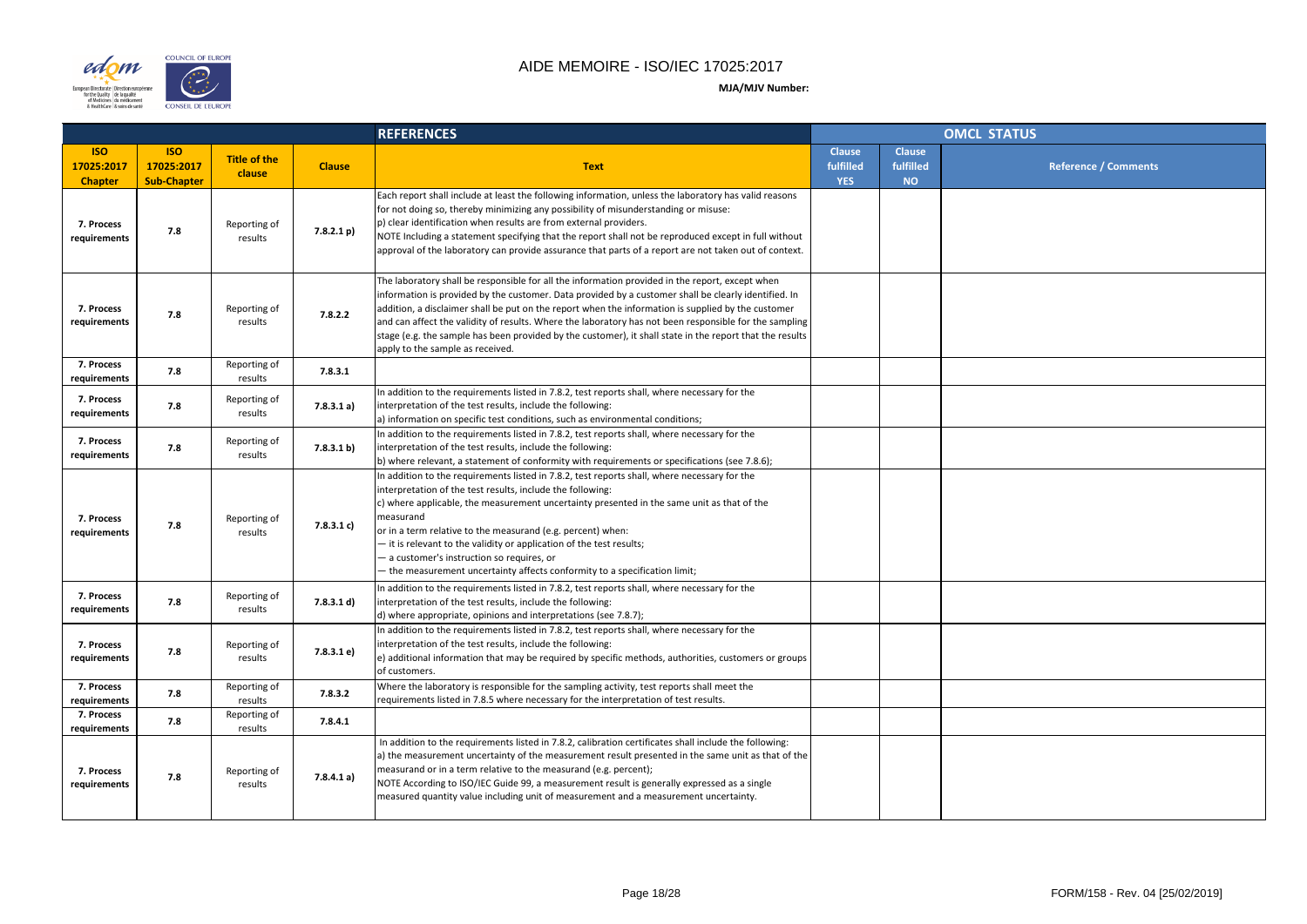

|                |                                         | <b>OMCL STATUS</b>   |
|----------------|-----------------------------------------|----------------------|
| se<br>ed<br>i, | <b>Clause</b><br>fulfilled<br><b>NO</b> | Reference / Comments |
|                |                                         |                      |
|                |                                         |                      |
|                |                                         |                      |
|                |                                         |                      |
|                |                                         |                      |
|                |                                         |                      |
|                |                                         |                      |
|                |                                         |                      |
|                |                                         |                      |
|                |                                         |                      |
|                |                                         |                      |
|                |                                         |                      |
|                |                                         |                      |
|                |                                         |                      |
|                |                                         |                      |
|                |                                         |                      |

|                                            |                                                |                               |               | <b>REFERENCES</b>                                                                                                                                                                                                                                                                                                                                                                        |                                          |                                         | <b>OMCL STATUS</b> |
|--------------------------------------------|------------------------------------------------|-------------------------------|---------------|------------------------------------------------------------------------------------------------------------------------------------------------------------------------------------------------------------------------------------------------------------------------------------------------------------------------------------------------------------------------------------------|------------------------------------------|-----------------------------------------|--------------------|
| <b>ISO</b><br>17025:2017<br><b>Chapter</b> | <b>ISO</b><br>17025:2017<br><b>Sub-Chapter</b> | <b>Title of the</b><br>clause | <b>Clause</b> | <b>Text</b>                                                                                                                                                                                                                                                                                                                                                                              | <b>Clause</b><br>fulfilled<br><b>YES</b> | <b>Clause</b><br>fulfilled<br><b>NO</b> |                    |
| 7. Process<br>requirements                 | 7.8                                            | Reporting of<br>results       | 7.8.4.1 b)    | In addition to the requirements listed in 7.8.2, calibration certificates shall include the<br>following:<br>b) the conditions (e.g. environmental) under which the calibrations were made that have an influence<br>on the measurement results;                                                                                                                                         |                                          |                                         |                    |
| 7. Process<br>requirements                 | 7.8                                            | Reporting of<br>results       | 7.8.4.1 c)    | In addition to the requirements listed in 7.8.2, calibration certificates shall include the<br>following:<br>c) a statement identifying how the measurements are metrologically traceable (see Annex A);                                                                                                                                                                                 |                                          |                                         |                    |
| 7. Process<br>requirements                 | 7.8                                            | Reporting of<br>results       | 7.8.4.1 d)    | In addition to the requirements listed in 7.8.2, calibration certificates shall include the<br>following:<br>d) the results before and after any adjustment or repair, if available;                                                                                                                                                                                                     |                                          |                                         |                    |
| 7. Process<br>requirements                 | 7.8                                            | Reporting of<br>results       | 7.8.4.1 e)    | In addition to the requirements listed in 7.8.2, calibration certificates shall include the<br>following:<br>$ e\rangle$ where relevant, a statement of conformity with requirements or specifications (see 7.8.6);                                                                                                                                                                      |                                          |                                         |                    |
| 7. Process<br>requirements                 | 7.8                                            | Reporting of<br>results       | 7.8.4.1 f     | In addition to the requirements listed in 7.8.2, calibration certificates shall include the<br>following:<br>f) where appropriate, opinions and interpretations (see 7.8.7).                                                                                                                                                                                                             |                                          |                                         |                    |
| 7. Process<br>requirements                 | 7.8                                            | Reporting of<br>results       | 7.8.4.2       | Where the laboratory is responsible for the sampling activity, calibration certificates shall meet<br>the requirements listed in 7.8.5 where necessary for the interpretation of calibration results.                                                                                                                                                                                    |                                          |                                         |                    |
| 7. Process<br>requirements                 | 7.8                                            | Reporting of<br>results       | 7.8.4.3       | A calibration certificate or calibration label shall not contain any recommendation on the<br>calibration interval, except where this has been agreed with the customer.                                                                                                                                                                                                                 |                                          |                                         |                    |
| 7. Process<br>requirements                 | 7.8                                            | Reporting of<br>results       | 7.8.5         |                                                                                                                                                                                                                                                                                                                                                                                          |                                          |                                         |                    |
| 7. Process<br>requirements                 | 7.8                                            | Reporting of<br>results       | 7.8.5a)       | Where the laboratory is responsible for the sampling activity, in addition to the requirements listed in<br>7.8.2, reports shall include the following, where necessary for the interpretation of results:<br>a) the date of sampling;                                                                                                                                                   |                                          |                                         |                    |
| 7. Process<br>requirements                 | 7.8                                            | Reporting of<br>results       | 7.8.5 b)      | Where the laboratory is responsible for the sampling activity, in addition to the requirements listed in<br>7.8.2, reports shall include the following, where necessary for the interpretation of results:<br>b) unique identification of the item or material sampled (including the name of the manufacturer, the<br>model or type of designation and serial numbers, as appropriate); |                                          |                                         |                    |
| 7. Process<br>requirements                 | 7.8                                            | Reporting of<br>results       | 7.8.5 c)      | Where the laboratory is responsible for the sampling activity, in addition to the requirements listed in<br>7.8.2, reports shall include the following, where necessary for the interpretation of results:<br>c) the location of sampling, including any diagrams, sketches or photographs;                                                                                              |                                          |                                         |                    |
| 7. Process<br>requirements                 | 7.8                                            | Reporting of<br>results       | 7.8.5 d)      | Where the laboratory is responsible for the sampling activity, in addition to the requirements listed in<br>7.8.2, reports shall include the following, where necessary for the interpretation of results:<br>d) a reference to the sampling plan and sampling method;                                                                                                                   |                                          |                                         |                    |
| 7. Process<br>requirements                 | 7.8                                            | Reporting of<br>results       | 7.8.5 e)      | Where the laboratory is responsible for the sampling activity, in addition to the requirements listed in<br>7.8.2, reports shall include the following, where necessary for the interpretation of results:<br>$ e\rangle$ details of any environmental conditions during sampling that affect the interpretation of the<br>results;                                                      |                                          |                                         |                    |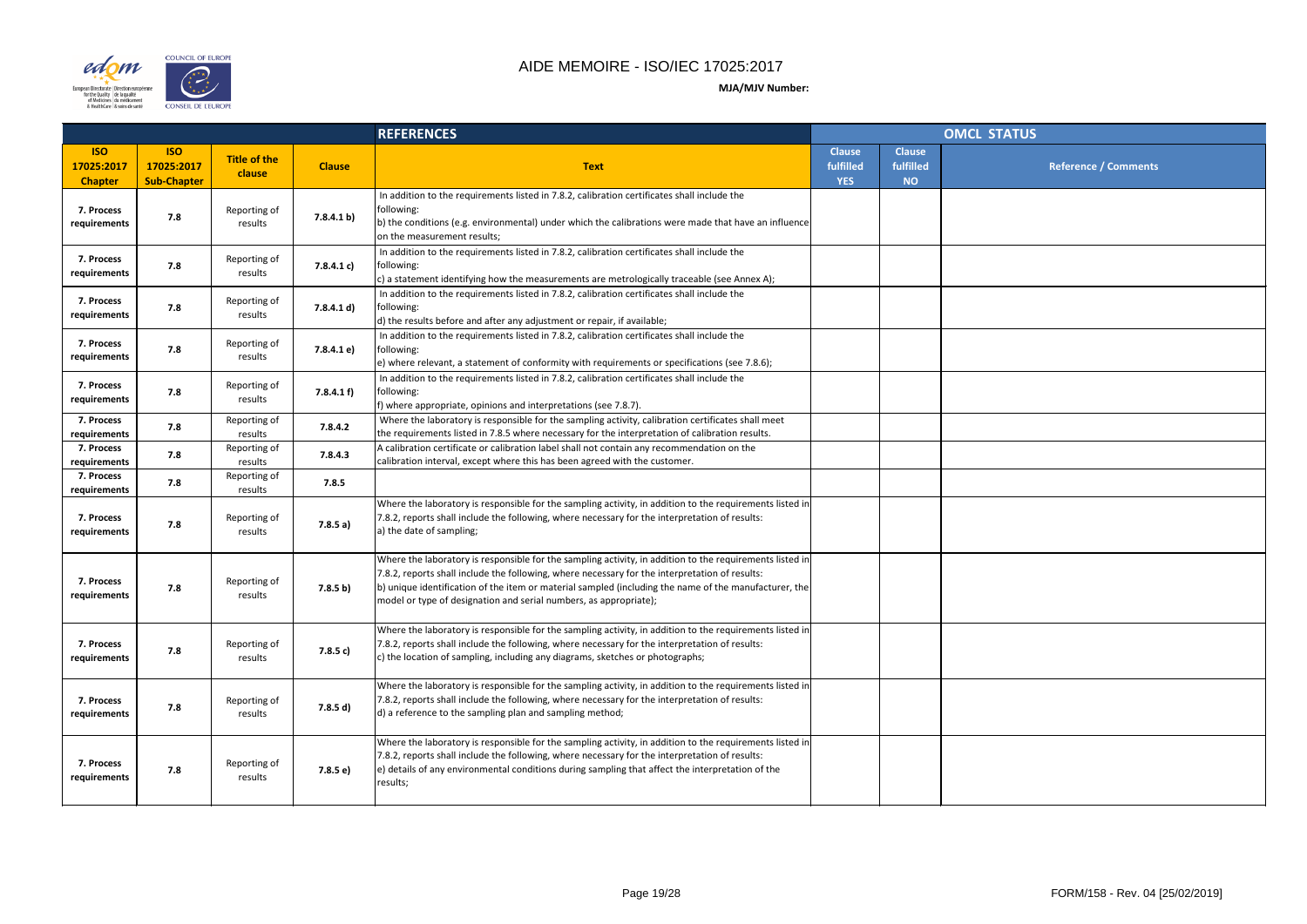

|                    |                                         | <b>OMCL STATUS</b>          |
|--------------------|-----------------------------------------|-----------------------------|
| se<br>ed<br>i<br>D | <b>Clause</b><br>fulfilled<br><b>NO</b> | <b>Reference / Comments</b> |
|                    |                                         |                             |
|                    |                                         |                             |
|                    |                                         |                             |
|                    |                                         |                             |
|                    |                                         |                             |
|                    |                                         |                             |
|                    |                                         |                             |
|                    |                                         |                             |
|                    |                                         |                             |
|                    |                                         |                             |
|                    |                                         |                             |
|                    |                                         |                             |
|                    |                                         |                             |
|                    |                                         |                             |
|                    |                                         |                             |
|                    |                                         |                             |
|                    |                                         |                             |

|                                            |                                                |                               |               | <b>REFERENCES</b>                                                                                                                                                                                                                                                                                                                                                                                                                                                                                                                                                |                                          |                                         | <b>OMCL STATUS</b> |
|--------------------------------------------|------------------------------------------------|-------------------------------|---------------|------------------------------------------------------------------------------------------------------------------------------------------------------------------------------------------------------------------------------------------------------------------------------------------------------------------------------------------------------------------------------------------------------------------------------------------------------------------------------------------------------------------------------------------------------------------|------------------------------------------|-----------------------------------------|--------------------|
| <b>ISO</b><br>17025:2017<br><b>Chapter</b> | <b>ISO</b><br>17025:2017<br><b>Sub-Chapter</b> | <b>Title of the</b><br>clause | <b>Clause</b> | <b>Text</b>                                                                                                                                                                                                                                                                                                                                                                                                                                                                                                                                                      | <b>Clause</b><br>fulfilled<br><b>YES</b> | <b>Clause</b><br>fulfilled<br><b>NO</b> |                    |
| 7. Process<br>requirements                 | 7.8                                            | Reporting of<br>results       | 7.8.5 f)      | Where the laboratory is responsible for the sampling activity, in addition to the requirements listed in<br>7.8.2, reports shall include the following, where necessary for the interpretation of results:<br>$\mathsf{f}$ ) information required to evaluate measurement uncertainty for subsequent testing or calibration.                                                                                                                                                                                                                                     |                                          |                                         |                    |
| 7. Process<br>requirements                 | 7.8                                            | Reporting of<br>results       | 7.8.6.1       | When a statement of conformity to a specification or standard is provided, the laboratory shall<br>document the decision rule employed, taking into account the level of risk (such as false accept and<br>false reject and statistical assumptions) associated with the decision rule employed, and apply the<br>decision rule.<br>NOTE Where the decision rule is prescribed by the customer, regulations or normative documents, a<br>further consideration of the level of risk is not necessary.                                                            |                                          |                                         |                    |
| 7. Process<br>requirements                 | 7.8                                            | Reporting of<br>results       | 7.8.6.2 a)    | The laboratory shall report on the statement of conformity, such that the statement clearly<br>identifies:<br>a) to which results the statement of conformity applies;                                                                                                                                                                                                                                                                                                                                                                                           |                                          |                                         |                    |
| 7. Process<br>requirements                 | 7.8                                            | Reporting of<br>results       | 7.8.6.2 b)    | The laboratory shall report on the statement of conformity, such that the statement clearly<br>identifies:<br>(b) which specifications, standards or parts thereof are met or not met;                                                                                                                                                                                                                                                                                                                                                                           |                                          |                                         |                    |
| 7. Process<br>requirements                 | 7.8                                            | Reporting of<br>results       | 7.8.6.2 c)    | The laboratory shall report on the statement of conformity, such that the statement clearly<br>identifies:<br>$ c $ the decision rule applied (unless it is inherent in the requested specification or standard).<br>NOTE For further information, see ISO/IEC Guide 98-4.                                                                                                                                                                                                                                                                                       |                                          |                                         |                    |
| 7. Process<br>requirements                 | 7.8                                            | Reporting of<br>results       | 7.8.7.1       | When opinions and interpretations are expressed, the laboratory shall ensure that only<br>personnel authorized for the expression of opinions and interpretations release the respective<br>statement.<br>The laboratory shall document the basis upon which the opinions and interpretations have been<br>Imade.<br>NOTE It is important to distinguish opinions and interpretations from statements of inspections and<br>product certifications as intended in ISO/IEC 17020 and ISO/IEC 17065, and from statements of<br>conformity as referred to in 7.8.6. |                                          |                                         |                    |
| 7. Process<br>requirements                 | 7.8                                            | Reporting of<br>results       | 7.8.7.2       | The opinions and interpretations expressed in reports shall be based on the results obtained<br>from the tested or calibrated item and shall be clearly identified as such.                                                                                                                                                                                                                                                                                                                                                                                      |                                          |                                         |                    |
| 7. Process<br>requirements                 | 7.8                                            | Reporting of<br>results       | 7.8.7.3       | When opinions and interpretations are directly communicated by dialogue with the customer,<br>a record of the dialogue shall be retained.                                                                                                                                                                                                                                                                                                                                                                                                                        |                                          |                                         |                    |
| 7. Process<br>requirements                 | 7.8                                            | Reporting of<br>results       | 7.8.8.1       | When an issued report needs to be changed, amended or re-issued, any change of information<br>shall be clearly identified and, where appropriate, the reason for the change included in the report.                                                                                                                                                                                                                                                                                                                                                              |                                          |                                         |                    |
| 7. Process<br>requirements                 | 7.8                                            | Reporting of<br>results       | 7.8.8.2       | Amendments to a report after issue shall be made only in the form of a further document, or<br>data transfer, which includes the statement "Amendment to Report, serial number [or as otherwise]<br>identified]", or an equivalent form of wording.<br>Such amendments shall meet all the requirements of this document.                                                                                                                                                                                                                                         |                                          |                                         |                    |
| 7. Process<br>requirements                 | 7.8                                            | Reporting of<br>results       | 7.8.8.3       | When it is necessary to issue a complete new report, this shall be uniquely identified and shall<br>contain a reference to the original that it replaces.                                                                                                                                                                                                                                                                                                                                                                                                        |                                          |                                         |                    |
| 7. Process<br>requirements                 | 7.9                                            | Complaints                    | 7.9.1         | The laboratory shall have a documented process to receive, evaluate and make decisions on<br>complaints.                                                                                                                                                                                                                                                                                                                                                                                                                                                         |                                          |                                         |                    |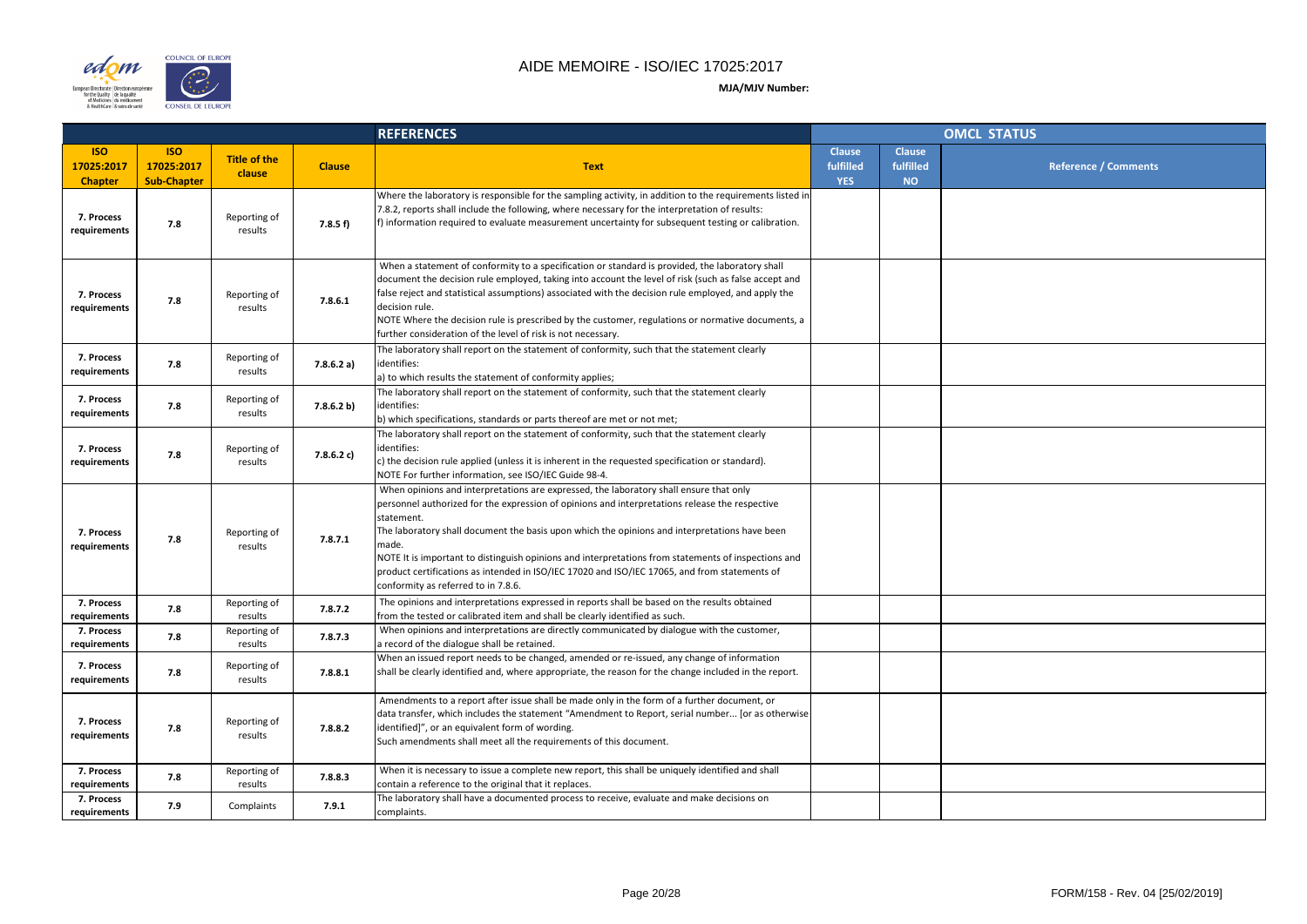



|                    |                                         | <b>OMCL STATUS</b>          |
|--------------------|-----------------------------------------|-----------------------------|
| se<br>ed<br>i<br>I | <b>Clause</b><br>fulfilled<br><b>NO</b> | <b>Reference / Comments</b> |
|                    |                                         |                             |
|                    |                                         |                             |
|                    |                                         |                             |
|                    |                                         |                             |
|                    |                                         |                             |
|                    |                                         |                             |
|                    |                                         |                             |
|                    |                                         |                             |
|                    |                                         |                             |
|                    |                                         |                             |
|                    |                                         |                             |
|                    |                                         |                             |
|                    |                                         |                             |
|                    |                                         |                             |
|                    |                                         |                             |
|                    |                                         |                             |
|                    |                                         |                             |
|                    |                                         |                             |

|                                            |                                                |                               |               | <b>REFERENCES</b>                                                                                                                                                                                                                                                                                                                                                                                                                                                                                                                                                |                                          |                                         | <b>OMCL STATUS</b> |
|--------------------------------------------|------------------------------------------------|-------------------------------|---------------|------------------------------------------------------------------------------------------------------------------------------------------------------------------------------------------------------------------------------------------------------------------------------------------------------------------------------------------------------------------------------------------------------------------------------------------------------------------------------------------------------------------------------------------------------------------|------------------------------------------|-----------------------------------------|--------------------|
| <b>ISO</b><br>17025:2017<br><b>Chapter</b> | <b>ISO</b><br>17025:2017<br><b>Sub-Chapter</b> | <b>Title of the</b><br>clause | <b>Clause</b> | <b>Text</b>                                                                                                                                                                                                                                                                                                                                                                                                                                                                                                                                                      | <b>Clause</b><br>fulfilled<br><b>YES</b> | <b>Clause</b><br>fulfilled<br><b>NO</b> |                    |
| 7. Process<br>requirements                 | 7.9                                            | Complaints                    | 7.9.2         | A description of the handling process for complaints shall be available to any interested party<br>on request. Upon receipt of a complaint, the laboratory shall confirm whether the complaint relates<br>to laboratory activities that it is responsible for and, if so, shall deal with it. The laboratory shall be<br>responsible for all decisions at all levels of the handling process for complaints.                                                                                                                                                     |                                          |                                         |                    |
| 7. Process<br>requirements                 | 7.9                                            | Complaints                    | 7.9.3a)       | The process for handling complaints shall include at least the following elements and methods:<br>a) description of the process for receiving, validating, investigating the complaint, and deciding what<br>actions are to be taken in response to it;                                                                                                                                                                                                                                                                                                          |                                          |                                         |                    |
| 7. Process<br>requirements                 | 7.9                                            | Complaints                    | 7.9.3 b)      | The process for handling complaints shall include at least the following elements and methods:<br>b) tracking and recording complaints, including actions undertaken to resolve them;                                                                                                                                                                                                                                                                                                                                                                            |                                          |                                         |                    |
| 7. Process<br>requirements                 | 7.9                                            | Complaints                    | 7.9.3 c)      | The process for handling complaints shall include at least the following elements and methods:<br>c) ensuring that any appropriate action is taken.                                                                                                                                                                                                                                                                                                                                                                                                              |                                          |                                         |                    |
| 7. Process<br>requirements                 | 7.9                                            | Complaints                    | 7.9.4         | The laboratory receiving the complaint shall be responsible for gathering and verifying all<br>necessary information to validate the complaint.                                                                                                                                                                                                                                                                                                                                                                                                                  |                                          |                                         |                    |
| 7. Process<br>requirements                 | 7.9                                            | Complaints                    | 7.9.5         | Whenever possible, the laboratory shall acknowledge receipt of the complaint, and provide the<br>complainant with progress reports and the outcome.                                                                                                                                                                                                                                                                                                                                                                                                              |                                          |                                         |                    |
| 7. Process<br>requirements                 | 7.9                                            | Complaints                    | 7.9.6         | The outcomes to be communicated to the complainant shall be made by, or reviewed and<br>approved by, individual(s) not involved in the original laboratory activities in question.<br>NOTE This can be performed by external personnel.                                                                                                                                                                                                                                                                                                                          |                                          |                                         |                    |
| 7. Process<br>requirements                 | 7.9                                            | Complaints                    | 7.9.7         | Whenever possible, the laboratory shall give formal notice of the end of the complaint handling<br>to the complainant.                                                                                                                                                                                                                                                                                                                                                                                                                                           |                                          |                                         |                    |
| 7. Process<br>requirements                 | 7.10                                           | Nonconforming<br>work         | 7.10.1        | The laboratory shall have a procedure that shall be implemented when any aspect of its laboratory<br>activities or results of this work do not conform to its own procedures or the agreed requirements of<br>the customer (e.g. equipment or environmental conditions are out of specified limits, results of<br>monitoring fail to meet specified criteria). The procedure shall ensure that:                                                                                                                                                                  |                                          |                                         |                    |
| 7. Process<br>requirements                 | 7.10                                           | Nonconforming<br>work         | 7.10.1 a)     | The laboratory shall have a procedure that shall be implemented when any aspect of its laboratory<br>activities or results of this work do not conform to its own procedures or the agreed requirements of<br>the customer (e.g. equipment or environmental conditions are out of specified limits, results of<br>monitoring fail to meet specified criteria). The procedure shall ensure that:<br>a) the responsibilities and authorities for the management of nonconforming work are defined;                                                                 |                                          |                                         |                    |
| 7. Process<br>requirements                 | 7.10                                           | Nonconforming<br>work         | 7.10.1 b)     | The laboratory shall have a procedure that shall be implemented when any aspect of its laboratory<br>activities or results of this work do not conform to its own procedures or the agreed requirements of<br>the customer (e.g. equipment or environmental conditions are out of specified limits, results of<br>monitoring fail to meet specified criteria). The procedure shall ensure that:<br>b) actions (including halting or repeating of work and withholding of reports, as necessary) are based<br>upon the risk levels established by the laboratory; |                                          |                                         |                    |
| 7. Process<br>requirements                 | 7.10                                           | Nonconforming<br>work         | 7.10.1 c)     | The laboratory shall have a procedure that shall be implemented when any aspect of its laboratory<br>activities or results of this work do not conform to its own procedures or the agreed requirements of<br>the customer (e.g. equipment or environmental conditions are out of specified limits, results of<br>monitoring fail to meet specified criteria). The procedure shall ensure that:<br>$ c $ an evaluation is made of the significance of the nonconforming work, including an impact analysis<br>on previous results;                               |                                          |                                         |                    |
| 7. Process<br>requirements                 | 7.10                                           | Nonconforming<br>work         | 7.10.1 d)     | The laboratory shall have a procedure that shall be implemented when any aspect of its laboratory<br>activities or results of this work do not conform to its own procedures or the agreed requirements of<br>the customer (e.g. equipment or environmental conditions are out of specified limits, results of<br>monitoring fail to meet specified criteria). The procedure shall ensure that:<br>d) a decision is taken on the acceptability of the nonconforming work;                                                                                        |                                          |                                         |                    |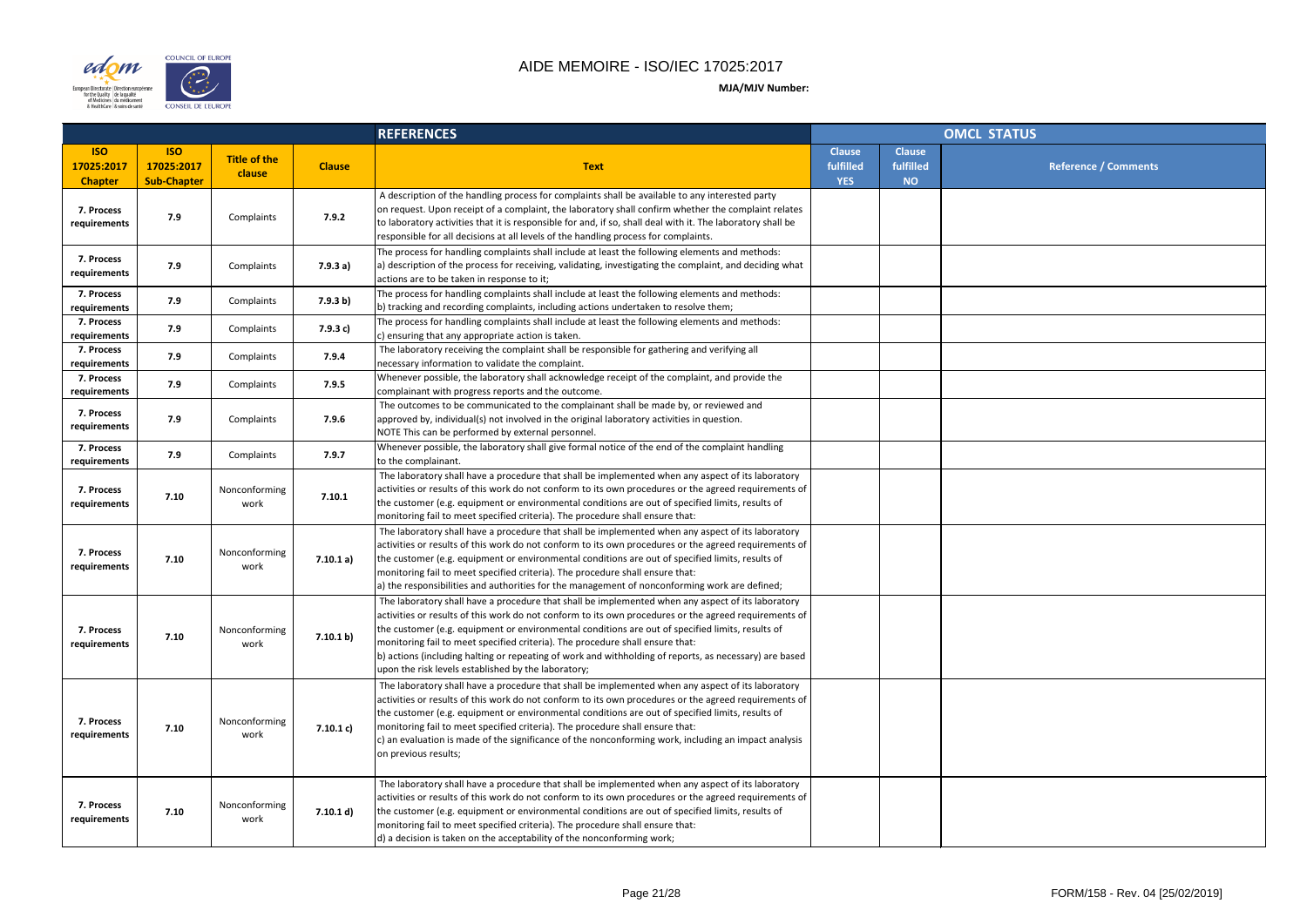



|                    |                                         | <b>OMCL STATUS</b> |                             |
|--------------------|-----------------------------------------|--------------------|-----------------------------|
| se<br>ed<br>)<br>D | <b>Clause</b><br>fulfilled<br><b>NO</b> |                    | <b>Reference / Comments</b> |
|                    |                                         |                    |                             |
|                    |                                         |                    |                             |
|                    |                                         |                    |                             |
|                    |                                         |                    |                             |
|                    |                                         |                    |                             |
|                    |                                         |                    |                             |
|                    |                                         |                    |                             |
|                    |                                         |                    |                             |
|                    |                                         |                    |                             |
|                    |                                         |                    |                             |
|                    |                                         |                    |                             |
|                    |                                         |                    |                             |
|                    |                                         |                    |                             |
|                    |                                         |                    |                             |
|                    |                                         |                    |                             |
|                    |                                         |                    |                             |
|                    |                                         |                    |                             |
|                    |                                         |                    |                             |
|                    |                                         |                    |                             |

|                                            |                                                |                                                  |               | <b>REFERENCES</b>                                                                                                                                                                                                                                                                                                                                                                                                                                                                                                                                                                                                                                                                                                                                                                                                                                                                                                                                                                                                         |                                          | <b>OMCL STATUS</b>                      |  |  |
|--------------------------------------------|------------------------------------------------|--------------------------------------------------|---------------|---------------------------------------------------------------------------------------------------------------------------------------------------------------------------------------------------------------------------------------------------------------------------------------------------------------------------------------------------------------------------------------------------------------------------------------------------------------------------------------------------------------------------------------------------------------------------------------------------------------------------------------------------------------------------------------------------------------------------------------------------------------------------------------------------------------------------------------------------------------------------------------------------------------------------------------------------------------------------------------------------------------------------|------------------------------------------|-----------------------------------------|--|--|
| <b>ISO</b><br>17025:2017<br><b>Chapter</b> | <b>ISO</b><br>17025:2017<br><b>Sub-Chapter</b> | <b>Title of the</b><br>clause                    | <b>Clause</b> | <b>Text</b>                                                                                                                                                                                                                                                                                                                                                                                                                                                                                                                                                                                                                                                                                                                                                                                                                                                                                                                                                                                                               | <b>Clause</b><br>fulfilled<br><b>YES</b> | <b>Clause</b><br>fulfilled<br><b>NO</b> |  |  |
| 7. Process<br>requirements                 | 7.10                                           | Nonconforming<br>work                            | 7.10.1 e)     | The laboratory shall have a procedure that shall be implemented when any aspect of its laboratory<br>activities or results of this work do not conform to its own procedures or the agreed requirements of<br>the customer (e.g. equipment or environmental conditions are out of specified limits, results of<br>monitoring fail to meet specified criteria). The procedure shall ensure that:<br>e) where necessary, the customer is notified and work is recalled;                                                                                                                                                                                                                                                                                                                                                                                                                                                                                                                                                     |                                          |                                         |  |  |
| 7. Process<br>requirements                 | 7.10                                           | Nonconforming<br>work                            | 7.10.1 f      | The laboratory shall have a procedure that shall be implemented when any aspect of its laboratory<br>activities or results of this work do not conform to its own procedures or the agreed requirements of<br>the customer (e.g. equipment or environmental conditions are out of specified limits, results of<br>monitoring fail to meet specified criteria). The procedure shall ensure that:<br>If) the responsibility for authorizing the resumption of work is defined.                                                                                                                                                                                                                                                                                                                                                                                                                                                                                                                                              |                                          |                                         |  |  |
| 7. Process<br>requirements                 | 7.10                                           | Nonconforming<br>work                            | 7.10.2        | The laboratory shall retain records of nonconforming work and actions as specified in 7.10.1,<br>bullets b) to f).                                                                                                                                                                                                                                                                                                                                                                                                                                                                                                                                                                                                                                                                                                                                                                                                                                                                                                        |                                          |                                         |  |  |
| 7. Process<br>requirements                 | 7.10                                           | Nonconforming<br>work                            | 7.10.3        | Where the evaluation indicates that the nonconforming work could recur, or that there is doubt<br>about the conformity of the laboratory's operations with its own management system, the<br>laboratory<br>shall implement corrective action.                                                                                                                                                                                                                                                                                                                                                                                                                                                                                                                                                                                                                                                                                                                                                                             |                                          |                                         |  |  |
| 7. Process<br>requirements                 | 7.11                                           | Control of Data<br>and information<br>management | 7.11.1        | The laboratory shall have access to the data and information needed to perform laboratory<br>activities.                                                                                                                                                                                                                                                                                                                                                                                                                                                                                                                                                                                                                                                                                                                                                                                                                                                                                                                  |                                          |                                         |  |  |
| 7. Process<br>requirements                 | 7.11                                           | Control of Data<br>and information<br>management | 7.11.2        | The laboratory information management system(s) used for the collection, processing,<br>recording, reporting, storage or retrieval of data shall be validated for functionality, including the<br>proper<br>functioning of interfaces within the laboratory information management system(s) by the laboratory<br>before introduction. Whenever there are any changes, including laboratory software configuration or<br>modifications to commercial off-the-shelf software, they shall be authorized, documented and<br>validated<br>before implementation.<br>NOTE 1 In this document "laboratory information management system(s)" includes the management<br>of data and information contained in both computerized and non-computerized systems. Some of<br>the requirements can be more applicable to computerized systems than to non-computerized<br>systems.<br>NOTE 2 Commercial off-the-shelf software in general use within its designed application range can be<br>considered to be sufficiently validated. |                                          |                                         |  |  |
| 7. Process<br>requirements                 | 7.11                                           | Control of Data<br>and information<br>management | 7.11.3a)      | The laboratory information management system(s) shall:<br>a) be protected from unauthorized access;                                                                                                                                                                                                                                                                                                                                                                                                                                                                                                                                                                                                                                                                                                                                                                                                                                                                                                                       |                                          |                                         |  |  |
| 7. Process<br>requirements                 | 7.11                                           | Control of Data<br>and information<br>management | 7.11.3 b)     | The laboratory information management system(s) shall:<br>b) be safeguarded against tampering and loss;                                                                                                                                                                                                                                                                                                                                                                                                                                                                                                                                                                                                                                                                                                                                                                                                                                                                                                                   |                                          |                                         |  |  |
| 7. Process<br>requirements                 | 7.11                                           | Control of Data<br>and information<br>management | 7.11.3c)      | The laboratory information management system(s) shall:<br>$ c\rangle$ be operated in an environment that complies with provider or laboratory specifications or, in the<br>case of non-computerized systems, provides conditions which safeguard the accuracy of manual<br>recording and transcription;                                                                                                                                                                                                                                                                                                                                                                                                                                                                                                                                                                                                                                                                                                                   |                                          |                                         |  |  |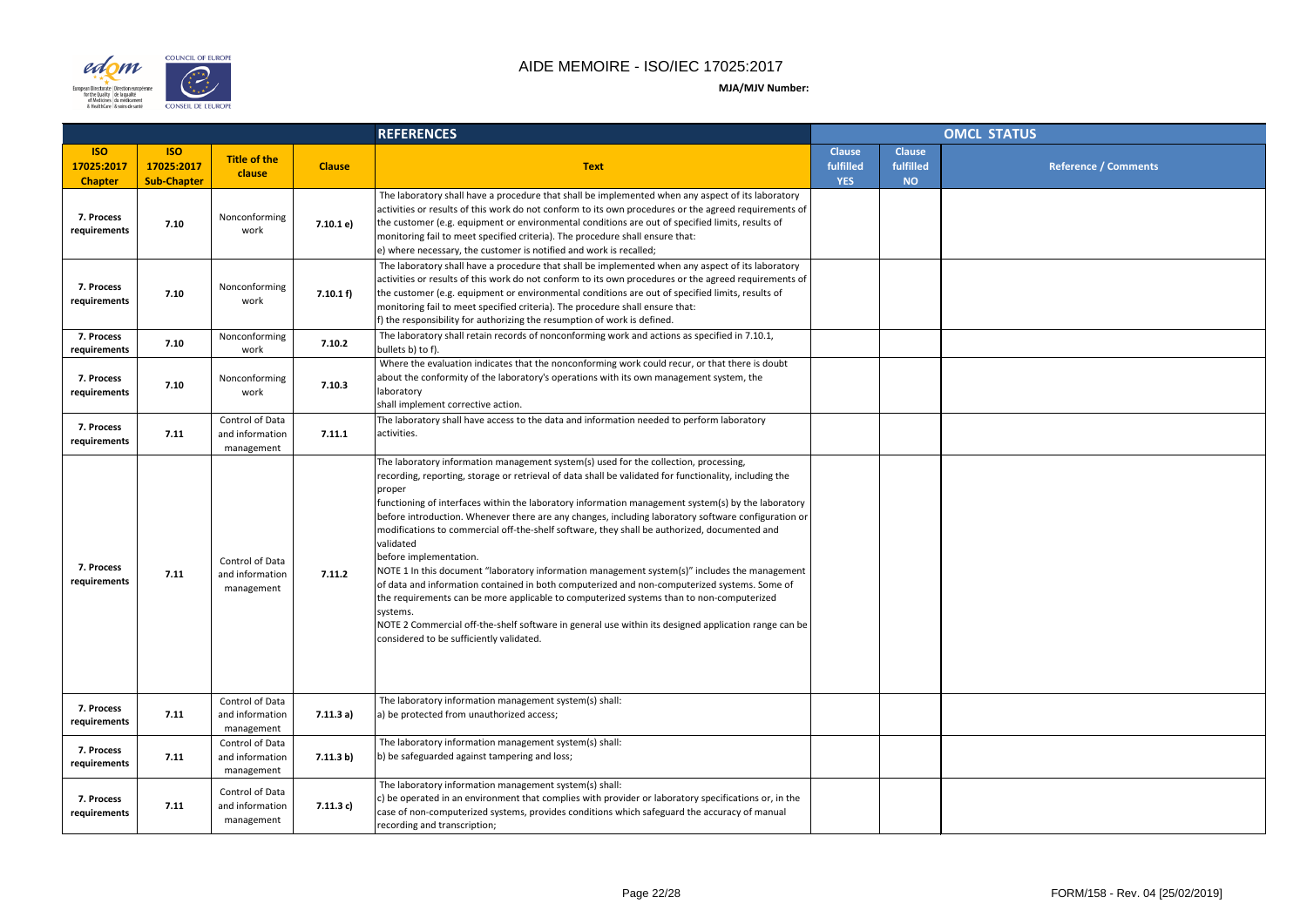

| <b>OMCL STATUS</b> |                                         |                      |  |  |  |  |
|--------------------|-----------------------------------------|----------------------|--|--|--|--|
| se<br>ed<br>).     | <b>Clause</b><br>fulfilled<br><b>NO</b> | Reference / Comments |  |  |  |  |
|                    |                                         |                      |  |  |  |  |
|                    |                                         |                      |  |  |  |  |
|                    |                                         |                      |  |  |  |  |
|                    |                                         |                      |  |  |  |  |
|                    |                                         |                      |  |  |  |  |
|                    |                                         |                      |  |  |  |  |
|                    |                                         |                      |  |  |  |  |
|                    |                                         |                      |  |  |  |  |
|                    |                                         |                      |  |  |  |  |
|                    |                                         |                      |  |  |  |  |
|                    |                                         |                      |  |  |  |  |
|                    |                                         |                      |  |  |  |  |
|                    |                                         |                      |  |  |  |  |
|                    |                                         |                      |  |  |  |  |
|                    |                                         |                      |  |  |  |  |
|                    |                                         |                      |  |  |  |  |

|                                            |                                                |                                                               |               | <b>REFERENCES</b>                                                                                                                                                                                                                                                                                                                                                                                                                          |                                          |                                         | <b>OMCL STATUS</b> |
|--------------------------------------------|------------------------------------------------|---------------------------------------------------------------|---------------|--------------------------------------------------------------------------------------------------------------------------------------------------------------------------------------------------------------------------------------------------------------------------------------------------------------------------------------------------------------------------------------------------------------------------------------------|------------------------------------------|-----------------------------------------|--------------------|
| <b>ISO</b><br>17025:2017<br><b>Chapter</b> | <b>ISO</b><br>17025:2017<br><b>Sub-Chapter</b> | <b>Title of the</b><br>clause                                 | <b>Clause</b> | <b>Text</b>                                                                                                                                                                                                                                                                                                                                                                                                                                | <b>Clause</b><br>fulfilled<br><b>YES</b> | <b>Clause</b><br>fulfilled<br><b>NO</b> |                    |
| 7. Process<br>requirements                 | 7.11                                           | Control of Data<br>and information<br>management              | 7.11.3 d)     | The laboratory information management system(s) shall:<br>$\vert$ d) be maintained in a manner that ensures the integrity of the data and information;                                                                                                                                                                                                                                                                                     |                                          |                                         |                    |
| 7. Process<br>requirements                 | 7.11                                           | Control of Data<br>and information<br>management              | 7.11.3 e)     | The laboratory information management system(s) shall:<br>$ e\rangle$ include recording system failures and the appropriate immediate and corrective actions.                                                                                                                                                                                                                                                                              |                                          |                                         |                    |
| 7. Process<br>requirements                 | 7.11                                           | Control of Data<br>and information<br>management              | 7.11.4        | When a laboratory information management system is managed and maintained off-site or through<br>an external provider, the laboratory shall ensure that the provider or operator of the system<br>complies with all applicable requirements of this document.                                                                                                                                                                              |                                          |                                         |                    |
| 7. Process<br>requirements                 | 7.11                                           | Control of Data<br>and information<br>management              | 7.11.5        | The laboratory shall ensure that instructions, manuals and reference data relevant to the<br>laboratory information management system(s) are made readily available to personnel.                                                                                                                                                                                                                                                          |                                          |                                         |                    |
| 7. Process<br>requirements                 | 7.11                                           | Control of Data<br>and information<br>management              | 7.11.6        | Calculations and data transfers shall be checked in an appropriate and systematic manner.                                                                                                                                                                                                                                                                                                                                                  |                                          |                                         |                    |
| 8. Management<br>system<br>requirements    | 8.1                                            | Options                                                       | 8.1.1         | The laboratory shall establish, document, implement and maintain a management system that is<br>capable of supporting and demonstrating the consistent achievement of the requirements of this<br>document and assuring the quality of the laboratory results. In addition to meeting the requirements<br>of Clauses 4 to 7, the laboratory shall implement a management system in accordance with Option A<br>or Option B.                |                                          |                                         |                    |
| 8. Management<br>system<br>requirements    | 8.1                                            | Management<br>system<br>documentation<br>(option A)           | 8.1.2         | <b>Option A</b><br>As a minimum, the management system of the laboratory shall address the following:<br>- management system documentation (see 8.2);<br>- control of management system documents (see 8.3);<br>control of records (see 8.4);<br>- actions to address risks and opportunities (see 8.5);<br>- improvement (see 8.6);<br>- corrective actions (see 8.7);<br>- internal audits (see 8.8);<br>- management reviews (see 8.9). |                                          |                                         |                    |
| 8. Management<br>system<br>requirements    | 8.1                                            | Control of<br>management<br>system<br>documents<br>(Option A) | 8.1.3         | Option B<br>A laboratory that has established and maintains a management system, in accordance with the<br>requirements of ISO 9001, and that is capable of supporting and demonstrating the consistent<br>fulfilment of the requirements of Clauses 4 to 7, also fulfils at least the intent of the management<br>system requirements specified in 8.2 to 8.9.                                                                            |                                          |                                         |                    |
| 8. Management<br>system<br>requirements    | 8.2                                            | Management<br>system<br>documentation<br>(Option A)           | 8.2.1         | Laboratory management shall establish, document, and maintain policies and objectives for the<br>fulfilment of the purposes of this document and shall ensure that the policies and objectives are<br>acknowledged and implemented at all levels of the laboratory organization.                                                                                                                                                           |                                          |                                         |                    |
| 8. Management<br>system<br>requirements    | 8.2                                            | Management<br>system<br>documentation<br>(Option A)           | 8.2.2         | The policies and objectives shall address the competence, impartiality and consistent operation of<br>the laboratory.                                                                                                                                                                                                                                                                                                                      |                                          |                                         |                    |
| 8. Management<br>system<br>requirements    | 8.2                                            | Management<br>system<br>documentation<br>(Option A)           | 8.2.3         | Laboratory management shall provide evidence of commitment to the development and<br>implementation of the management system and to continually improving its effectiveness.                                                                                                                                                                                                                                                               |                                          |                                         |                    |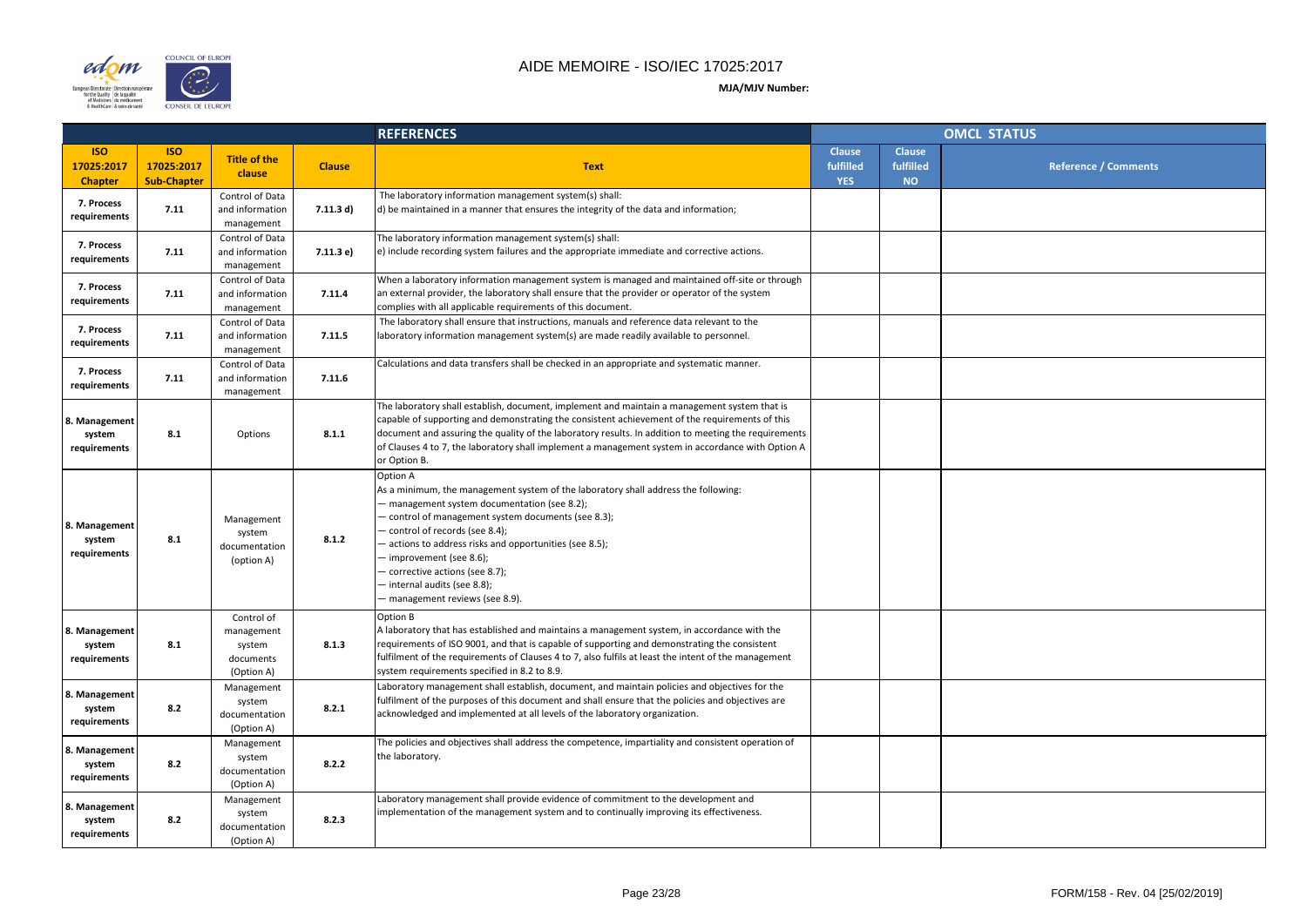

| OMCL STATUS        |                                         |                             |  |  |  |  |
|--------------------|-----------------------------------------|-----------------------------|--|--|--|--|
| se<br>ed<br>i<br>D | <b>Clause</b><br>fulfilled<br><b>NO</b> | <b>Reference / Comments</b> |  |  |  |  |
|                    |                                         |                             |  |  |  |  |
|                    |                                         |                             |  |  |  |  |
|                    |                                         |                             |  |  |  |  |
|                    |                                         |                             |  |  |  |  |
|                    |                                         |                             |  |  |  |  |
|                    |                                         |                             |  |  |  |  |
|                    |                                         |                             |  |  |  |  |
|                    |                                         |                             |  |  |  |  |
|                    |                                         |                             |  |  |  |  |
|                    |                                         |                             |  |  |  |  |
|                    |                                         |                             |  |  |  |  |
|                    |                                         |                             |  |  |  |  |
|                    |                                         |                             |  |  |  |  |
|                    |                                         |                             |  |  |  |  |
|                    |                                         |                             |  |  |  |  |
|                    |                                         |                             |  |  |  |  |
|                    |                                         |                             |  |  |  |  |
|                    |                                         |                             |  |  |  |  |
|                    |                                         |                             |  |  |  |  |

|                                            |                                                |                                                               |               | <b>REFERENCES</b>                                                                                                                                                                                                                                                                                                                                                                                           |                                          |                                         | <b>OMCL STATUS</b> |
|--------------------------------------------|------------------------------------------------|---------------------------------------------------------------|---------------|-------------------------------------------------------------------------------------------------------------------------------------------------------------------------------------------------------------------------------------------------------------------------------------------------------------------------------------------------------------------------------------------------------------|------------------------------------------|-----------------------------------------|--------------------|
| <b>ISO</b><br>17025:2017<br><b>Chapter</b> | <b>ISO</b><br>17025:2017<br><b>Sub-Chapter</b> | <b>Title of the</b><br>clause                                 | <b>Clause</b> | <b>Text</b>                                                                                                                                                                                                                                                                                                                                                                                                 | <b>Clause</b><br>fulfilled<br><b>YES</b> | <b>Clause</b><br>fulfilled<br><b>NO</b> |                    |
| 8. Management<br>system<br>requirements    | 8.2                                            | Management<br>system<br>documentation<br>(Option A)           | 8.2.4         | All documentation, processes, systems, records, related to the fulfilment of the requirements of this<br>document shall be included in, referenced from, or linked to the management system.                                                                                                                                                                                                                |                                          |                                         |                    |
| 8. Management<br>system<br>requirements    | 8.2                                            | Management<br>system<br>documentation<br>(Option A)           | 8.2.5         | All personnel involved in laboratory activities shall have access to the parts of the management<br>system documentation and related information that are applicable to their responsibilities.                                                                                                                                                                                                             |                                          |                                         |                    |
| 8. Management<br>system<br>requirements    | 8.3                                            | Control of<br>management<br>system<br>documents<br>(Option A) | 8.3.1         | The laboratory shall control the documents (internal and external) that relate to the fulfilment of this<br>document.<br>NOTE In this context, "documents" can be policy statements, procedures, specifications,<br>manufacturer's instructions, calibration tables, charts, text books, posters, notices, memoranda,<br>drawings, plans, etc. These can be on various media, such as hard copy or digital. |                                          |                                         |                    |
| 8. Management<br>system<br>requirements    | 8.3                                            | Control of<br>management<br>system<br>documents<br>(Option A) | 8.3.2 a)      | The laboratory shall ensure that:<br>a) documents are approved for adequacy prior to issue by authorized personnel;                                                                                                                                                                                                                                                                                         |                                          |                                         |                    |
| 8. Management<br>system<br>requirements    | 8.3                                            | Control of<br>management<br>system<br>documents<br>(Option A) | 8.3.2 b)      | The laboratory shall ensure that:<br>(b) documents are periodically reviewed, and updated as necessary;                                                                                                                                                                                                                                                                                                     |                                          |                                         |                    |
| 8. Management<br>system<br>requirements    | 8.3                                            | Control of<br>management<br>system<br>documents<br>(Option A) | 8.3.2 c)      | The laboratory shall ensure that:<br>c) changes and the current revision status of documents are identified;                                                                                                                                                                                                                                                                                                |                                          |                                         |                    |
| 8. Management<br>system<br>requirements    | 8.3                                            | Control of<br>management<br>system<br>documents<br>(Option A) | 8.3.2 d)      | The laboratory shall ensure that:<br>$\vert$ d) relevant versions of applicable documents are available at points of use and, where necessary,<br>their distribution is controlled;                                                                                                                                                                                                                         |                                          |                                         |                    |
| 8. Management<br>system<br>requirements    | 8.3                                            | Control of<br>management<br>system<br>documents<br>(Option A) | 8.3.2 e)      | The laboratory shall ensure that:<br>e) documents are uniquely identified;                                                                                                                                                                                                                                                                                                                                  |                                          |                                         |                    |
| 8. Management<br>system<br>requirements    | 8.3                                            | Control of<br>management<br>system<br>documents<br>(Option A) | 8.3.2 f)      | The laboratory shall ensure that:<br>f) the unintended use of obsolete documents is prevented, and suitable identification is applied to<br>them if they are retained for any purpose.                                                                                                                                                                                                                      |                                          |                                         |                    |
| 8. Management<br>system<br>requirements    | 8.4                                            | Control of records<br>(Option A)                              | 8.4.1         | The laboratory shall establish and retain legible records to demonstrate fulfilment of the<br>requirements in this document.                                                                                                                                                                                                                                                                                |                                          |                                         |                    |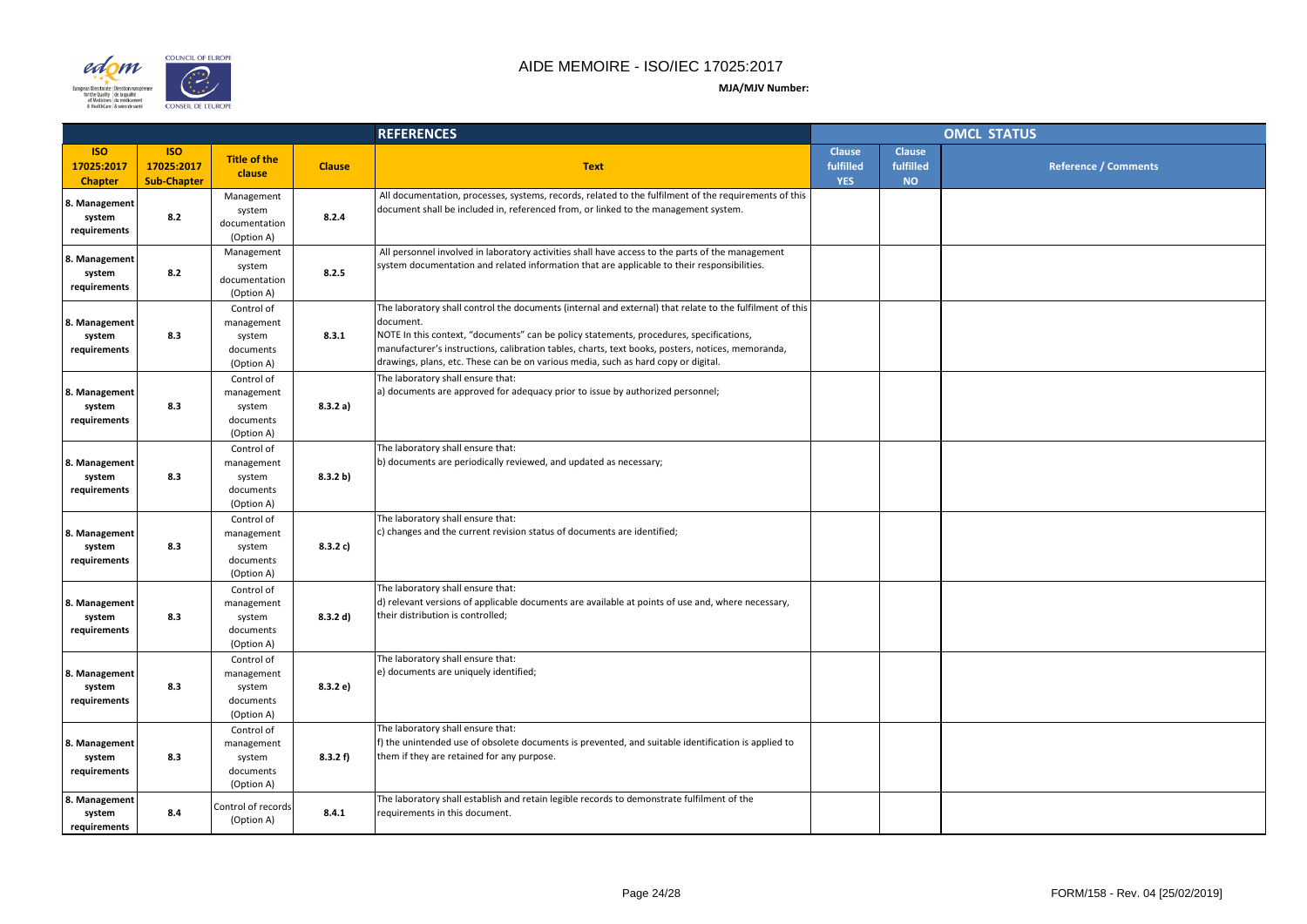

| <b>OMCL STATUS</b> |                                         |                             |  |  |  |  |
|--------------------|-----------------------------------------|-----------------------------|--|--|--|--|
| se<br>ed<br>j.     | <b>Clause</b><br>fulfilled<br><b>NO</b> | <b>Reference / Comments</b> |  |  |  |  |
|                    |                                         |                             |  |  |  |  |
|                    |                                         |                             |  |  |  |  |
|                    |                                         |                             |  |  |  |  |
|                    |                                         |                             |  |  |  |  |
|                    |                                         |                             |  |  |  |  |
|                    |                                         |                             |  |  |  |  |
|                    |                                         |                             |  |  |  |  |
|                    |                                         |                             |  |  |  |  |
|                    |                                         |                             |  |  |  |  |
|                    |                                         |                             |  |  |  |  |
|                    |                                         |                             |  |  |  |  |
|                    |                                         |                             |  |  |  |  |
|                    |                                         |                             |  |  |  |  |
|                    |                                         |                             |  |  |  |  |
|                    |                                         |                             |  |  |  |  |
|                    |                                         |                             |  |  |  |  |

|                                            |                                                |                                                               |               | <b>REFERENCES</b>                                                                                                                                                                                                                                                                                                                                                                                                                                                                                                                                                                                         |                                          |                                         | <b>OMCL STATUS</b> |
|--------------------------------------------|------------------------------------------------|---------------------------------------------------------------|---------------|-----------------------------------------------------------------------------------------------------------------------------------------------------------------------------------------------------------------------------------------------------------------------------------------------------------------------------------------------------------------------------------------------------------------------------------------------------------------------------------------------------------------------------------------------------------------------------------------------------------|------------------------------------------|-----------------------------------------|--------------------|
| <b>ISO</b><br>17025:2017<br><b>Chapter</b> | <b>ISO</b><br>17025:2017<br><b>Sub-Chapter</b> | <b>Title of the</b><br>clause                                 | <b>Clause</b> | <b>Text</b>                                                                                                                                                                                                                                                                                                                                                                                                                                                                                                                                                                                               | <b>Clause</b><br>fulfilled<br><b>YES</b> | <b>Clause</b><br>fulfilled<br><b>NO</b> |                    |
| 8. Management<br>system<br>requirements    | 8.4                                            | Control of records<br>(Option A)                              | 8.4.2         | The laboratory shall implement the controls needed for the identification, storage, protection, back-<br>up, archive, retrieval, retention time, and disposal of its records. The laboratory shall retain records<br>for a period consistent with its contractual obligations. Access to these records shall be consistent<br>with<br>the confidentiality commitments, and records shall be readily available.<br>NOTE Additional requirements regarding technical records are given in 7.5.                                                                                                              |                                          |                                         |                    |
| 8. Management<br>system<br>requirements    | 8.5                                            | Action to address<br>risks and<br>opportunities<br>(Option A) | 8.5.1         | The laboratory shall consider the risks and opportunities associated with the laboratory activities in<br>order to:                                                                                                                                                                                                                                                                                                                                                                                                                                                                                       |                                          |                                         |                    |
| 8. Management<br>system<br>requirements    | 8.5                                            | Action to address<br>risks and<br>opportunities<br>(Option A) | 8.5.1 a)      | The laboratory shall consider the risks and opportunities associated with the laboratory activities in<br>order to:<br>a) give assurance that the management system achieves its intended results;                                                                                                                                                                                                                                                                                                                                                                                                        |                                          |                                         |                    |
| 8. Management<br>system<br>requirements    | 8.5                                            | Action to address<br>risks and<br>opportunities<br>(Option A) | 8.5.1 b)      | The laboratory shall consider the risks and opportunities associated with the laboratory activities in<br>order to:<br>b) enhance opportunities to achieve the purpose and objectives of the laboratory;                                                                                                                                                                                                                                                                                                                                                                                                  |                                          |                                         |                    |
| 8. Management<br>system<br>requirements    | 8.5                                            | Action to address<br>risks and<br>opportunities<br>(Option A) | 8.5.1 c)      | The laboratory shall consider the risks and opportunities associated with the laboratory activities in<br>order to:<br>$\vert c \rangle$ prevent, or reduce, undesired impacts and potential failures in the laboratory activities;                                                                                                                                                                                                                                                                                                                                                                       |                                          |                                         |                    |
| 8. Management<br>system<br>requirements    | 8.5                                            | Action to address<br>risks and<br>opportunities<br>(Option A) | 8.5.1 d)      | The laboratory shall consider the risks and opportunities associated with the laboratory activities in<br>order to:<br>d) achieve improvement.                                                                                                                                                                                                                                                                                                                                                                                                                                                            |                                          |                                         |                    |
| 8. Management<br>system<br>requirements    | 8.5                                            | Action to address<br>risks and<br>opportunities<br>(Option A) | 8.5.2a)       | The laboratory shall plan:<br>a) actions to address these risks and opportunities;                                                                                                                                                                                                                                                                                                                                                                                                                                                                                                                        |                                          |                                         |                    |
| 8. Management<br>system<br>requirements    | 8.5                                            | Action to address<br>risks and<br>opportunities<br>(Option A) | 8.5.2 b)      | The laboratory shall plan:<br>b) how to:<br>- integrate and implement these actions into its management system;<br>- evaluate the effectiveness of these actions.<br>NOTE Although this document specifies that the laboratory plans actions to address risks, there is no<br>requirement for formal methods for risk management or a documented risk management process.<br>Laboratories can decide whether or not to develop a more extensive risk management methodology<br>than is required by this document, e.g. through the application of other guidance or standards.                            |                                          |                                         |                    |
| 8. Management<br>system<br>requirements    | 8.5                                            | Action to address<br>risks and<br>opportunities<br>(Option A) | 8.5.3         | Actions taken to address risks and opportunities shall be proportional to the potential impact on the<br>validity of laboratory results.<br>NOTE 1 Options to address risks can include identifying and avoiding threats, taking risk in order to<br>pursue an opportunity, eliminating the risk source, changing the likelihood or consequences, sharing<br>the risk, or retaining risk by informed decision.<br>NOTE 2 Opportunities can lead to expanding the scope of the laboratory activities, addressing new<br>customers, using new technology and other possibilities to address customer needs. |                                          |                                         |                    |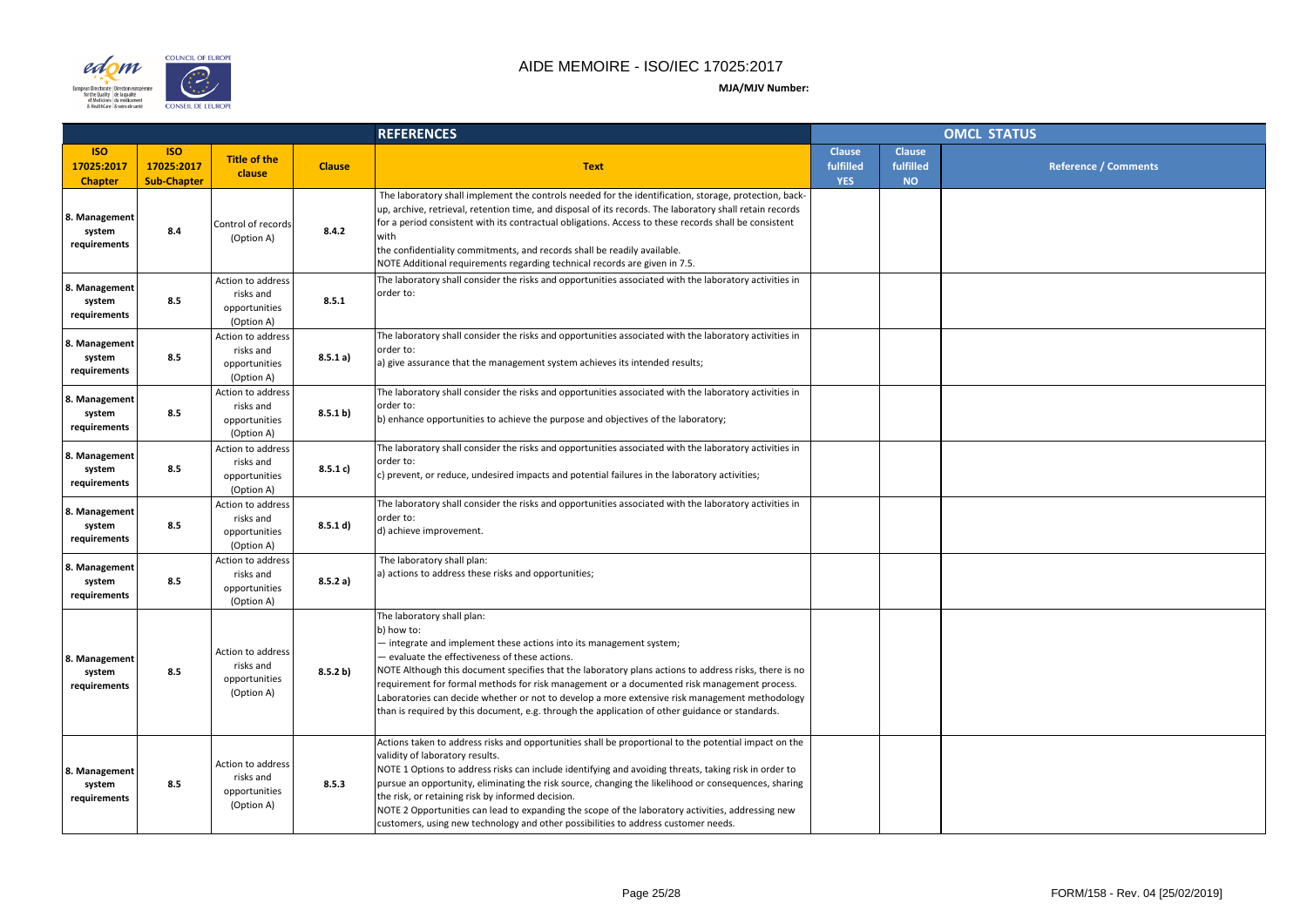

|                |                                         | OMCL STATUS                 |
|----------------|-----------------------------------------|-----------------------------|
| se<br>ed<br>i. | <b>Clause</b><br>fulfilled<br><b>NO</b> | <b>Reference / Comments</b> |
|                |                                         |                             |
|                |                                         |                             |
|                |                                         |                             |
|                |                                         |                             |
|                |                                         |                             |
|                |                                         |                             |
|                |                                         |                             |
|                |                                         |                             |
|                |                                         |                             |
|                |                                         |                             |
|                |                                         |                             |
|                |                                         |                             |
|                |                                         |                             |
|                |                                         |                             |
|                |                                         |                             |
|                |                                         |                             |
|                |                                         |                             |
|                |                                         |                             |

|                                            |                                                |                                  |               | <b>REFERENCES</b>                                                                                                                                                                                                                                                                                                                                                                                                                 |                                          |                                         | <b>OMCL STATUS</b> |
|--------------------------------------------|------------------------------------------------|----------------------------------|---------------|-----------------------------------------------------------------------------------------------------------------------------------------------------------------------------------------------------------------------------------------------------------------------------------------------------------------------------------------------------------------------------------------------------------------------------------|------------------------------------------|-----------------------------------------|--------------------|
| <b>ISO</b><br>17025:2017<br><b>Chapter</b> | <b>ISO</b><br>17025:2017<br><b>Sub-Chapter</b> | <b>Title of the</b><br>clause    | <b>Clause</b> | <b>Text</b>                                                                                                                                                                                                                                                                                                                                                                                                                       | <b>Clause</b><br>fulfilled<br><b>YES</b> | <b>Clause</b><br>fulfilled<br><b>NO</b> |                    |
| 8. Management<br>system<br>requirements    | 8.6                                            | Improvement<br>(Option A)        | 8.6.1         | The laboratory shall identify and select opportunities for improvement and implement any necessary<br>actions.<br>NOTE Opportunities for improvement can be identified through the review of the operational<br>procedures, the use of the policies, overall objectives, audit results, corrective actions, management<br>review, suggestions from personnel, risk assessment, analysis of data, and proficiency testing results. |                                          |                                         |                    |
| 8. Management<br>system<br>requirements    | 8.6                                            | Improvement<br>(Option A)        | 8.6.2         | The laboratory shall seek feedback, both positive and negative, from its customers. The feedback<br>shall be analysed and used to improve the management system, laboratory activities and customer<br>service.<br>NOTE Examples of the types of feedback include customer satisfaction surveys, communication<br>records and review of reports with customers.                                                                   |                                          |                                         |                    |
| 8. Management<br>system<br>requirements    | 8.7                                            | Corrective actions<br>(Option A) | 8.7.1a)       | When a nonconformity occurs, the laboratory shall:<br>a) react to the nonconformity and, as applicable:<br>- take action to control and correct it;<br>- address the consequences;                                                                                                                                                                                                                                                |                                          |                                         |                    |
| 8. Management<br>system<br>requirements    | 8.7                                            | Corrective actions<br>(Option A) | 8.7.1 b)      | When a nonconformity occurs, the laboratory shall:<br>b) evaluate the need for action to eliminate the cause(s) of the nonconformity, in order that it does<br>not recur or occur elsewhere, by:<br>- reviewing and analysing the nonconformity;<br>determining the causes of the nonconformity;<br>determining if similar nonconformities exist, or could potentially occur;                                                     |                                          |                                         |                    |
| 8. Management<br>system<br>requirements    | 8.7                                            | Corrective actions<br>(Option A) | 8.7.1 c)      | When a nonconformity occurs, the laboratory shall:<br>c) implement any action needed;                                                                                                                                                                                                                                                                                                                                             |                                          |                                         |                    |
| 8. Management<br>system<br>requirements    | 8.7                                            | Corrective actions<br>(Option A) | 8.7.1 d)      | When a nonconformity occurs, the laboratory shall:<br>d) review the effectiveness of any corrective action taken;                                                                                                                                                                                                                                                                                                                 |                                          |                                         |                    |
| 8. Management<br>system<br>requirements    | 8.7                                            | Corrective actions<br>(Option A) | 8.7.1 e)      | When a nonconformity occurs, the laboratory shall:<br>e) update risks and opportunities determined during planning, if necessary;                                                                                                                                                                                                                                                                                                 |                                          |                                         |                    |
| 8. Management<br>system<br>requirements    | 8.7                                            | Corrective actions<br>(Option A) | 8.7.1 f       | When a nonconformity occurs, the laboratory shall:<br>f) make changes to the management system, if necessary.                                                                                                                                                                                                                                                                                                                     |                                          |                                         |                    |
| 8. Management<br>system<br>requirements    | 8.7                                            | Corrective actions<br>(Option A) | 8.7.2         | Corrective actions shall be appropriate to the effects of the nonconformities encountered.                                                                                                                                                                                                                                                                                                                                        |                                          |                                         |                    |
| 8. Management<br>system<br>requirements    | 8.7                                            | Corrective actions<br>(Option A) | 8.7.3a)       | The laboratory shall retain records as evidence of:<br>a) the nature of the nonconformities, cause(s) and any subsequent actions taken;                                                                                                                                                                                                                                                                                           |                                          |                                         |                    |
| 8. Management<br>system<br>requirements    | 8.7                                            | Corrective actions<br>(Option A) | 8.7.3 b)      | The laboratory shall retain records as evidence of:<br>b) the results of any corrective action.                                                                                                                                                                                                                                                                                                                                   |                                          |                                         |                    |
| 8. Management<br>system<br>requirements    | 8.8                                            | Internal audits<br>(Option A)    | 8.8.1 a)      | The laboratory shall conduct internal audits at planned intervals to provide information on whether<br>the management system:<br>a) conforms to:<br>- the laboratory's own requirements for its management system, including the laboratory activities;<br>- the requirements of this document;                                                                                                                                   |                                          |                                         |                    |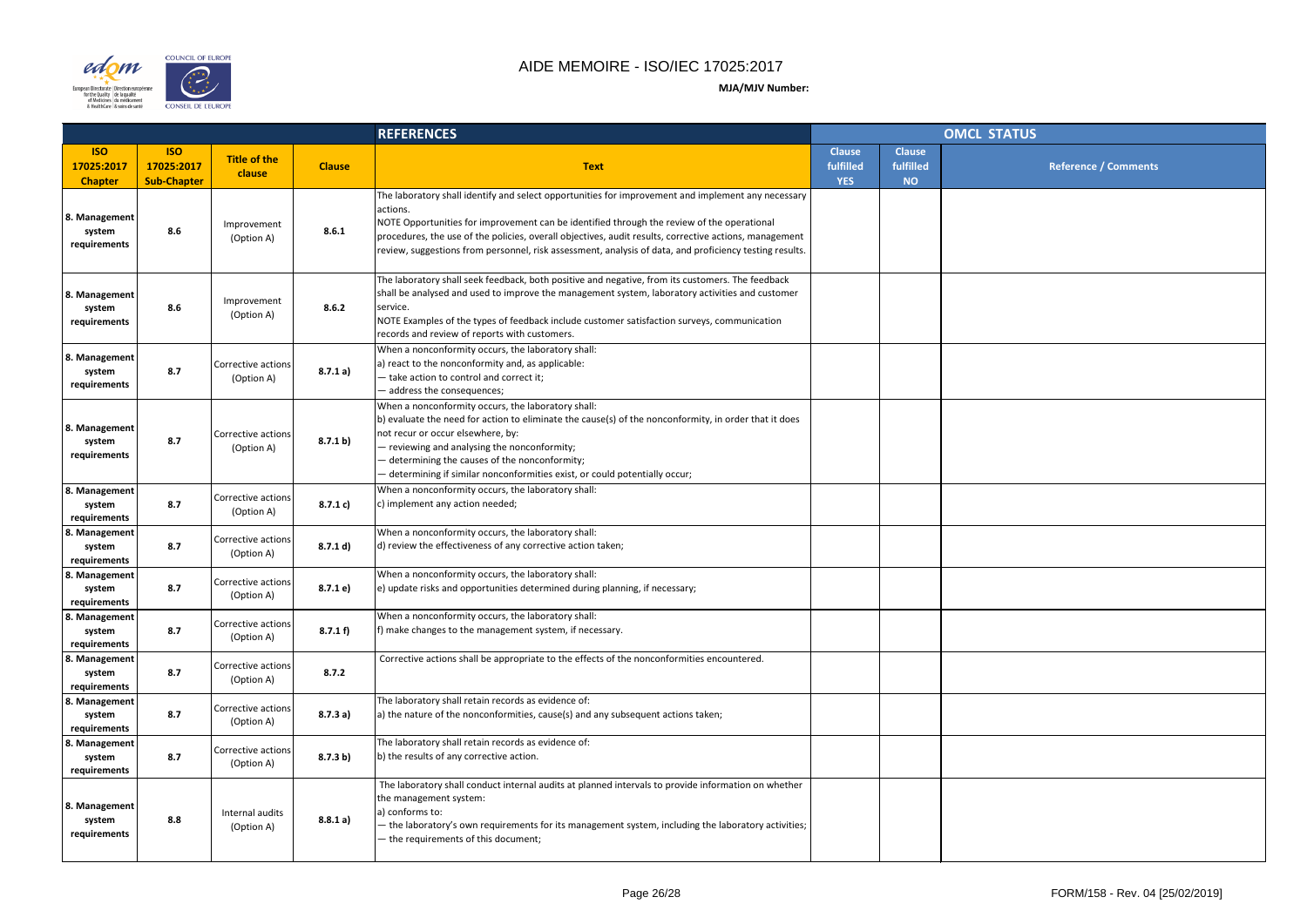

|                |                                         | <b>OMCL STATUS</b>   |
|----------------|-----------------------------------------|----------------------|
| se<br>ed<br>). | <b>Clause</b><br>fulfilled<br><b>NO</b> | Reference / Comments |
|                |                                         |                      |
|                |                                         |                      |
|                |                                         |                      |
|                |                                         |                      |
|                |                                         |                      |
|                |                                         |                      |
|                |                                         |                      |
|                |                                         |                      |
|                |                                         |                      |
|                |                                         |                      |
|                |                                         |                      |
|                |                                         |                      |
|                |                                         |                      |
|                |                                         |                      |
|                |                                         |                      |
|                |                                         |                      |
|                |                                         |                      |

|                                            |                                                |                                     |               | <b>REFERENCES</b>                                                                                                                                                                                                                                                                                                                                         |                                          |                                         | <b>OMCL STATUS</b> |
|--------------------------------------------|------------------------------------------------|-------------------------------------|---------------|-----------------------------------------------------------------------------------------------------------------------------------------------------------------------------------------------------------------------------------------------------------------------------------------------------------------------------------------------------------|------------------------------------------|-----------------------------------------|--------------------|
| <b>ISO</b><br>17025:2017<br><b>Chapter</b> | <b>ISO</b><br>17025:2017<br><b>Sub-Chapter</b> | <b>Title of the</b><br>clause       | <b>Clause</b> | <b>Text</b>                                                                                                                                                                                                                                                                                                                                               | <b>Clause</b><br>fulfilled<br><b>YES</b> | <b>Clause</b><br>fulfilled<br><b>NO</b> |                    |
| 8. Management<br>system<br>requirements    | 8.8                                            | Internal audits<br>(Option A)       | 8.8.1 b)      | The laboratory shall conduct internal audits at planned intervals to provide information on whether<br>the management system:<br>b) is effectively implemented and maintained.                                                                                                                                                                            |                                          |                                         |                    |
| 8. Management<br>system<br>requirements    | 8.8                                            | Internal audits<br>(Option A)       | 8.8.2 a)      | The laboratory shall:<br>a) plan, establish, implement and maintain an audit programme including the frequency, methods,<br>responsibilities, planning requirements and reporting, which shall take into consideration the<br>importance of the laboratory activities concerned, changes affecting the laboratory, and the results<br>of previous audits; |                                          |                                         |                    |
| 8. Management<br>system<br>requirements    | 8.8                                            | Internal audits<br>(Option A)       | 8.8.2 b)      | The laboratory shall:<br>b) define the audit criteria and scope for each audit;                                                                                                                                                                                                                                                                           |                                          |                                         |                    |
| 8. Management<br>system<br>requirements    | 8.8                                            | Internal audits<br>(Option A)       | 8.8.2 c)      | The laboratory shall:<br>) ensure that the results of the audits are reported to relevant management;                                                                                                                                                                                                                                                     |                                          |                                         |                    |
| 8. Management<br>system<br>requirements    | 8.8                                            | Internal audits<br>(Option A)       | 8.8.2 d)      | The laboratory shall:<br>d) implement appropriate correction and corrective actions without undue delay;                                                                                                                                                                                                                                                  |                                          |                                         |                    |
| 8. Management<br>system<br>requirements    | 8.8                                            | Internal audits<br>(Option A)       | 8.8.2 e)      | The laboratory shall:<br>e) retain records as evidence of the implementation of the audit programme and the audit results.<br>NOTE ISO 19011 provides guidance for internal audits.                                                                                                                                                                       |                                          |                                         |                    |
| 8. Management<br>system<br>requirements    | 8.9                                            | Management<br>reviews (Option<br>A) | 8.9.1         | The laboratory management shall review its management system at planned intervals, in order to<br>ensure its continuing suitability, adequacy and effectiveness, including the stated policies and<br>objectives related to the fulfilment of this document.                                                                                              |                                          |                                         |                    |
| 8. Management<br>system<br>requirements    | 8.9                                            | Management<br>reviews (Option<br>A) | 8.9.2         | The inputs to management review shall be recorded and shall include information related to the<br>following:                                                                                                                                                                                                                                              |                                          |                                         |                    |
| 8. Management<br>system<br>requirements    | 8.9                                            | Management<br>reviews (Option<br>A) | 8.9.2 a)      | The inputs to management review shall be recorded and shall include information related to the<br>following:<br>a) changes in internal and external issues that are relevant to the laboratory;                                                                                                                                                           |                                          |                                         |                    |
| 8. Management<br>system<br>requirements    | 8.9                                            | Management<br>reviews (Option<br>A) | 8.9.2 b)      | The inputs to management review shall be recorded and shall include information related to the<br>following:<br>b) fulfilment of objectives;                                                                                                                                                                                                              |                                          |                                         |                    |
| 8. Management<br>system<br>requirements    | 8.9                                            | Management<br>reviews (Option<br>A) | 8.9.2 c)      | The inputs to management review shall be recorded and shall include information related to the<br>following:<br>) suitability of policies and procedures;                                                                                                                                                                                                 |                                          |                                         |                    |
| 8. Management<br>system<br>requirements    | 8.9                                            | Management<br>reviews (Option<br>A) | 8.9.2 d)      | The inputs to management review shall be recorded and shall include information related to the<br>following:<br>d) status of actions from previous management reviews;                                                                                                                                                                                    |                                          |                                         |                    |
| 8. Management<br>system<br>requirements    | 8.9                                            | Management<br>reviews (Option<br>A) | 8.9.2 e)      | The inputs to management review shall be recorded and shall include information related to the<br>following:<br>e) outcome of recent internal audits;                                                                                                                                                                                                     |                                          |                                         |                    |
| 8. Management<br>system<br>requirements    | 8.9                                            | Management<br>reviews (Option<br>A) | 8.9.2 f       | The inputs to management review shall be recorded and shall include information related to the<br>following:<br>f) corrective actions;                                                                                                                                                                                                                    |                                          |                                         |                    |
| 8. Management<br>system<br>requirements    | 8.9                                            | Management<br>reviews (Option<br>A) | 8.9.2 g)      | The inputs to management review shall be recorded and shall include information related to the<br>following:<br>g) assessments by external bodies;                                                                                                                                                                                                        |                                          |                                         |                    |